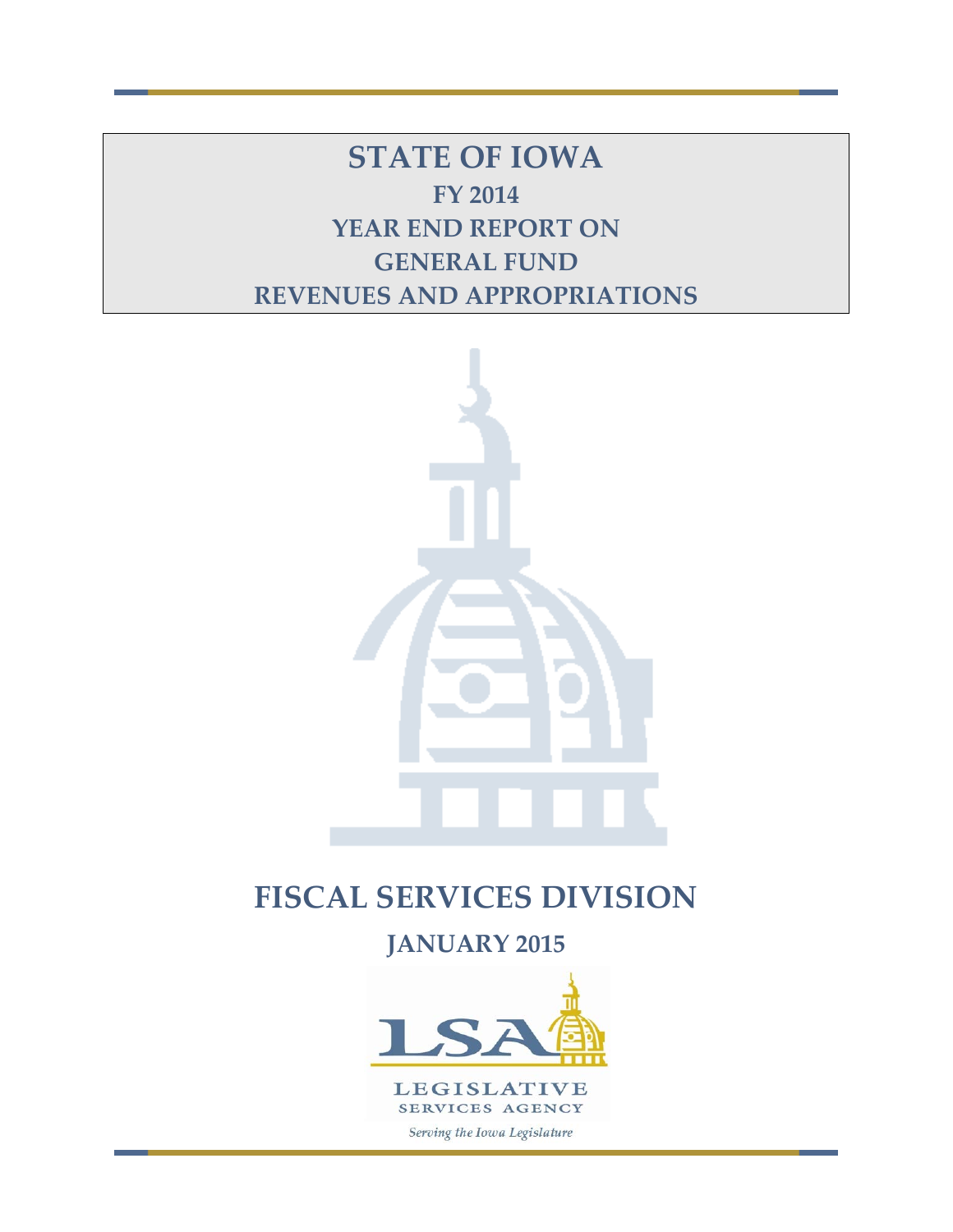# **Introduction**

This report provides a summary of Iowa's FY 2014 General Fund budget. The report examines the changes in revenues and appropriation activity through the fiscal year. The report also includes information on Iowa reserve funds and the Taxpayers Trust Fund. Additional information on individual FY 2014 General Fund appropriations can be found in **Appendix A**.

# **Summary of FY 2014 General Fund Budget**

The FY 2014 General Fund budget ended the fiscal year with a surplus of \$706.8 million. This was \$14.5 million (2.0%) less than the surplus that was estimated at the time the original FY 2014 budget was enacted during the 2013 Legislative Session. Several factors contributed to the drop in the surplus:

- Net General Fund receipts for FY 2014 ended the year \$167.5 million (2.5%) less than originally estimated.
- The final surplus carryforward ended the fiscal year at \$679.3 million. This amount was \$138.6 million (25.6%) more than estimated when the FY 2014 budget was first enacted. The growth of the surplus carryforward was the result of a larger than anticipated General Fund surplus in FY 2013 and lower than anticipated expenditures from the FY 2014 Performance of Duty appropriation.
- Net appropriations (after reversions) were \$14.3 million  $(0.2\%)$  less than the initial budget, due to reversions and adjustments to standing appropriations.

**Table 1** shows how the FY 2014 budget was affected by the changes in revenue estimates and appropriation adjustments from the time the budget was first enacted during the 2013 Legislative Session to the close of the fiscal year.

|                                        |                    | Table 1<br><b>General Fund Budget</b><br>(Dollars in Millions) |    |              |         |            |        |         |
|----------------------------------------|--------------------|----------------------------------------------------------------|----|--------------|---------|------------|--------|---------|
|                                        |                    | FY 2013                                                        |    |              |         | FY 2014    |        |         |
|                                        | Original<br>Actual |                                                                |    |              | Revised |            | Actual |         |
| <b>Funds Available</b>                 |                    |                                                                |    |              |         |            |        |         |
| <b>REC Estimate/Actual Receipts</b>    | \$                 | 6,768.7                                                        | \$ | $6,906.1$ \$ |         | 6,682.2 \$ |        | 6,489.1 |
| Revenue Adjustments                    |                    |                                                                |    | $-249.6$     |         | $-2.4$     |        |         |
| Net General Fund Receipts              |                    | 6,768.7                                                        |    | 6,656.5      |         | 6,679.8    |        | 6,489.1 |
| Surplus Carryforward                   |                    | 572.1                                                          |    | 540.7        |         | 679.1      |        | 679.3   |
| <b>Total Funds Available</b>           | \$                 | 7,340.8                                                        | \$ | 7,197.2 \$   |         | 7,358.9 \$ |        | 7,168.4 |
| <b>Appropriations</b>                  |                    |                                                                |    |              |         |            |        |         |
| <b>Enacted Appropriations</b>          | \$                 | 6,222.6                                                        | \$ | 6,490.1      | \$      | 6,490.1    | - \$   | 6,490.1 |
| Adjustments to Standing Appropriations |                    | 4.9                                                            |    |              |         | 2.1        |        | $-7.5$  |
| Net Supplemental/Deappropriations      |                    | 204.2                                                          |    |              |         |            |        |         |
| <b>Total Appropriations</b>            |                    | 6,431.7                                                        |    | 6,490.1      |         | 6,492.2    |        | 6,482.6 |
| Reversions                             |                    | - 18.6                                                         |    | $-14.2$      |         | $-14.4$    |        | $-21.0$ |
| <b>Net Appropriations</b>              | \$                 | 6,413.1                                                        | \$ | 6,475.9      | \$      | 6,477.8    | \$     | 6,461.6 |
| <b>Ending Balance - Surplus</b>        |                    | 927.7                                                          | \$ | 721.3        | S       | 881.1      | \$     | 706.8   |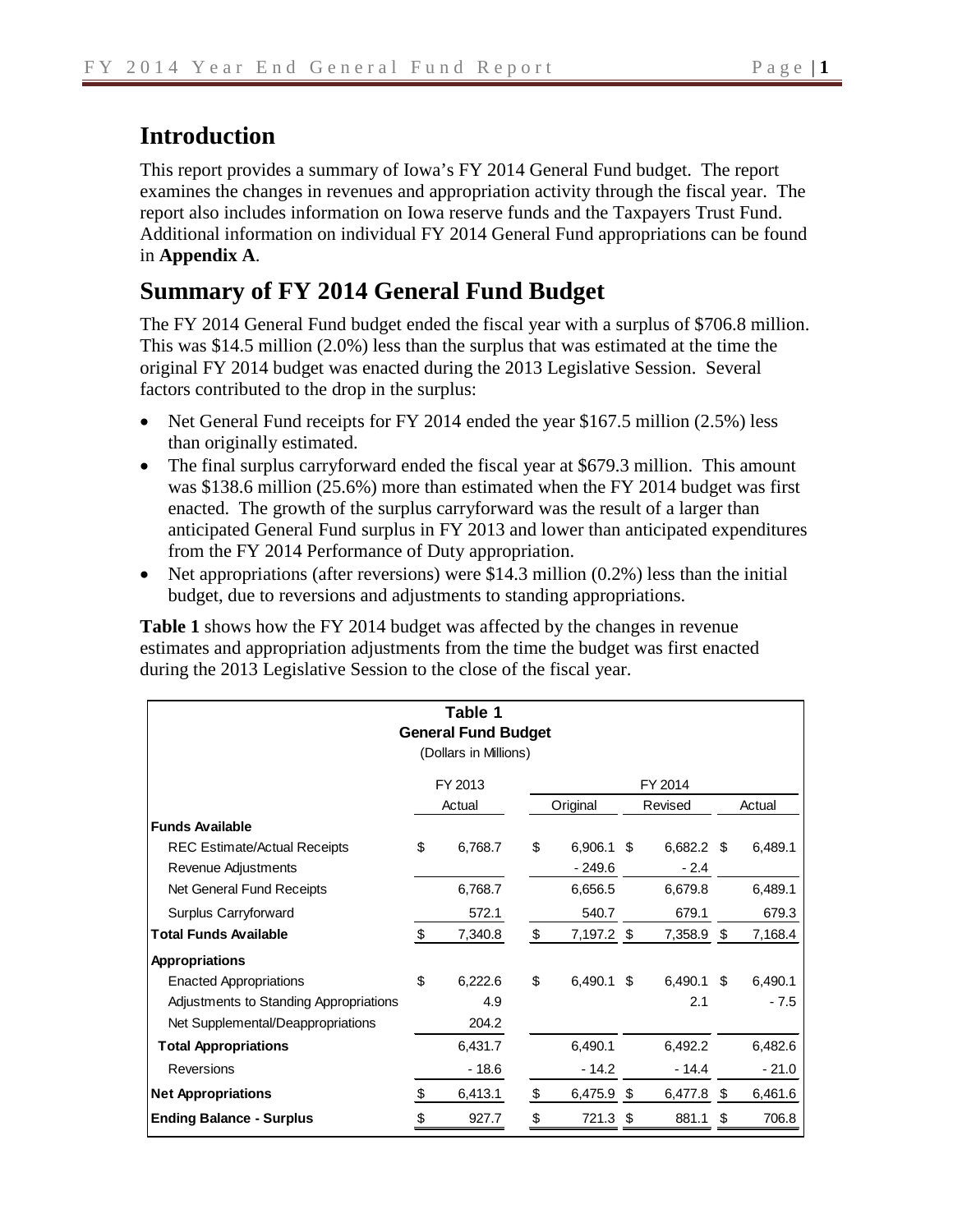# **General Fund Net Revenues and Refunds**

During FY 2014, the General Fund collected \$7.696 billion in gross revenue, \$189.0 million in revenue transfers, and refunded \$1.396 billion for total net revenue of \$6.489 billion. This represents a reduction of \$279.7 million (4.1%) compared to FY 2013 (**Table 2**). Of this reduction, \$120.3 million is due to the transfer of all cigarette and tobacco taxes to the Health Care Trust Fund in FY 2014 to be used for funding of the Medicaid Program.

Personal income tax experienced a reduction of \$239.2 million (7.0%), although \$84.6 million is related to the payment of the new Taxpayers Trust Fund Tax Credit enacted in 2013. The General Fund received a FY 2014 transfer of \$84.6 million in FY 2014 from the Taxpayer Trust Fund Tax Credit Fund to reimburse the General Fund for the tax credits. This transfer amount is included in the \$189.0 million listed in **Table 2**.

| <b>Summary of General Fund Receipts</b>                                                       | Table 2               |     |                    |                        |                   |
|-----------------------------------------------------------------------------------------------|-----------------------|-----|--------------------|------------------------|-------------------|
|                                                                                               | (Dollars in Millions) |     |                    |                        |                   |
|                                                                                               | FY 2013               |     | FY 2014            | FY 2014 vs.<br>FY 2013 | Percent<br>Change |
| Net Receipts<br>Personal Income Tax                                                           | \$                    | S   |                    | \$<br>$-239.2$         | $-7.0\%$          |
| Sales/Use Tax                                                                                 | 3,440.1<br>2,087.1    |     | 3,200.9<br>2,183.1 | 96.0                   | 4.6%              |
| Corporate Income Tax                                                                          | 428.5                 |     | 388.7              | $-39.8$                | $-9.3%$           |
| Cigarette/Tobacco Tax                                                                         | 120.3                 |     | 0.0                | $-120.3$               | $-100.0\%$        |
| Other Taxes*                                                                                  | 242.1                 |     | 235.5              | -6.6                   | $-2.7%$           |
| <b>Other Receipts</b>                                                                         | 333.7                 |     | 291.9              | $-41.8$                | $-12.5%$          |
| Transfers                                                                                     | 117.0                 |     | 189.0              | 72.0                   | 61.5%             |
| <b>Total Net General Fund Receipts</b>                                                        | 6,768.8               | \$. | 6,489.1            | \$<br>$-279.7$         | $-4.1%$           |
| Other taxes include: Inheritance, Insurance, Beer, Franchise Tax, and miscellaneous receipts. |                       |     |                    |                        |                   |

**Chart 1** shows the sources of net General Fund revenue for FY 2014. Of the total \$6.489 billion, 83.0% is from state income taxes and sales/use taxes (net of refunds). Corporate income taxes make up another 6.0% and the remaining 11.0% is comprised of numerous other sources. While these revenue sources fluctuate on an annual basis, these percentages have remained relatively consistent from year to year.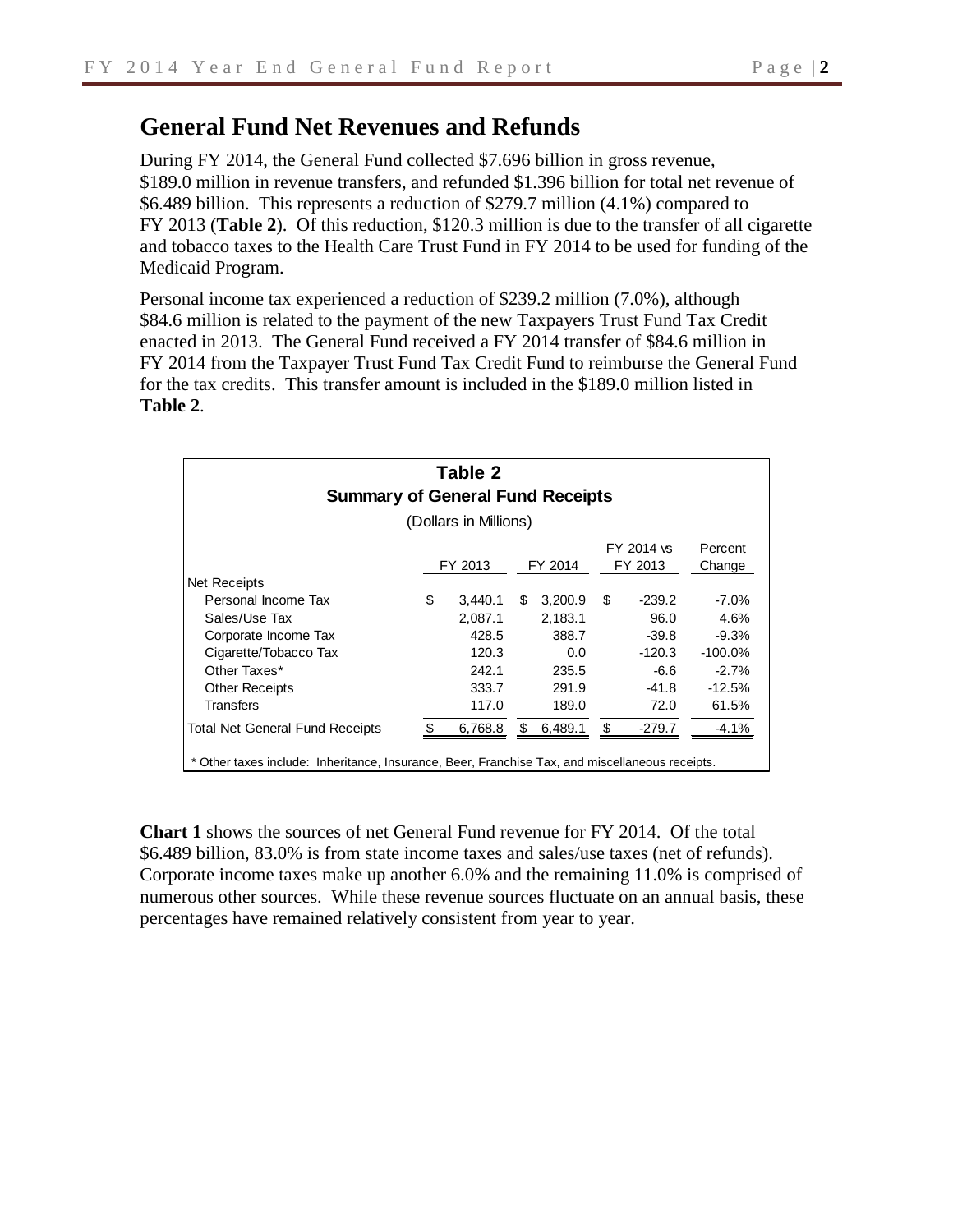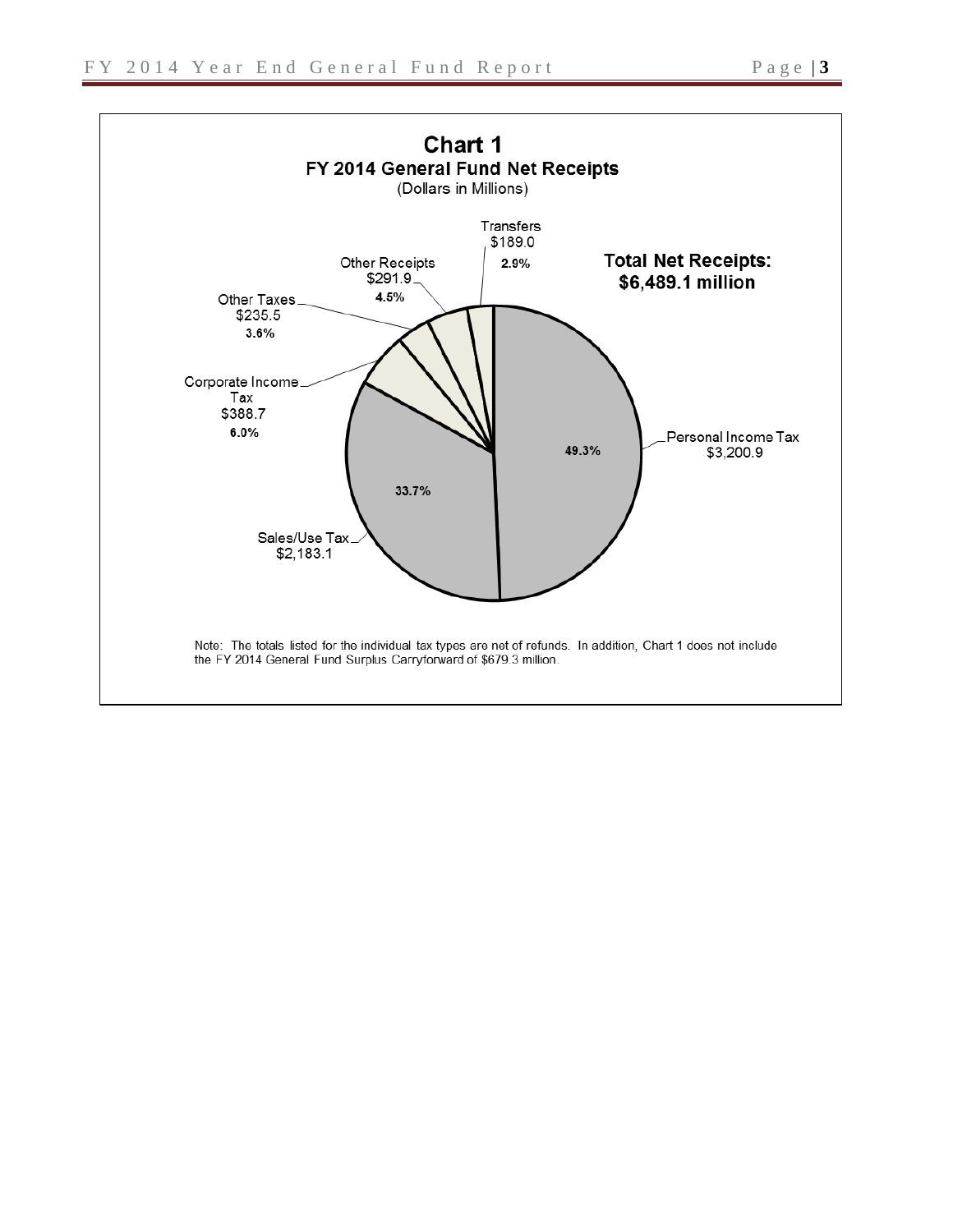# **Appropriations**

**Chart 2** shows the appropriations and expenditures that have the largest impact on the state General Fund budget. Of the four categories listed, State Aid to Schools and Medicaid comprise nearly 60.0% of the total appropriations enacted in FY 2014. These two categories of expenditures also account for the majority of the growth in General Fund spending over the past 10 years. Expenditures for State employee salaries and benefits and all other State costs made up the remaining 40.0% of FY 2014 appropriations.

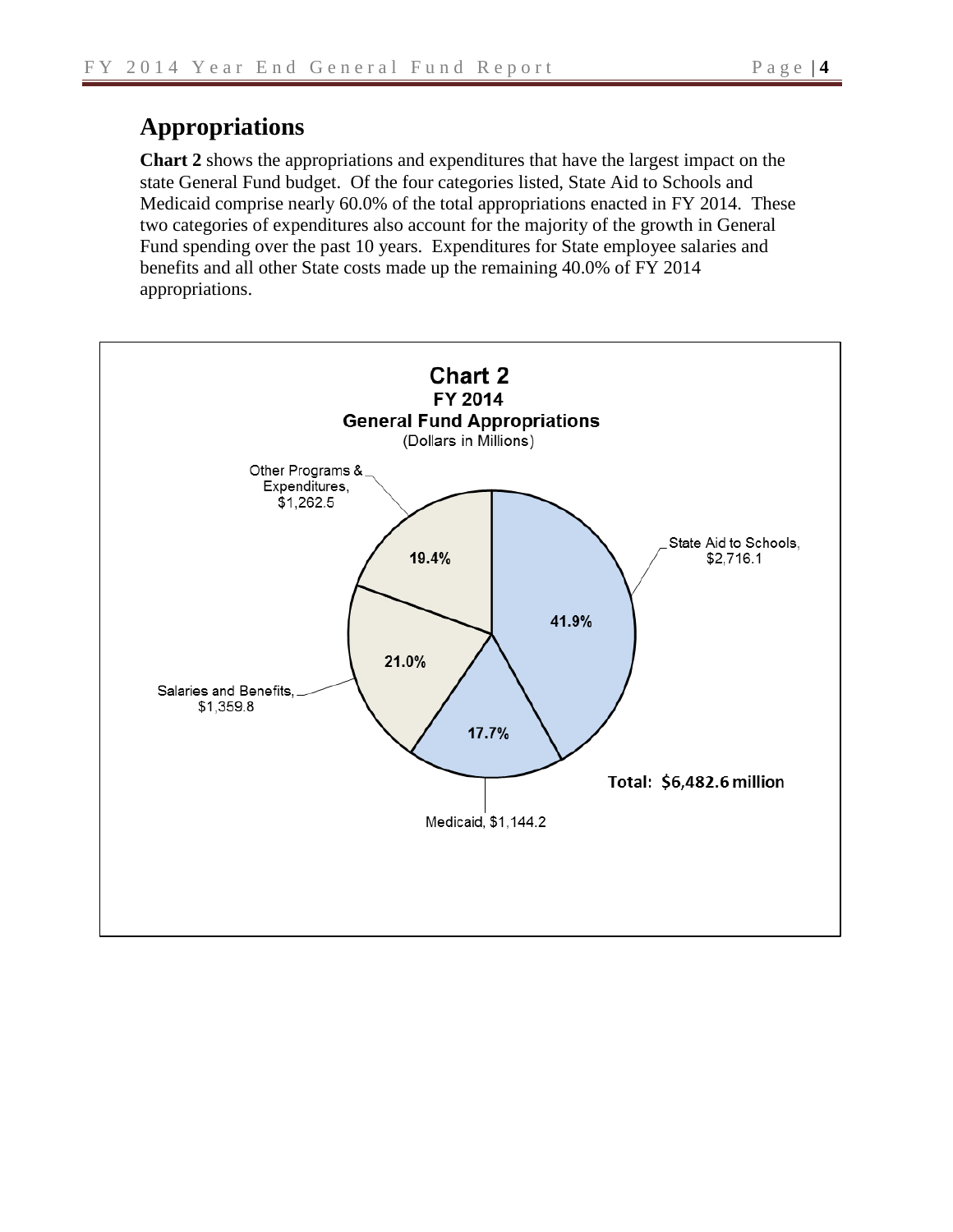# **Trends – General Fund Resources**

Total General Fund resources include net General Fund receipts and the revenues carried forward from the previous year's surplus. The net receipts are comprised of annual tax revenue (net of refunds) as well as other revenues credited and transferred to the General Fund by law. The surplus carryforward occurs if there is sufficient revenue from the previous year's surplus to fill up the State's reserve funds to the statutory level and to meet other reserve fund obligations, with the excess surplus revenue being transferred to the General Fund.

From FY 2005 to FY 2014, net General Fund receipts increased \$1.107 billion, equating to an average annual increase of 3.1%. Since FY 2011, the financial condition of the General Fund budget has improved to the point that the year-end surpluses have been more than sufficient to meet the reserve fund obligations resulting in excess surplus dollars being carried forward to the next fiscal year.

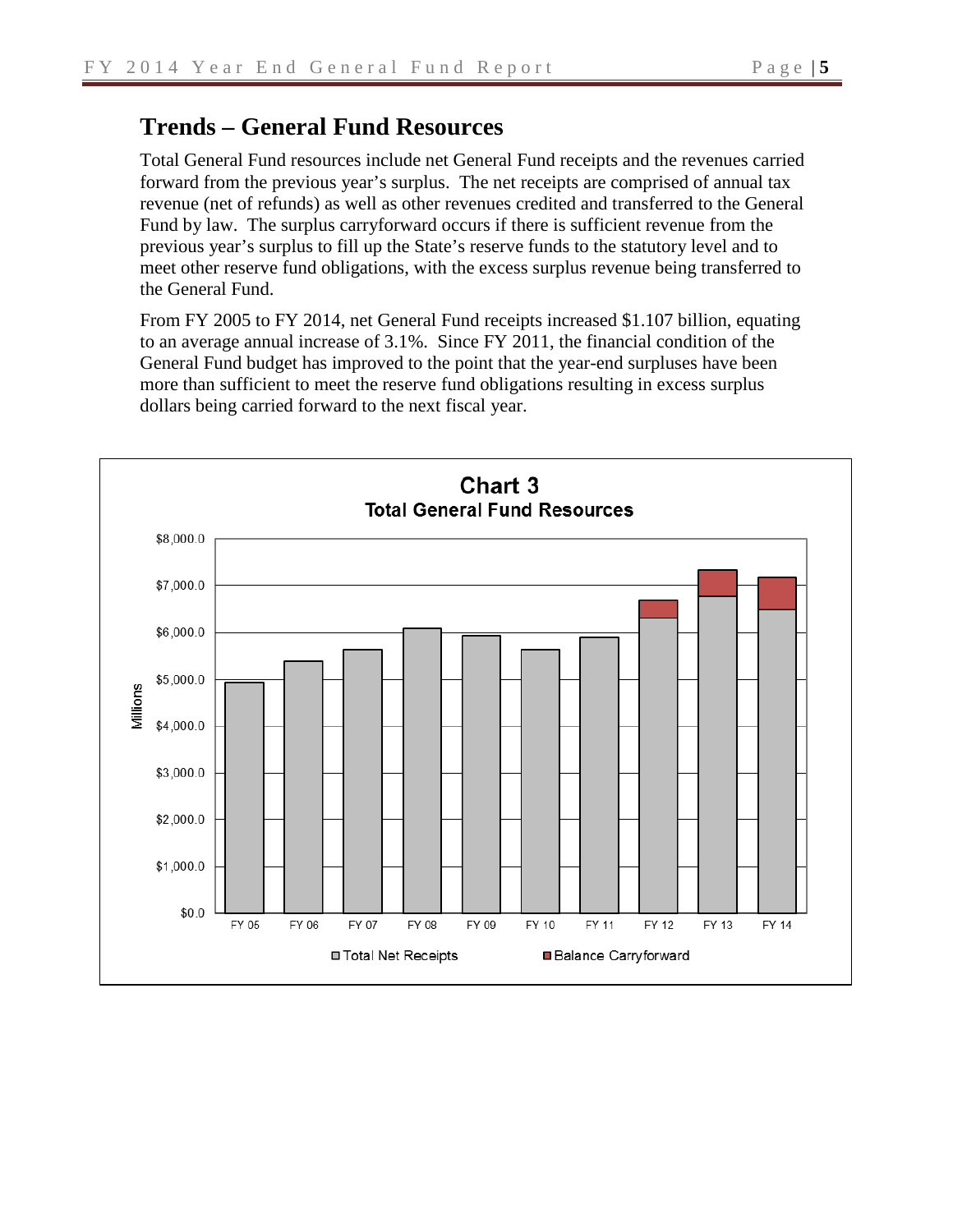# **Trends – General Fund Appropriations**

Over the 10-year period from FY 2005 to FY 2014, General Fund appropriations increased from \$4.606 billion to \$6.599 billion, an increase of \$1.992 billion (43.3%). This represents an average annual increase of 4.1% during the this period.

The areas of the General Fund budget that are responsible for the majority of the increase are Medicaid and funding through the school aid formula. Together, Medicaid and School Aid comprise nearly 60.0% of total General Fund appropriations. In addition, these two areas of the budget have accounted for 78.1% (\$1.556 billion) of the total increase. The average annual increase over this 10-year period for Medicaid and School Aid has been 5.9% while all other appropriations have experienced an average annual increase of 1.9%.

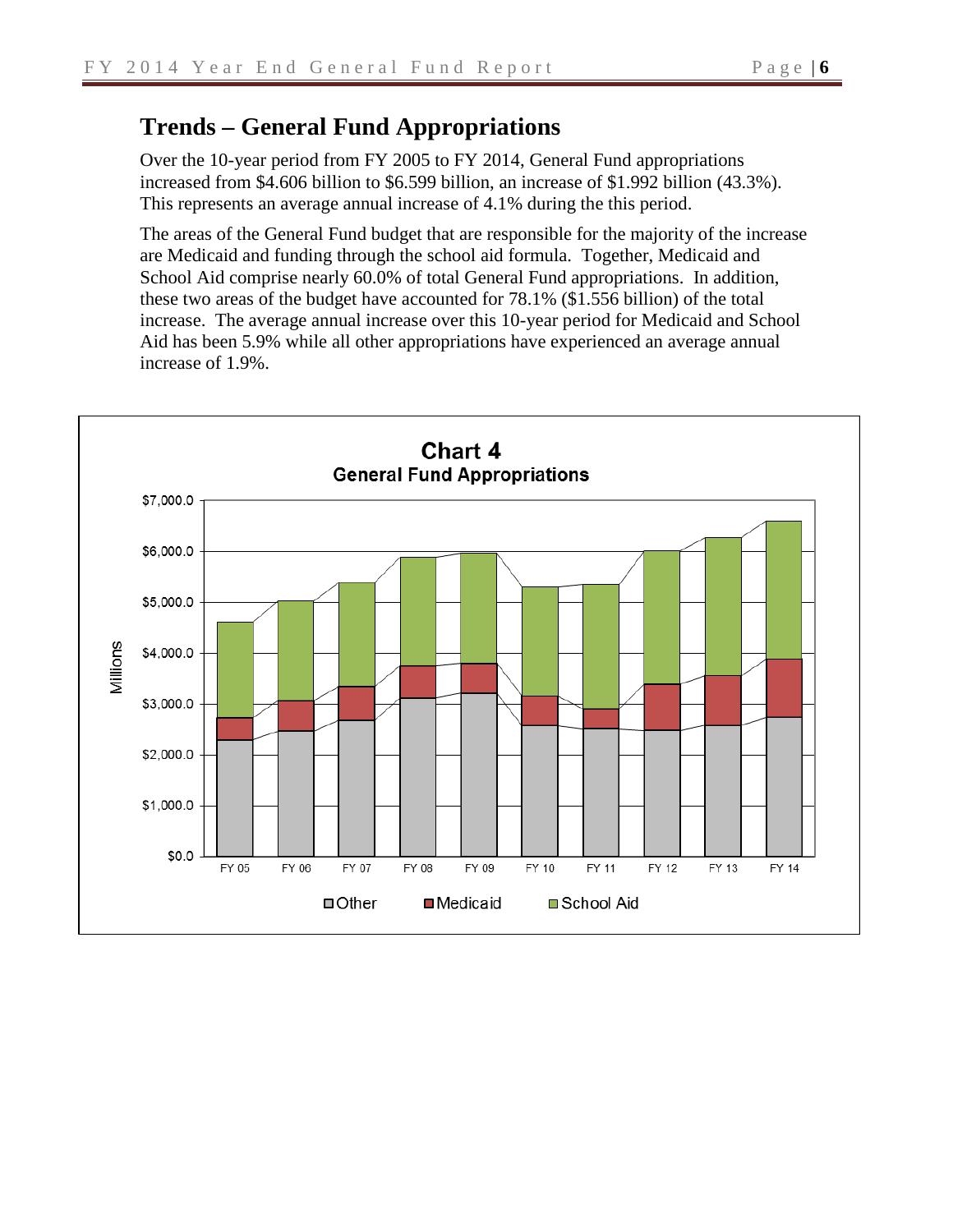# **Trends – General Fund Surplus**

**Chart 5** shows how the General Fund surplus has fluctuated since FY 2005. The surplus grew significantly from FY 2009 to FY 2013. At the close of FY 2009, General Fund revenues decreased significantly below the estimates that were used when the budget was enacted. This resulted in the General Fund not having a surplus in FY 2009. However, by FY 2013, the General Fund surplus reached its peak at \$927.7 million as revenue growth exceeded the growth in appropriations during this four year period. In FY 2014, the surplus decreased to \$706.8 million, largely due to year end revenues falling \$190.5 million below the estimates used in the revised FY 2014 General Fund budget.

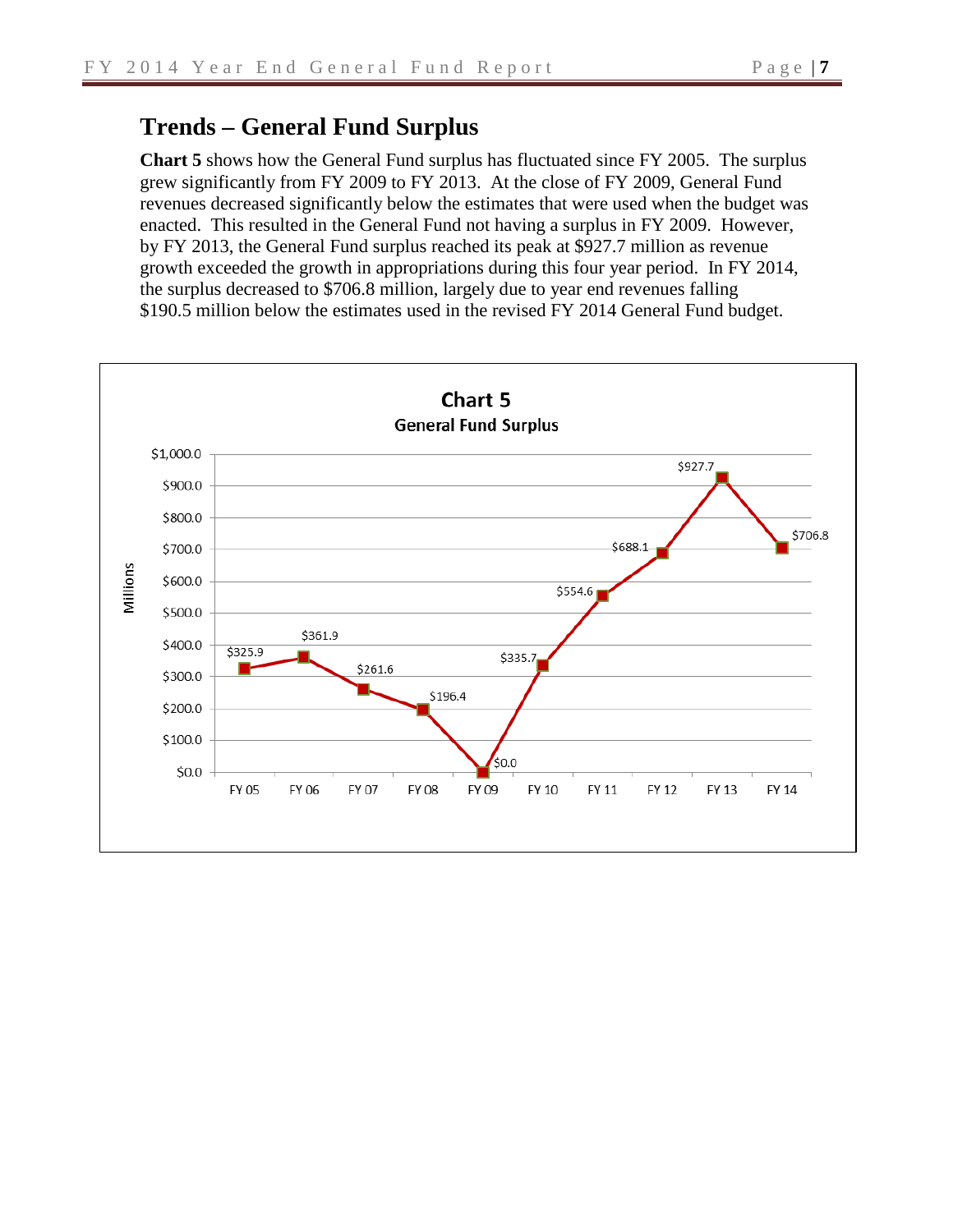# **Summary of FY 2014 Appropriation Activity**

Appropriations enacted by the General Assembly and signed into law by the Governor act as spending authority for the subsequent fiscal year for State government. Appropriations can be adjusted for several factors throughout the fiscal year, including supplemental appropriations, deappropriations, adjustments authorized in statute to standing appropriations to account for actual expenditures, and across-the-board reductions initiated by the Governor.

In addition, other factors can affect the spending authority of State government during the fiscal year. Other activity associated with appropriated funds includes: balances brought forward from the previous fiscal year, transfers between appropriations, reversions, and unspent funds that are allowed to carry forward into the next fiscal year. Allowing funds to carry forward can be authorized through the Iowa Code, and therefore does not require annual reauthorization, or can be enacted in session law, which typically applies to a single fiscal year.

The General Fund appropriations enacted during the 2013 Legislative Session totaled \$6.490 billion for FY 2014. By the end of FY 2014, the standing appropriations were adjusted down by \$7.5 million. These changes resulted in net appropriations of \$6.483 billion.

In addition to the appropriation adjustments, \$178.9 million of FY 2013 appropriated funds were carried forward for expenditure in FY 2014, while \$76.2 million in appropriated funds were unspent in FY 2014 and were allowed to carry forward to FY 2015. By the end of FY 2014, departments reverted \$21.0 million in appropriated funds back to the General Fund. The net expenditure of appropriated funds totaled \$6.564 billion for FY 2014 as outlined in **Table 3** below.

| Table 3                                               |    |                 |
|-------------------------------------------------------|----|-----------------|
| <b>Summary of FY 2014 General Fund Appropriations</b> |    |                 |
| <b>General Fund Appropriations</b>                    |    | FY 2014         |
| Enacted Appropriations 2013 Session                   | \$ | 6,486,968,670   |
| DAS 1/3 Distribution                                  |    | 3,094,866       |
| <b>Subtotal Enacted Appropriations</b>                |    | 6,490,063,536   |
| Adjustments to Standings                              |    | -7,495,732      |
| <b>Total Net Appropriations</b>                       | \$ | 6,482,567,804   |
| <b>Other Activity</b>                                 |    |                 |
| Balance Forward from the Previous Year                | \$ | 178,894,806     |
| Appropriation Transfers In                            |    | 19,054,586      |
| Appropriation Transfers Out                           |    | -19,054,586     |
| Balance Carry Forward to the Next Year                |    | $-76, 158, 345$ |
| <b>Reversions Total</b>                               |    | -21,014,253     |
| <b>Total Other Activity</b>                           | \$ | 81,722,208      |
| <b>Total Net Appropriations Expended</b>              | S  | 6,564,290,012   |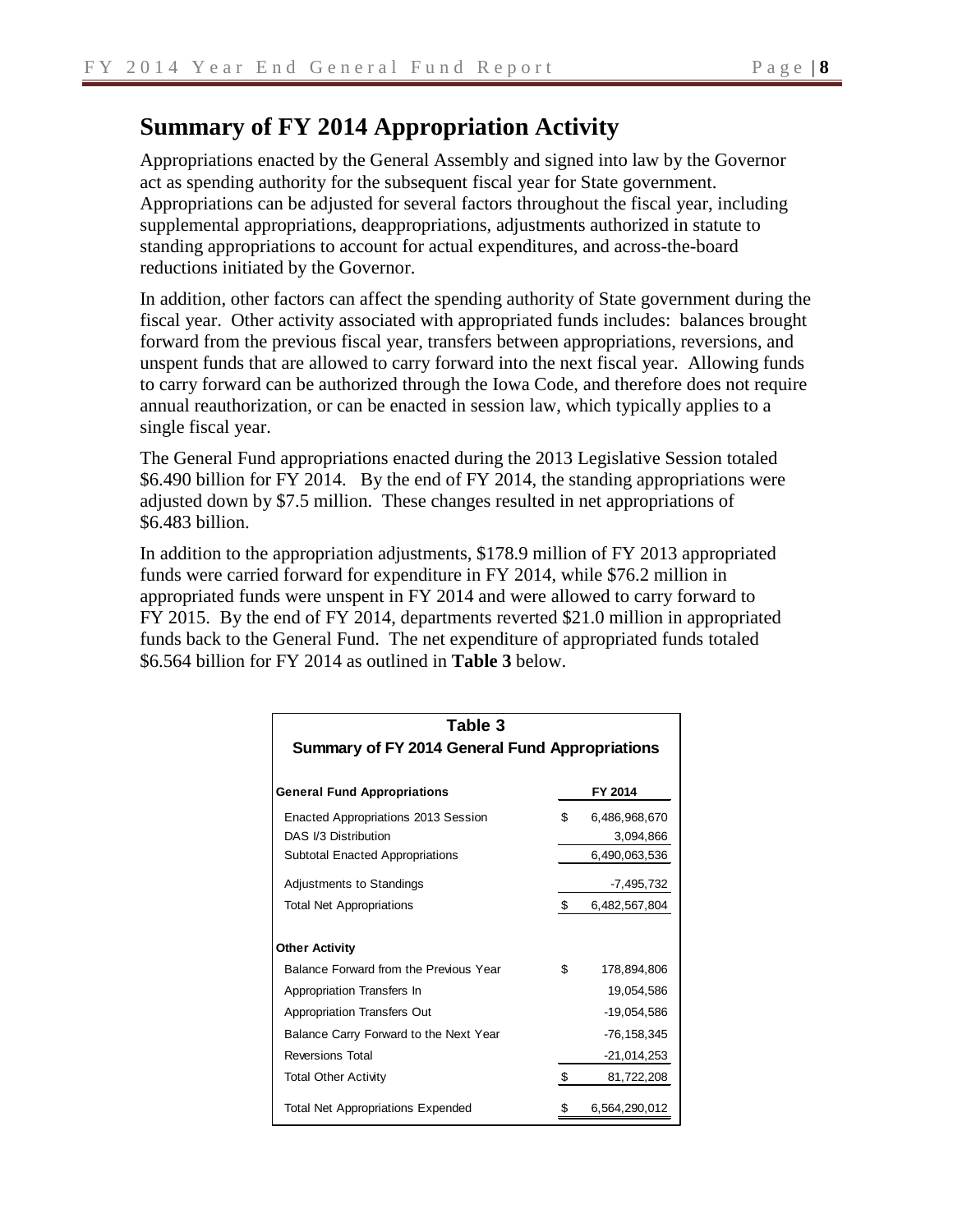## **DAS I/3 Distribution**

During the 2013 Legislative Session, the General Assembly included appropriations to multiple State agencies in HF 603 (Administration and Regulation Appropriations Act) to partially offset costs associated with using the Integrated Information for Iowa (I/3) System. From FY 2014 forward, the funding becomes part of the base budgets of the departments.

The I/3 System is the State's Enterprise Resource Planning System that supports the financial processes such as accounts payable, accounts receivable, procurement, general accounting, fixed assets, budget preparation and job applicant tracking. The I/3 System is supported and administered by the Department of Administrative Services (DAS). The DAS bills State agencies on a monthly basis to cover costs of maintaining and operating the System.<sup>[1](#page-9-0)</sup>

| Table 4                                    |                 |
|--------------------------------------------|-----------------|
| <b>DAS I/3 Distribution Appropriations</b> |                 |
| <b>Special Department Name</b>             | FY 2014         |
| Human Services, Department of              | \$<br>1,002,671 |
| lowa Workforce Development                 | 274,819         |
| Education, Department of                   | 255,804         |
| <b>Treasurer of State</b>                  | 230,103         |
| Revenue, Department of                     | 221,355         |
| Corrections, Department of                 | 217,920         |
| <b>Judicial Branch</b>                     | 137,380         |
| Natural Resources, Department of           | 95,607          |
| Public Safety, Department of               | 87,295          |
| Veterans Affairs, Department of            | 71,725          |
| Homeland Security and Emergency Management | 55,346          |
| Management, Department of                  | 51,222          |
| Public Health, Department of               | 51,018          |
| Administrative Services, Department of     | 47,602          |
| Economic Development Authority             | 47,407          |
| Inspections & Appeals, Department of       | 45,900          |
| Regents, Board of                          | 29,709          |
| Public Defense, Department of              | 27,436          |
| Legislative Branch                         | 26,548          |
| Agriculture and Land Stewardship           | 24,164          |
| <b>Attorney General</b>                    | 21,975          |
| Human Rights, Department of                | 18,081          |
| College Student Aid Commission             | 17,166          |
| Other                                      | 36,613          |
| Total                                      | \$<br>3,094,866 |

<span id="page-9-0"></span><sup>&</sup>lt;sup>1</sup> For additional information see the Fiscal Topic; "Integrated Information for Iowa  $(1-3)$  Distribution" published August 2014.  $\overline{a}$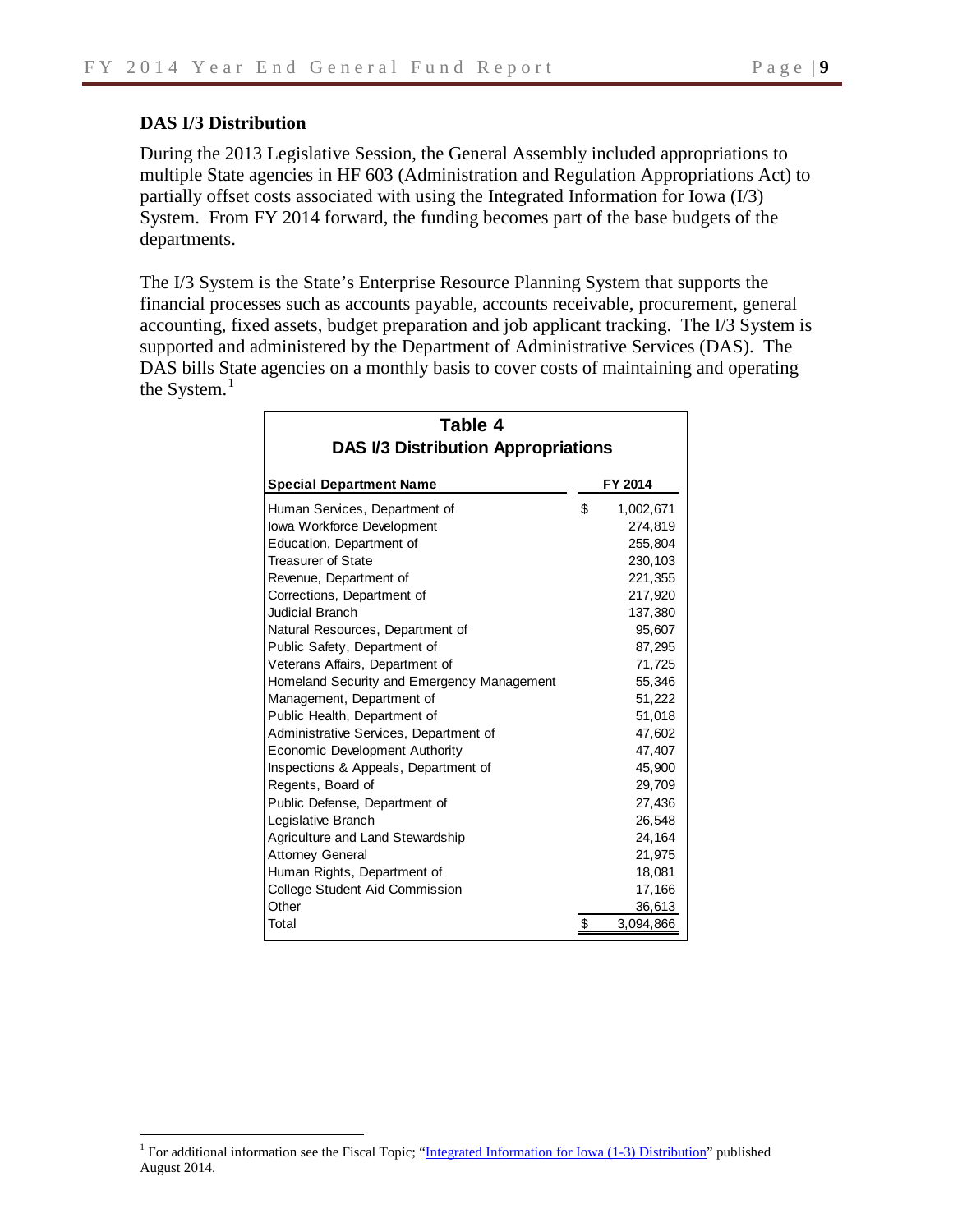#### **Adjustments to Standing Appropriations**

Г

There are two types of standing appropriations in the Iowa Code: limited and unlimited. A standing limited appropriation has a specific dollar amount that is established in the Iowa Code. For example, Iowa Code section [426.1](https://www.legis.iowa.gov/docs/ico/section/2013/426.1.pdf) specifically appropriates \$39.1 million from the General Fund for the Agricultural Land Tax Credit Fund. The Agricultural Land Tax Credit Fund is guaranteed this appropriation unless the General Assembly, with the signature of the Governor, enacts legislation that changes the amount in the Iowa Code.

A standing unlimited appropriation does not have a dollar amount specified in the Iowa Code. The exact amount expended through these appropriations is not known until the close of the fiscal year. As the General Assembly develops the budget, an estimated amount is included for the standing unlimited appropriations. At the close of the fiscal year, these estimated appropriations are adjusted to reflect actual expenditures. For example, Iowa Code section [25.2](https://www.legis.iowa.gov/docs/ico/section/2013/25.2.pdf) authorizes the State Appeal Board to pay claims against the State under certain circumstances. There is no specified dollar limit to the amount Board can approve. When the FY 2014 budget was first enacted \$3.0 million was budgeted for State Appeal Board claims. By the close of the fiscal year, the Board had approved claims totaling \$4.4 million, necessitating an adjustment of \$1.4 million. **Table 4** lists the standing appropriations that received adjustments during FY 2014.

|                                | able 5                                             |                 |     |              |                  |
|--------------------------------|----------------------------------------------------|-----------------|-----|--------------|------------------|
|                                | FY 2014 Adjustments to Standing Appropriations     |                 |     |              |                  |
|                                |                                                    | <b>Budgeted</b> |     |              | <b>Final Net</b> |
| <b>Department</b>              | <b>Appropriation Name</b>                          | Appropriation   |     | Adjustments  | Appropriation    |
| <b>Administrative Services</b> | Federal Cash Management                            | \$<br>356,587   | \$. | $-356,587$   | \$               |
| <b>Administrative Services</b> | Unemployment Compensation                          | 440,371         |     | 356,078      | 796,449          |
| Corrections                    | <b>State Cases Court Costs</b>                     | 59,733          |     | $-59,733$    | $^{(1)}$         |
| Education                      | <b>State Foundation School Aid</b>                 | 2,714,800,000   |     | 1,333,473    | 2,716,133,473    |
| <b>Executive Council</b>       | Court Costs                                        | 59,772          |     | 150,406      | 210,178          |
| <b>Executive Council</b>       | Drainage Assessment                                | 20,227          |     | 56,445       | 76,672           |
| <b>Executive Council</b>       | Public Improvements                                | 39,848          |     | $-39,848$    |                  |
| Governor's Office              | Interstate Extradition                             | 3,032           |     | $-3,032$     |                  |
| <b>Human Services</b>          | <b>Child Abuse Prevention</b>                      | 232,500         |     | $-19,102$    | 213,398          |
| Legislative Branch             | Legislative Branch                                 | 34,000,000      |     | $-213,767$   | 33,786,233       |
| Management                     | Appeal Board Claims                                | 3,000,000       |     | 1,392,296    | 4,392,296        |
| Public Defense                 | Compensation and Expense                           | 344,644         |     | $-165,257$   | 179,387          |
| <b>Public Health</b>           | lowa Registry for Congenital & Inherited Disorders | 232,500         |     | $-19,102$    | 213,399          |
| Revenue                        | <b>Homestead Tax Credit</b>                        | 138,000,000     |     | $-5,959,404$ | 132,040,596      |
| Revenue                        | Elderly & Disabled Tax Credit                      | 27,200,000      |     | $-3,711,220$ | 23,488,780       |
| Revenue                        | Military Service Tax Refunds                       | 2,400,000       |     | $-232,989$   | 2,167,011        |
| Revenue                        | <b>Printing Cigarette Stamps</b>                   | 124,652         |     | $-4,391$     | 120,262          |
| Total                          |                                                    | 2,921,313,866   |     | -7,495,732   | 2,913,818,134    |

# **Table 5**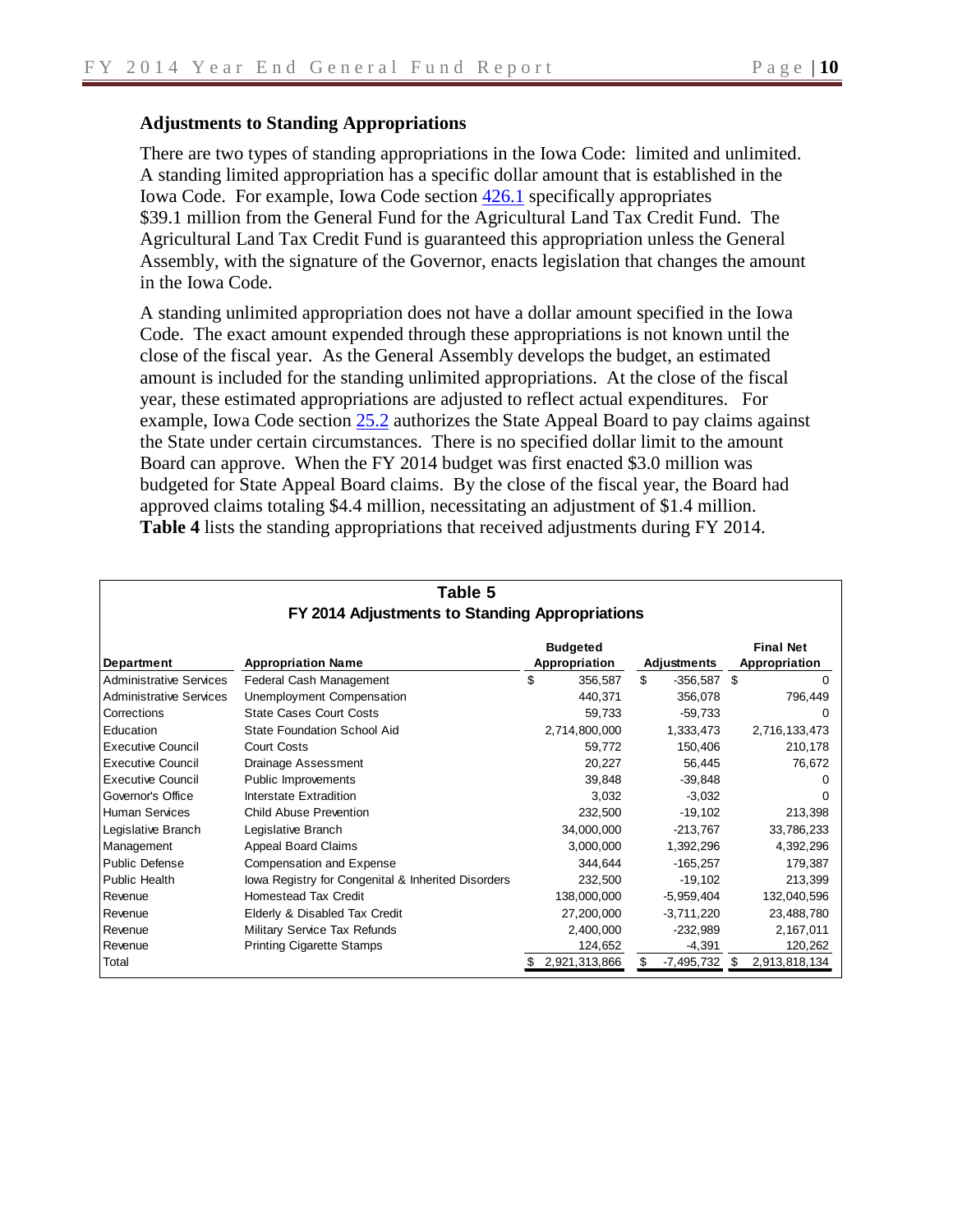#### **Balances Brought Forward**

State agencies carried forward a total of \$178.9 million from FY 2013 appropriations to FY 2014 and \$76.2 million from FY 2014 appropriations to FY 2015. There are several circumstances that result in appropriated funds being carried forward to the next fiscal year.

- Iowa Code section [8.62](https://www.legis.iowa.gov/DOCS/ACO/IC/LINC/Section.8.62.pdf) allows State agencies to use 50.0% of unspent appropriated funds for employee training, technology enhancement, or purchases of goods and services from Iowa prison industries. Of the total \$178.9 million carried forward from FY 2013 to FY 2014, agencies were allowed to use \$6.6 million for purposes designated in Iowa Code section [8.62.](https://www.legis.iowa.gov/docs/ico/section/2013/8.62.pdf)
- Some agencies are provided authorization through legislation to carry forward unspent appropriated funds for program expenses in the next fiscal year.
- Some appropriated funds become obligated during the fiscal year they were made. However, a portion of the payments against those obligations may not be paid until the following fiscal year. The funds approved by the Executive Council under the Performance of Duty account fall into this category. The majority of these funds have been approved for disaster relief by the Council.

Much of the \$178.9 million carryforward balance from FY 2013 was due to the funding of one-time supplemental appropriations during FY 2013 and allowing the funds to carryforward for expenditure in FY 2014. [House File 648](http://coolice.legis.iowa.gov/Cool-ICE/default.asp?Category=billinfo&Service=Billbook&menu=false&hbill=HF648) (FY 2013 Bond Repayment and Supplemental Appropriations Act) included \$85.0 million in one-time supplemental appropriations, most of these were for construction-related projects; and [HF 215](http://coolice.legis.iowa.gov/Cool-ICE/default.asp?Category=billinfo&Service=Billbook&menu=false&ga=85&hbill=HF215) (FY 2013 Education Reform Act) included \$57.1 million in supplemental funding for school districts.<sup>[2](#page-11-0)</sup> These two bills account for \$141.7 million of the total carryforward.

The carryforward balances are summarized by department in **Tables 6** and **7** on the following page.

<span id="page-11-0"></span><sup>&</sup>lt;sup>2</sup> [FY 2013 Year End General Fund Report.](https://www.legis.iowa.gov/docs/publications/GFRA/402732.pdf)  $\overline{a}$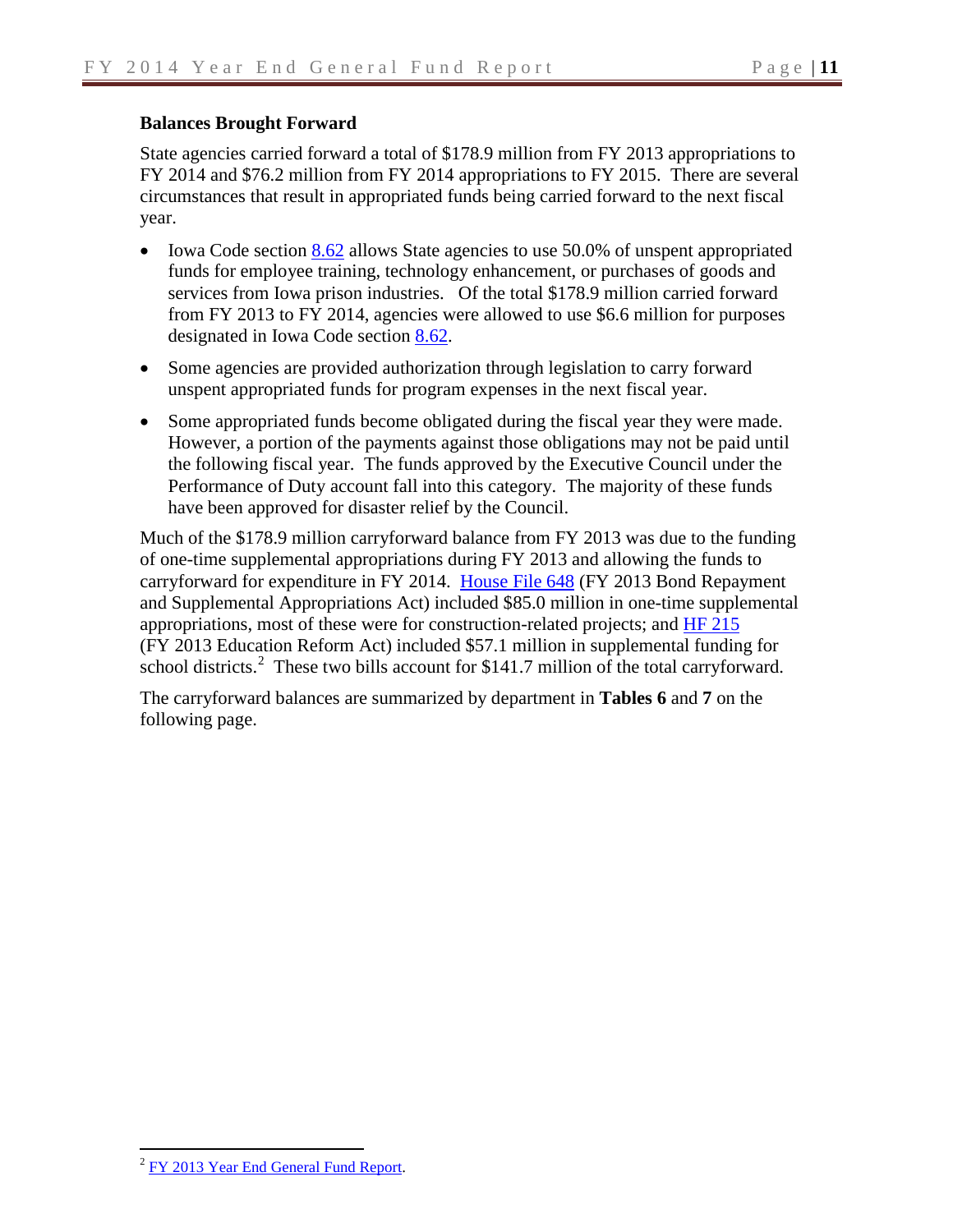| Table 6                              |
|--------------------------------------|
| <b>Balances Carried Forward from</b> |
| FY 2013 to FY 2014                   |

|                                     |    | <b>Balance</b> |
|-------------------------------------|----|----------------|
|                                     |    | Carryforward   |
| Education, Department of            | \$ | 59,318,084     |
| Human Services, Department of       |    | 19,005,659     |
| Agriculture and Land Stewardship    |    | 18,798,490     |
| Regents, Board of                   |    | 18,507,660     |
| <b>Regents Capital</b>              |    | 15,000,000     |
| <b>Executive Council</b>            |    | 11,889,274     |
| <b>Corrections Capital</b>          |    | 11,200,000     |
| Economic Development Authority      |    | 5,550,727      |
| Veterans Affairs, Department of     |    | 4,063,729      |
| Administrative Services - Capitals  |    | 3,030,000      |
| <b>Treasurer of State</b>           |    | 3,011,670      |
| <b>Judicial Branch</b>              |    | 3,000,000      |
| <b>State Fair Authority Capital</b> |    | 1,250,000      |
| Public Safety, Department of        |    | 1,046,638      |
| College Student Aid Commission      |    | 920,861        |
| All Other Agencies                  |    | 3,302,014      |
| Total                               | S  | 178,894,806    |

#### **Balances Carried Forward from FY 2014 to FY 2015 Table 7**

|                                           | <b>Balance</b><br>Carryforward |
|-------------------------------------------|--------------------------------|
| Agriculture and Land Stewardship          | \$<br>16,734,501               |
| Regents Capital                           | 13,030,000                     |
| <b>Corrections Capital</b>                | 11,200,000                     |
| Human Services, Department of             | 6,956,323                      |
| Regents, Board of                         | 5,001,384                      |
| Economic Development Authority            | 4,487,429                      |
| <b>Executive Council</b>                  | 3,678,597                      |
| <b>Treasurer of State</b>                 | 2,975,104                      |
| Veterans Affairs, Department of           | 2,281,592                      |
| Corrections, Department of                | 1,743,434                      |
| Judicial Branch                           | 1,508,682                      |
| lowa Workforce Development                | 1,133,393                      |
| College Student Aid Commission            | 1,123,467                      |
| <b>Administrative Services - Capitals</b> | 1,019,314                      |
| <b>State Fair Authority Capital</b>       | 1,000,000                      |
| All Other Agencies                        | 2,285,127                      |
| Total                                     | \$<br>76, 158, 345             |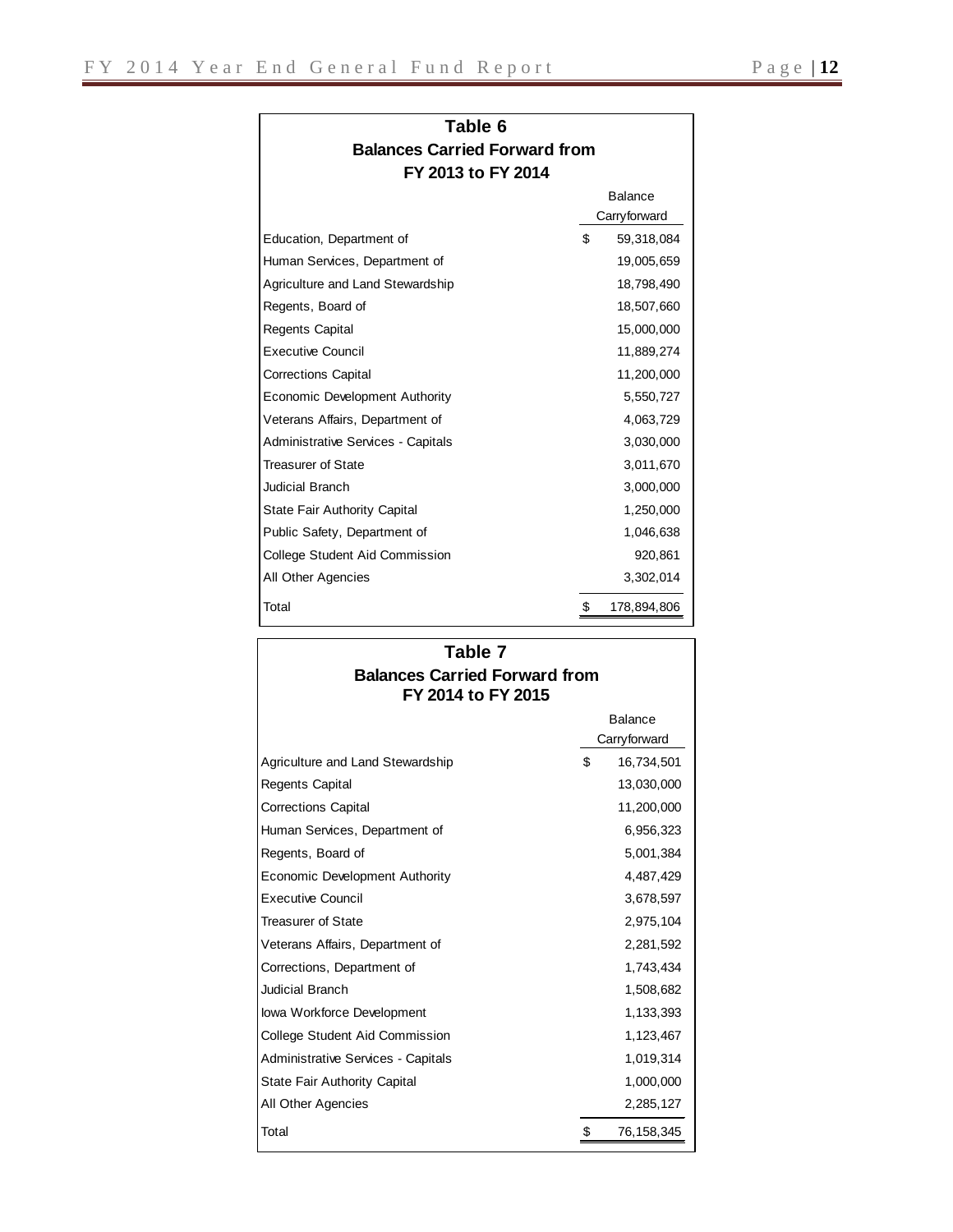#### **Appropriation Transfers**

Iowa Code section [8.39](https://www.legis.iowa.gov/DOCS/ACO/IC/LINC/Section.8.39.pdf) authorizes a State agency, with the approval of the Governor and the Director of the Department of Management (DOM), to transfer a portion of unexpended appropriated funds to another appropriation. The primary purpose of the transfer authority is to assist Executive Branch agencies in meeting financial obligations when unforeseen circumstances, not known at the time the budget was enacted, could disrupt day-to-day operations. Iowa Code section [8.39](https://www.legis.iowa.gov/docs/ico/section/2013/8.39.pdf) also requires the General Assembly be notified at least two weeks prior to the funds being transferred. During FY 2014, the transfer authority under Iowa Code section  $8.39$  was used to transfer \$16.3 million between appropriations. Of this, \$15.3 million was transferred at the close of the fiscal year to fund a shortfall in the Medical Assistance (Medicaid) appropriation.

Other sections of the Iowa Code provide transfer authority to specific departments. Iowa Code sections [904.116](https://www.legis.iowa.gov/docs/ico/section/2013/904.I.116.pdf) and [905.8](https://www.legis.iowa.gov/docs/ico/section/2013/905.8.pdf) allow the Department of Corrections to reallocate funds between line-item appropriations assuming certain reporting requirements are fulfilled. This authority has also been reiterated through annual session law. Iowa Code section [218.6](https://www.legis.iowa.gov/docs/ico/section/2013/218.6.pdf) allows the Director of the Department of Human Services to transfer appropriations between the same types of institutions. This authority does not contain any notification requirements.

**Table 8** summarizes the appropriation transfers made during FY 2014 and identifies those transfers made under Iowa Code section [8.39,](https://www.legis.iowa.gov/DOCS/ACO/IC/LINC/Section.8.39.pdf) as well as all other transfers.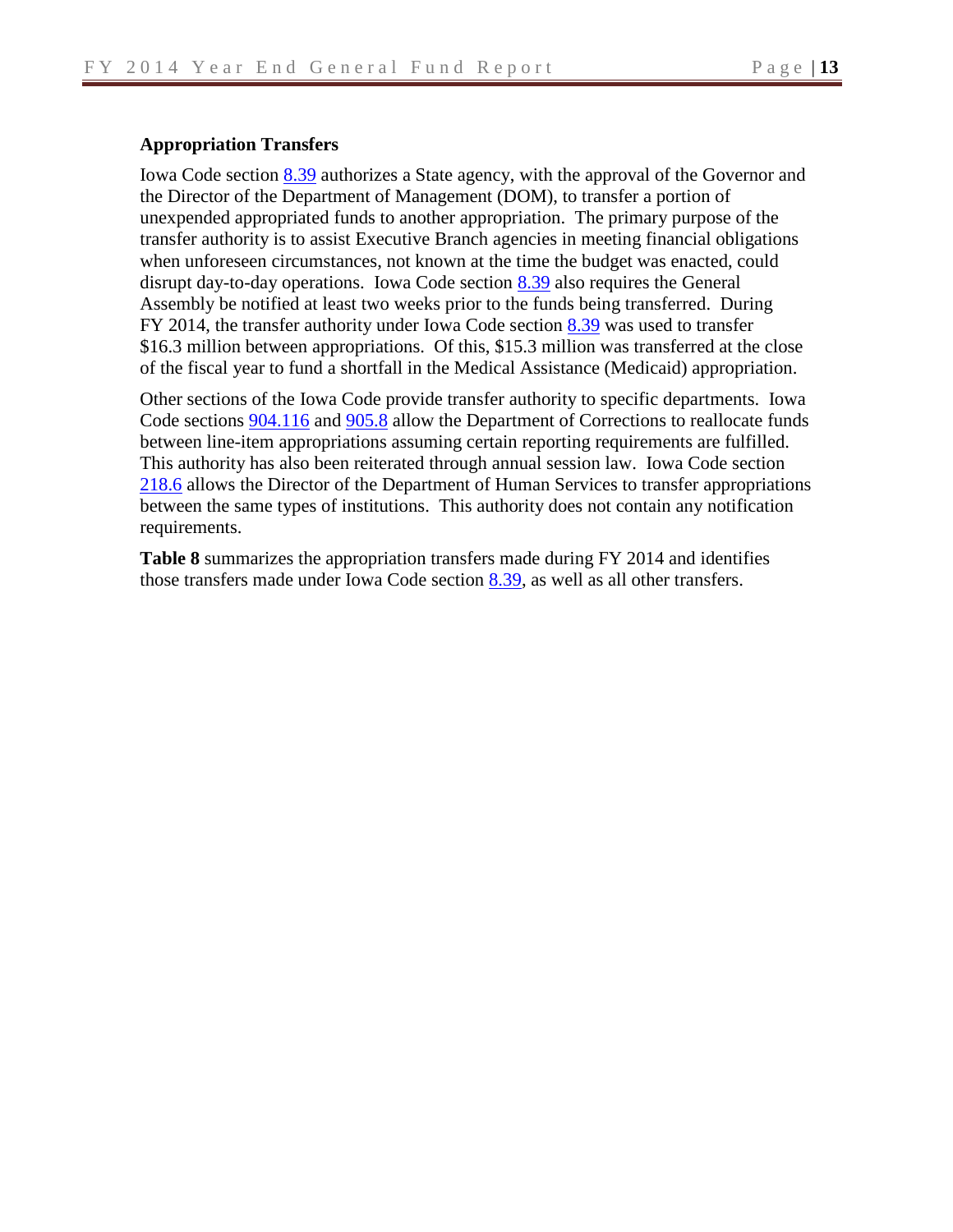|                                        | Table 8                               |                              |                               |     |               |
|----------------------------------------|---------------------------------------|------------------------------|-------------------------------|-----|---------------|
|                                        | FY 2014 Appropriation Transfers       |                              |                               |     |               |
|                                        |                                       | Appropriation<br>Transfer In | Appropriation<br>Transfer Out |     | Net Change    |
| <b>Section 8.39 Transfers</b>          |                                       |                              |                               |     |               |
| <b>Human Services</b>                  | Children's Health Insurance           | \$<br>993,382                |                               | \$  | 993,382       |
|                                        | <b>Medical Assistance</b>             | 15,314,423                   |                               |     | 15,314,423    |
|                                        | <b>Adoption Subsidy</b>               |                              | $-645,000$                    |     | $-645,000$    |
|                                        | Child and Family Services             |                              | -1,409,000                    |     | $-1,409,000$  |
|                                        | Clarinda MHI                          |                              | $-500,000$                    |     | -500,000      |
|                                        | <b>Field Operations</b>               |                              | $-3,585,337$                  |     | $-3,585,337$  |
|                                        | <b>General Administration</b>         |                              | $-950,000$                    |     | $-950,000$    |
|                                        | Glenwood Resource Center              |                              | $-103,071$                    |     | $-103,071$    |
|                                        | <b>Medical Contracts</b>              |                              | $-1,988,000$                  |     | $-1,988,000$  |
|                                        | <b>State Supplementary Assistance</b> |                              | $-2,742,000$                  |     | $-2,742,000$  |
|                                        | Toledo Juvenile Home                  |                              | -4,231,708                    |     | $-4,231,708$  |
|                                        | <b>Woodward Resource Center</b>       |                              | -153,690                      |     | $-153,690$    |
| Governor's Office                      | Governor/Lt. Governor's Office        |                              | $-24,203$                     |     | $-24,203$     |
|                                        | <b>Terrace Hill Quarters</b>          | 24,203                       |                               |     | 24,203        |
| Subtotal Section 8.39 Transfers        |                                       | \$16,332,008                 | \$-16,332,008                 | -\$ | 0             |
| <u>Other Transfers</u>                 |                                       |                              |                               |     |               |
| Corrections                            | Anamosa Institution                   | \$<br>370,067                | \$<br>0                       | \$  | 370,067       |
|                                        | Clarinda Institution                  |                              | $-66,392$                     |     | $-66,392$     |
|                                        | <b>Corrections Administration</b>     | 115,000                      |                               | \$  | 115,000       |
|                                        | <b>County Confinement</b>             | 292,864                      |                               |     | 292,864       |
|                                        | Federal Prisoners/ Contractual        |                              | -156,472                      | \$  | $-156,472$    |
|                                        | Ft. Madison Institution               | 1,242,850                    |                               |     | 1,242,850     |
|                                        | Mitchellville Institution             |                              | -1,007,351                    |     | $$-1,007,351$ |
|                                        | Mt. Pleasant Inst.                    | 252,889                      |                               |     | 252,889       |
|                                        | Oakdale Institution                   |                              | $-1,242,850$                  |     | $-1,242,850$  |
|                                        | Rockwell City Institution             | 199,395                      |                               |     | 199,395       |
| Inspections & Appeals Indigent Defense |                                       |                              | $-220,000$                    | \$  | $-220,000$    |
|                                        | Public Defender                       | 220,000                      |                               |     | 220,000       |
| Regents                                | NW Iowa Regents Resource Center       | 9,513                        |                               | \$  | 9,513         |
|                                        | Quad Cities Graduate Study Center     |                              | $-29,513$                     |     | $-29,513$     |
|                                        | Southwest Iowa Resource Center        | 20,000                       |                               | \$  | 20,000        |
| <b>Subtotal Other Transfers</b>        |                                       | \$<br>2,722,578              | $$ -2,722,578$                | \$  | 0             |
| <b>Total All Transfers</b>             |                                       | \$19,054,586                 | $$ -19,054,586$               | \$  | 0             |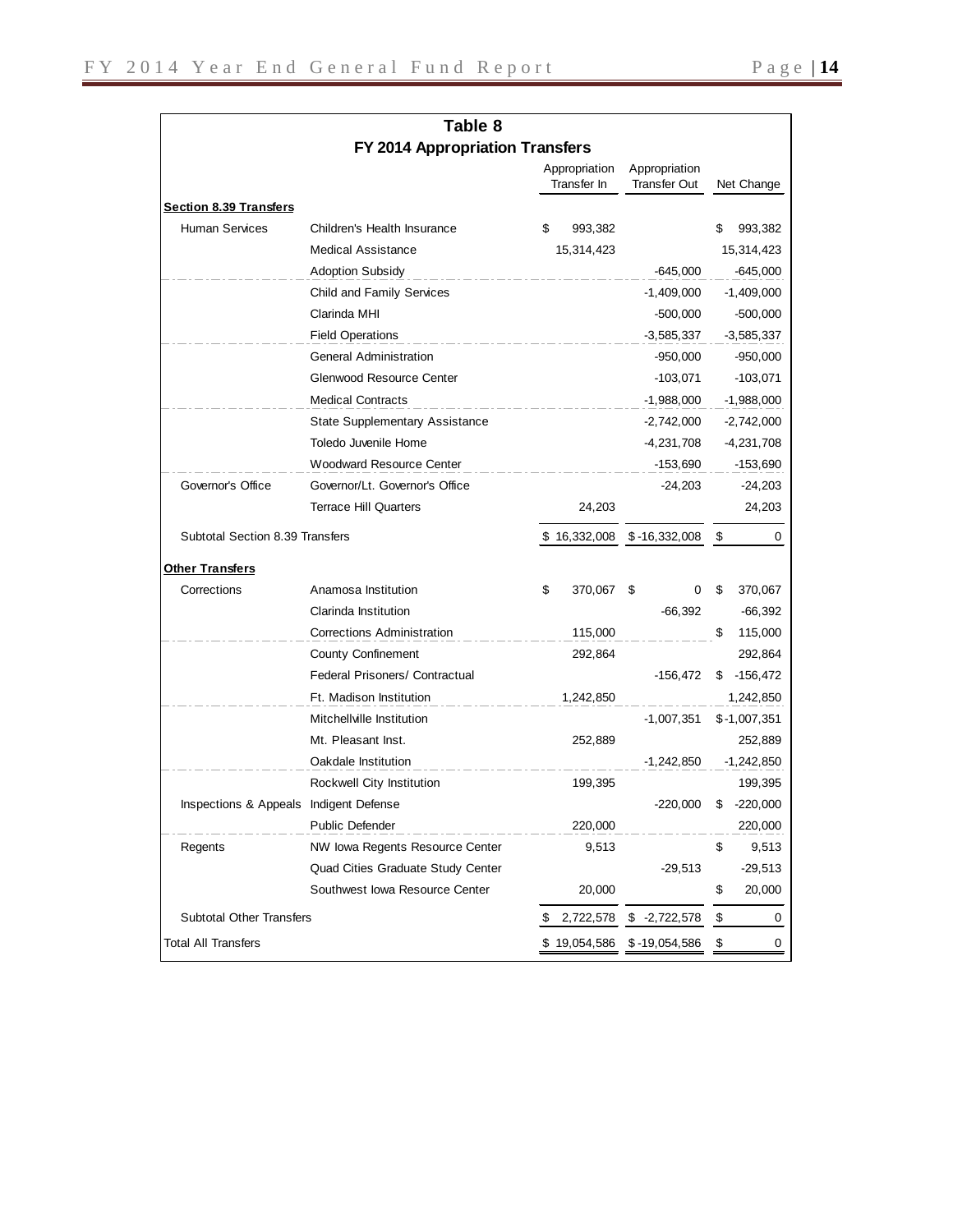#### **Reversions**

Unless an agency is allowed to carry forward unspent funds from an appropriation, the unspent funds will revert to the Fund from which appropriated. State agencies reverted a total of \$21.0 million from FY 2014 General Fund appropriations **(Table 9)**, with the bulk of these (71.4%) from appropriations to the Department of Human Services (DHS).

There were two appropriations to the DHS that accounted for \$12.7 million of the Department's reversions; Field Operations and Medicaid (Medical Assistance). Field Operations was appropriated \$66.7 million and reverted \$3.8 million and carried forward an additional \$3.8 million to FY 2015 to be used for training and technology costs.

The Medicaid Program was appropriated a total of \$1.144 billion for FY 2014 and reverted \$8.9 million. The reversion was the result of a Governor's item veto of language in HF 2463 (FY 2014 Health and Human Services Appropriations Act) that would have required the DHS to submit a waiver to cover Home and Community-Based Services (HCBS) for eligible individuals 65 years of age or older. The waiver would have cost the Program \$8.9 million in FY 2014.

| Table 9                                |                     |                     |
|----------------------------------------|---------------------|---------------------|
| FY 2014 General Fund Reversions        |                     |                     |
|                                        | Reversion<br>Amount | Percent<br>of Total |
| Human Services, Department of          | \$<br>$-15,011,204$ | 71.4%               |
| Public Health, Department of           | $-1,453,133$        | 6.9%                |
| Corrections, Department of             | $-1,101,011$        | 5.2%                |
| Education, Department of               | -974,808            | 4.6%                |
| Inspections & Appeals, Department of   | $-913,289$          | 4.3%                |
| Revenue, Department of                 | $-273,120$          | 1.3%                |
| Secretary of State                     | $-251,400$          | 1.2%                |
| Aging, Iowa Department of              | $-200,000$          | 1.0%                |
| Administrative Services, Department of | -144,809            | 0.7%                |
| College Student Aid Commission         | $-118,216$          | 0.6%                |
| All Other Agencies                     | $-573,263$          | 2.7%                |
| Total                                  | $-21,014,253$       | 100.0%              |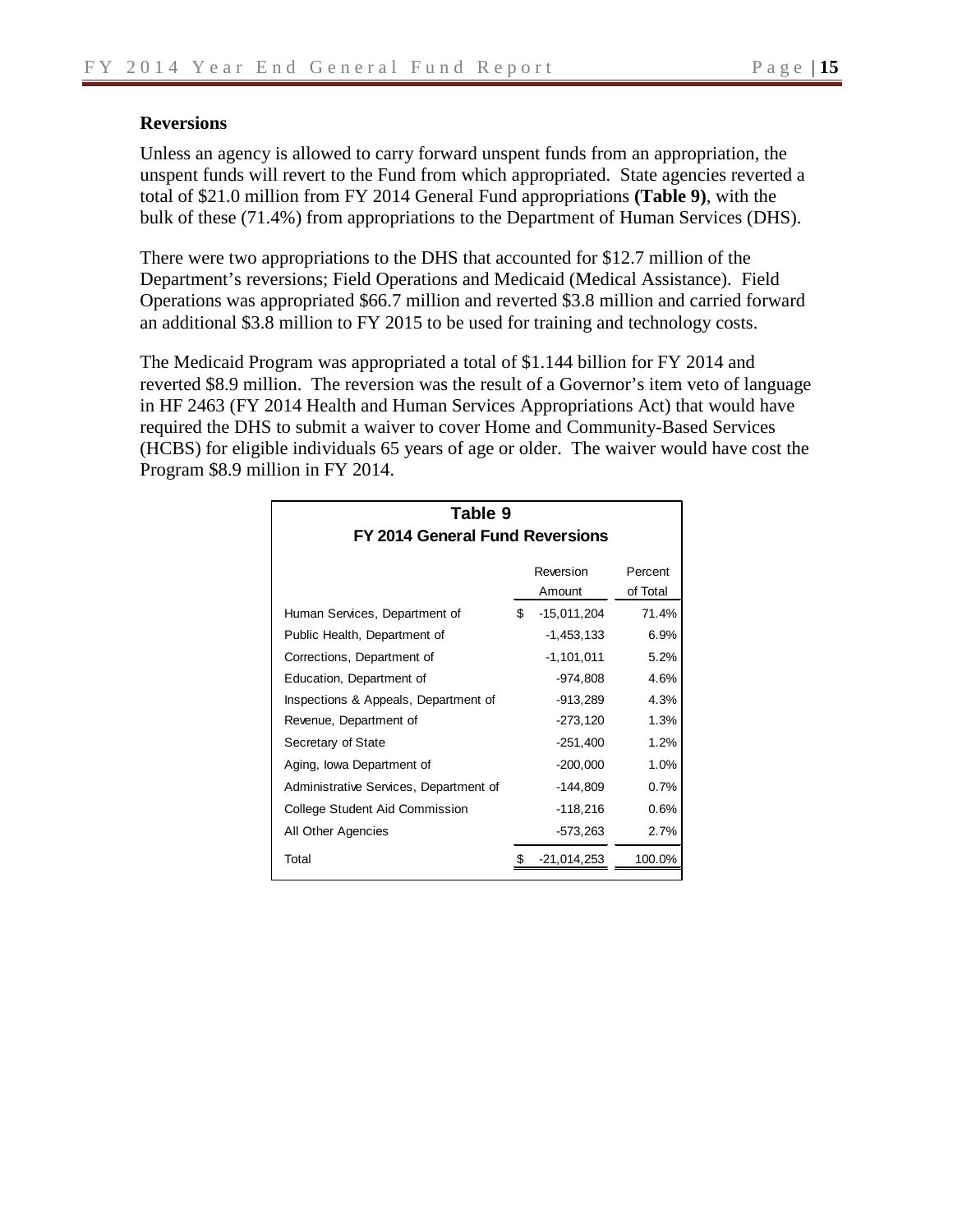# **Reserve Funds**

The Cash Reserve Fund and the Economic Emergency Fund had combined ending balances totaling \$669.8 million in FY 2014 (**Table 10**). This is an increase of \$58.6 million (9.6%) compared to the combined balances in FY 2013. Due to timing issues related to reconciling the year-end state finances, the FY 2014 ending reserve fund balances were \$20.2 million more than the statutory maximum. This was largely due to an adjustment to the Performance of Duty appropriation to account for a reduction in expenditures. At the beginning of FY 2014, the amount budgeted for Performance of Duty totaled

\$34.0 million. By the close of the fiscal year, actual expenditures were \$15.8 million or \$18.2 million less than budget. The Performance of Duty appropriation is under the authority of the Executive Council and receives a standing unlimited appropriation from the Economic Emergency Fund.

| <b>State of Iowa Reserve Funds</b>     |     | Table 10<br>(Dollars in Millions) |     |         |      |        |                   |
|----------------------------------------|-----|-----------------------------------|-----|---------|------|--------|-------------------|
| <b>Reserve Fund Balances</b>           |     | FY 2013                           |     | FY 2014 |      | Change | Percent<br>Change |
| Cash Reserve Fund                      | \$  | 466.9                             | \$  | 489.3   | \$   | 22.4   | 4.8%              |
| Economic Emergency Fund                |     | 144.3                             |     | 180.5   |      | 36.2   | 25.1%             |
| Total                                  |     | 611.2                             | \$. | 669.8   | \$   | 58.6   | 9.6%              |
| <b>Reserve Fund Statutory Maximums</b> |     | FY 2013                           |     | FY 2014 |      | Change | Percent<br>Change |
| Cash Reserve Fund                      | \$  | 466.8                             | \$  | 487.2   | \$   | 20.4   | 4.4%              |
| Economic Emergency Fund                |     | 155.6                             |     | 162.4   |      | 6.8    | 4.4%              |
| Total                                  | \$. | 622.4                             | £.  | 649.6   | - \$ | 27.2   | 4.4%              |

The balances in the reserve funds have fluctuated over the last 10 years. During budget years that have been negatively affected by economic recessions, the reserve funds have been used to offset General Fund appropriation reductions. This is illustrated in **Chart 4**, which compares the combined reserve fund balances to their statutory goals for the last 10 years.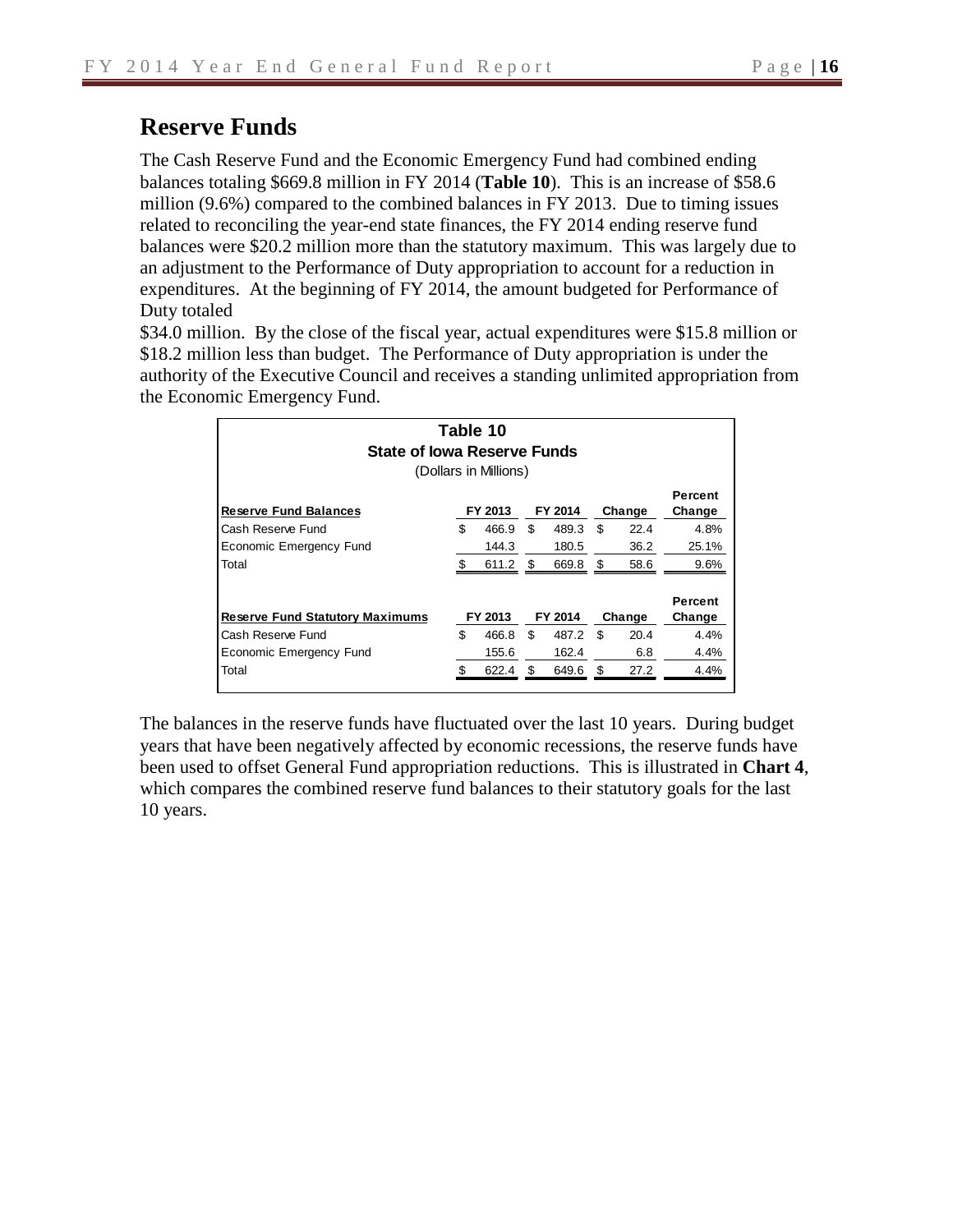

# **Taxpayers Trust Fund**

The Taxpayers Trust Fund is established in Iowa Code section [8.57E](https://www.legis.iowa.gov/docs/ico/section/2013/8.57E.pdf) and became effective in FY 2013. The Trust Fund was created for the purpose of providing tax relief to Iowans from the General Fund surplus that exceeds the amount necessary to "fill up" the state's Cash Reserve and Economic Emergency Funds. The statute requires the moneys in the Trust Fund to be used solely for tax relief through an appropriation made by the General Assembly.

The amount that the Taxpayers Trust Fund can receive in a given fiscal year is limited to \$60.0 million or the difference between the actual net General Fund revenue for the preceding fiscal year and the adjusted revenue estimate used in establishing the budget for that fiscal year, whichever is less. The funds are transferred from the Economic Emergency Fund after both reserve funds have met the combined 10.0% balance requirement. The first \$60.0 million was deposited in the Taxpayers Trust Fund at the beginning of FY 2013; however, none of the funds were appropriated during FY 2013, and as a result, the \$60.0 million balance carried forward to FY 2014.

At the beginning of FY 2014, the balance in the Taxpayers Trust Fund totaled \$120.0 million. This includes the \$60.0 million balance that carried forward from FY 2013 and the additional \$60.0 million credited in FY 2014. During the 2013 Legislative Session, legislation was enacted that created the Taxpayers Trust Fund Tax Credit. Beginning in FY 2014, moneys in the Trust Fund are used to provide a nonrefundable tax credit to qualified individuals for income tax returns filed for tax year 2013 (spring of 2014). The maximum amount of the credit is determined by dividing the funds available in the Taxpayers Trust Fund by the number of taxpayers of the previous tax year. Each taxpayer is allowed the credit, up to either the tax credit maximum for that year, or the amount of income tax liability, whichever is less. The maximum tax credit for tax year 2013 was \$54 per taxpayer. The total amount transferred to the General Fund from the Taxpayers Trust Fund Tax Credit Fund to cover the tax credits was \$84.6 million. The remaining \$35.5 million was reverted back to the Taxpayers Trust Fund.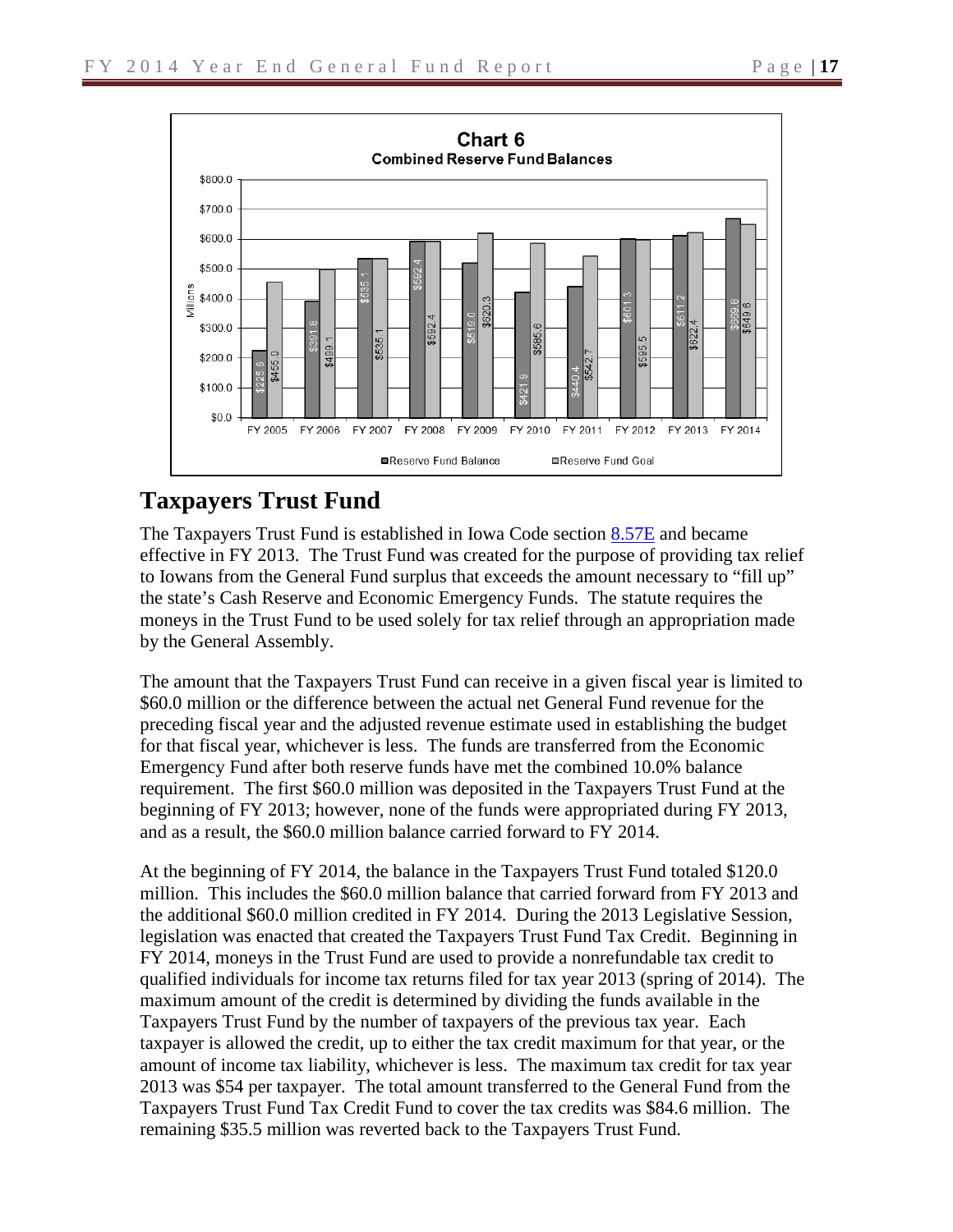| Table 11                                                                                                  |               |                         |               |                       |
|-----------------------------------------------------------------------------------------------------------|---------------|-------------------------|---------------|-----------------------|
| <b>Taxpayers Trust Fund</b>                                                                               |               |                         |               |                       |
| (Dollars in Millions)                                                                                     |               |                         |               |                       |
|                                                                                                           |               | Actual<br>FY 2013       |               | Actual<br>FY 2014     |
| <b>Funds Available</b><br><b>Balance Brought Forward</b><br>Economic Emergency Transfer<br>Subtotal       | \$            | $0.0 -$<br>60.0<br>60.0 | \$.           | 60.0<br>60.0<br>120.0 |
| Reversion from Taxpayer Trust Fund Tax Credit Fund<br><b>Total Funds Available</b>                        | \$            | 60.0                    | \$            | 35.5<br>155.5         |
| Expenditures<br>Transfer to Taxpayer Trust Fund Tax Credit Fund                                           | \$            | 0.0                     | \$            | 120.0                 |
| <b>Total Expenditures</b>                                                                                 | $\frac{1}{2}$ | $0.0\,$                 | $\frac{1}{2}$ | 120.0                 |
| <b>Balance Carried Forward</b>                                                                            | \$            | 60.0                    | \$            | 35.5                  |
|                                                                                                           |               |                         |               |                       |
| <b>Taxpayers Trust Fund Tax Credit Fund</b><br>(Dollars in Millions)                                      |               |                         |               |                       |
|                                                                                                           |               | Actual                  |               | Actual                |
|                                                                                                           |               | FY 2013                 |               | FY 2014               |
| <b>Funds Available</b><br><b>Balance Brought Forward</b><br>Transfer from Taxpayer Trust Fund<br>Interest | \$            | 0.0                     | - \$          | 0.0<br>120.0<br>0.1   |
| <b>Total Funds Available</b>                                                                              | \$            | $0.0\,$ \$              |               | 120.1                 |
| <b>Expenditures</b><br><b>Transfer to General Fund</b><br>Reversion to the Taxpayer Trust Fund            | \$            | 0.0                     | \$            | 84.6<br>35.5          |
| <b>Total Expenditures</b>                                                                                 | $\frac{1}{2}$ | $0.0\,$ \$              |               | 120.1                 |

#### **STAFF CONTACTS**:

David Reynolds (515-281-6934) [dave.reynolds@legis.iowa.gov](mailto:dave.reynolds@legis.iowa.gov) Holly Lyons (515-281-7845) [holly.lyons@legis.iowa.gov](mailto:holly.lyons@legis.iowa.gov)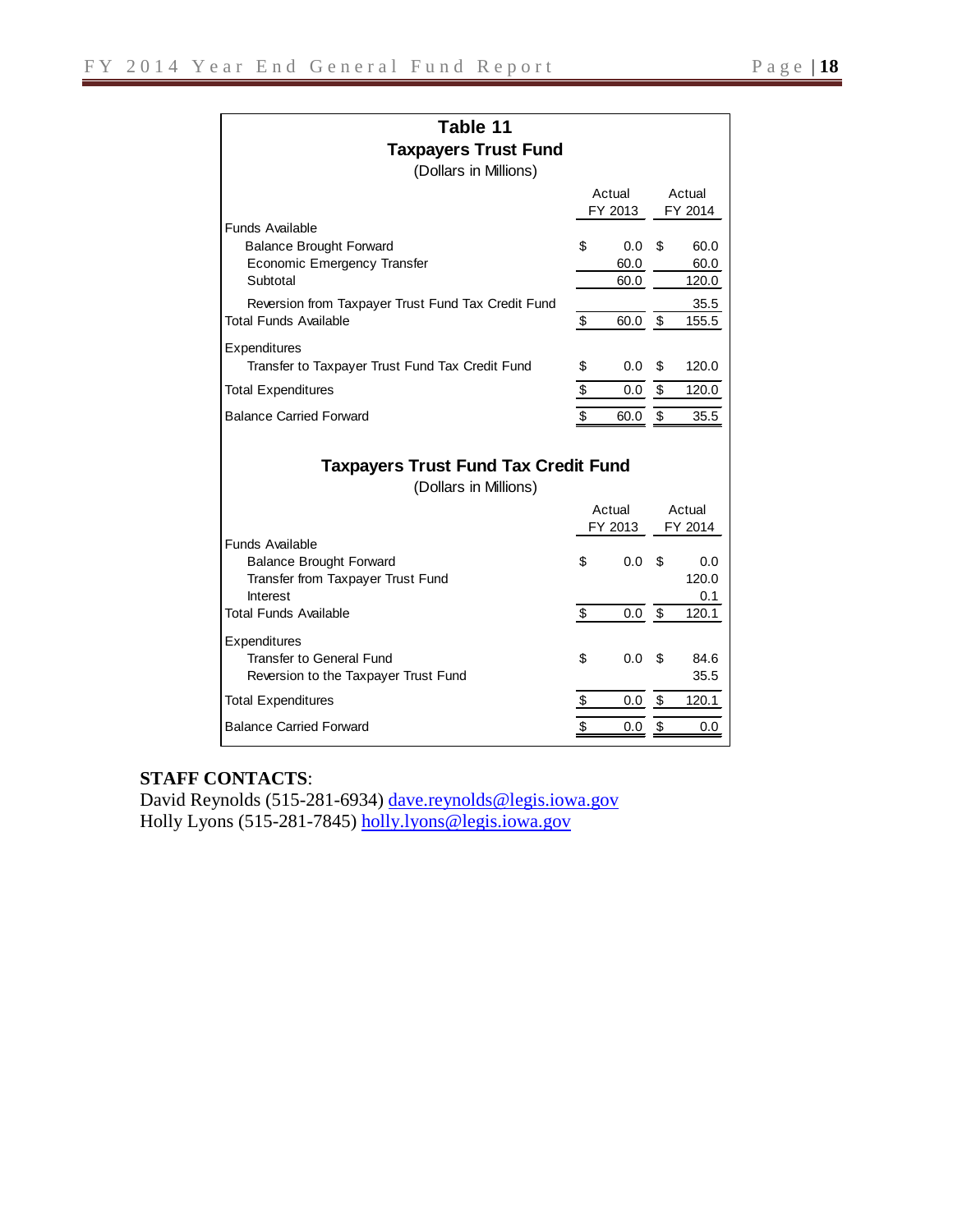**STATE OF IOWA FY 2014 YEAR END REPORT ON GENERAL FUND REVENUES AND APPROPRIATIONS**



**LEGISLATIVE** SERVICES AGENCY

Serving the Iowa Legislature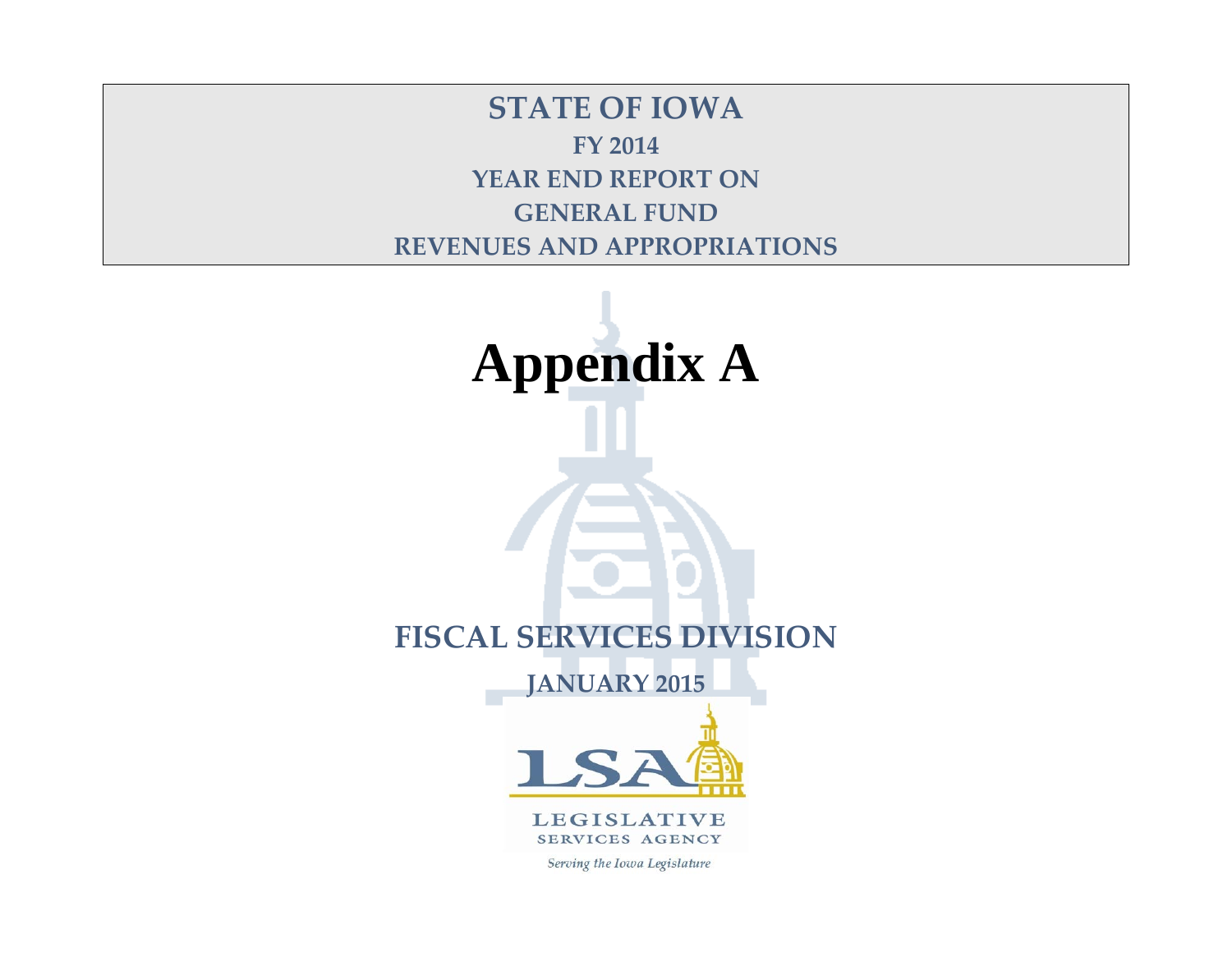# **FY 2014 General Fund Appropriation Activity by Department**

|                                                                  |                                |                             |                       |                               | <b>Balance</b>            |                              |                               |                                 |                                   |                                        |
|------------------------------------------------------------------|--------------------------------|-----------------------------|-----------------------|-------------------------------|---------------------------|------------------------------|-------------------------------|---------------------------------|-----------------------------------|----------------------------------------|
| <b>Special Department Name</b>                                   | Appropriation                  | Adj. to<br><b>Standings</b> | <b>DAS</b>            | Distribution Total Net Approp | <b>Brought</b><br>Forward | Approp<br><b>Transfer In</b> | Approp<br><b>Transfer Out</b> | <b>Balance Carry</b><br>Forward | <b>Reversions</b>                 | <b>Total Approp</b><br><b>Expended</b> |
| Administrative Services, Department of Total                     | 7,882,103 \$                   | $-509$ \$                   | 47,602 \$             | 7,929,196                     | 546,212 \$<br>ا \$        | 0 <sup>5</sup>               | 0 <sup>3</sup>                | -366,847 \$                     | $-144,809$ \$                     | 7,963,752                              |
| <b>Auditor of State Total</b>                                    | 905,468                        | $\mathsf 0$                 | 9,038                 | 914,506                       | 305                       | 0                            | $\mathbf 0$                   | $-271$                          | $-271$                            | 914,269                                |
| lowa Ethics & Campaign Disclosure Board Total                    | 490,000                        | 0                           | 335                   | 490,335                       | 268                       | $\Omega$                     | $\mathbf 0$                   | $\mathbf 0$                     | $-17$                             | 490,586                                |
| <b>Commerce, Department of Total</b>                             | 1,820,744                      | $\mathbf 0$                 | 1,184                 | 1,821,928                     | 100,120                   | $\Omega$                     | $\mathbf 0$                   | $-99,000$                       | $-44,418$                         | 1,778,631                              |
| <b>Executive Council Total</b>                                   | 119,847                        | 167.002                     | $\mathbf 0$           | 286,849                       | 11,889,274                | $\Omega$                     | $\Omega$                      | $-3,678,597$                    | $\Omega$                          | 8,497,526                              |
| <b>Iowa Telecommunications &amp; Technology Commission Total</b> | 992,913                        | $\Omega$                    | $\Omega$              | 992,913                       | $\Omega$                  | $\Omega$                     | $\Omega$                      | $\Omega$                        | $-2,028$                          | 990,885                                |
| Governor/Lt. Governor's Office Total                             | 2,291,057                      | $-3,032$                    | 1,541                 | 2,289,566                     | 39,888                    | 24,203                       | $-24,203$                     | $-49,504$                       | $-57,603$                         | 2,222,347                              |
| Governor's Office of Drug Control Policy Total                   | 240,000                        | $\Omega$                    | 1,134                 | 241,134                       | $\Omega$                  | $\Omega$                     | $\Omega$                      | $\Omega$                        | $\Omega$                          | 241,134                                |
| Human Rights, Department of Total                                | 2,494,285                      | 0                           | 18,081                | 2,512,366                     | 119,635                   | $\Omega$                     | $\Omega$                      | $-154,322$                      | $-64,501$                         | 2,413,177                              |
| Inspections & Appeals, Department of Total                       | 68,629,414                     | $\mathbf 0$                 | 45,900                | 68,675,314                    | 456,601                   | 220,000                      | $-220,000$                    | $-404,358$                      | $-913,289$                        | 67,814,269                             |
| Management, Department of Total                                  | 5,598,998                      | 1,392,296                   | 51,222                | 7,042,516                     | 12,171                    | $\Omega$                     | $\mathbf 0$                   | $-655$                          | $-655$                            | 7,053,378                              |
| <b>Public Information Board Total</b>                            | 350,000                        | $\Omega$                    | $\Omega$              | 350,000                       | $\Omega$                  | $\Omega$                     | $\mathbf 0$                   | $-25,546$                       | $-25,546$                         | 298,907                                |
| Revenue, Department of Total                                     | 224,502,552                    | $-9,908,003$                | 221,355               | 214,815,904                   | 130,561                   | $\mathbf 0$                  | $\mathbf 0$                   | $-272,450$                      | $-273,120$                        | 214,400,894                            |
| <b>Secretary of State Total</b>                                  | 2,895,585                      | 0                           | 1,114                 | 2,896,699                     | $\Omega$                  | $\mathbf 0$                  | $\mathbf 0$                   | $\mathbf 0$                     | $-251,400$                        | 2,645,299                              |
| <b>Treasurer of State Total</b>                                  | 854,289                        | 0                           | 230,103               | 1,084,392                     | 3,011,670                 | $\Omega$                     | $\mathbf 0$                   | $-2,975,104$                    | $-16,246$                         | 1,104,713                              |
| <b>Agriculture and Land Stewardship Total</b>                    | 20,475,524                     | 0                           | 24,164                | 20,499,688                    | 18,798,490                | $\mathbf 0$                  | $\mathbf 0$                   | -16,734,501                     | $-3,907$                          | 22,559,770                             |
| Natural Resources, Department of Total                           | 14,966,700                     | $\mathbf 0$                 | 95,607                | 15,062,307                    | 280,428                   | $\Omega$                     | $\mathbf 0$                   | $-283.674$                      | $\mathsf 0$                       | 15,059,062                             |
| <b>Cultural Affairs, Department of Total</b>                     | 6,125,644                      | 0                           | 5,069                 | 6,130,713                     | 358,199                   | $\Omega$                     | $\mathbf 0$                   | $-12,128$                       | $-3,208$                          | 6,473,576                              |
| <b>Economic Development Authority Total</b>                      | 17,786,098                     | $\mathbf 0$                 | 47,407                | 17,833,505                    | 5,550,727                 | $\Omega$                     | $\Omega$                      | $-4,487,429$                    | $-75,265$                         | 18,821,538                             |
| <b>Iowa Finance Authority Total</b>                              | 658,000                        | 0                           | $\mathsf 0$           | 658,000                       | $\mathbf 0$               | $\mathbf 0$                  | $\mathbf 0$                   | $\mathbf 0$                     | $\mathsf 0$                       | 658,000                                |
| <b>Iowa Workforce Development Total</b>                          | 16,723,099                     | 0                           | 274,819               | 16,997,918                    | 697,073                   | $\Omega$                     | $\mathbf 0$                   | $-1, 133, 393$                  | $-6,877$                          | 16,554,720                             |
| <b>Public Employment Relations Board Total</b>                   | 1,341,926                      | 0                           | 526                   | 1,342,452                     | 42,188                    | $\mathbf 0$                  | $\mathbf 0$                   | $-11,701$                       | $-11,701$                         | 1,361,238                              |
| <b>Blind, lowa Commission for the Total</b>                      | 2,091,815                      | $\mathbf 0$                 | 6,543                 | 2,098,358                     | $\Omega$                  | $\Omega$                     | $\mathbf 0$                   | $-5,733$                        | $-5,733$                          | 2,086,892                              |
| <b>College Student Aid Commission Total</b>                      | 63,594,112                     | 0                           | 17,166                | 63,611,278                    | 920,861                   | $\Omega$                     | $\mathbf 0$                   | $-1, 123, 467$                  | $-118,216$                        | 63,290,456                             |
| <b>Education, Department of Total</b>                            | 3,009,930,615                  | 1,333,473                   | 255,804               | 3,011,519,892                 | 59,318,084                | $\Omega$                     | $\Omega$                      | $-269,432$                      | $-974,808$                        | 3,069,593,737                          |
| <b>Regents, Board of Total</b>                                   | 564,389,387                    | 0                           | 29,709                | 564,419,096                   | 18,507,660                | 29,513                       | $-29,513$                     | $-5,001,384$                    | $-13,147$                         | 577,912,226                            |
| Aging, Iowa Department of Total                                  | 11,622,086                     | $\Omega$                    | 5,687                 | 11,627,773                    | 18,965                    | $\Omega$                     | $\Omega$                      | $\Omega$                        | $-200,000$                        | 11,446,738                             |
| Public Health, Department of Total                               | 58,212,050                     | $-19,102$                   | 51,018                | 58,243,967                    | $\Omega$                  | $\Omega$                     | $\Omega$                      | $-160,782$                      | $-1,453,133$                      | 56,630,051                             |
| Human Services, Department of Total                              | 1,669,409,797                  | $-19,102$                   | 1,002,671             | 1,670,393,366                 | 19,005,659                | 16,307,805                   | $-16,307,805$                 | $-6,956,323$                    | $-15,011,204$                     | 1,667,431,499                          |
| Veterans Affairs, Department of Total                            | 11,209,222                     | 0                           | 71,725                | 11,280,947                    | 4,063,729                 | $\Omega$                     | $\mathbf 0$                   | $-2,281,592$                    | $-259$                            | 13,062,825                             |
| <b>Attorney General Total</b>                                    | 16,882,892                     | $\mathbf 0$                 | 21,975                | 16,904,867                    | $\Omega$                  | $\Omega$                     | $\mathbf 0$                   | $\mathbf 0$                     | $-5,000$                          | 16,899,867                             |
| <b>Civil Rights Commission Total</b>                             | 1,297,069                      | 0                           | 2,178                 | 1,299,247                     | 49,676                    | $\Omega$                     | $\Omega$                      | $-44,873$                       | $-87,144$                         | 1,216,905                              |
| <b>Corrections, Department of Total</b>                          | 374,370,005                    | $-59,733$                   | 217,920               | 374,528,192                   | 403,649                   | 2,473,065                    | $-2,473,065$                  | $-1,743,434$                    | $-1,101,011$                      | 372,087,395                            |
| Law Enforcement Academy Total                                    | 1,001,698                      | 0                           | 1,516                 | 1,003,214                     | 6,200                     | $\mathbf 0$                  | $\mathbf 0$                   | $\mathbf 0$                     | $-152$                            | 1,009,262                              |
| Parole, Board of Total                                           | 1,203,835                      | $\Omega$                    | 748                   | 1,204,583                     | 27,134                    | $\mathbf 0$                  | $\mathbf 0$                   | $\mathbf 0$                     | $-4$                              | 1,231,713                              |
| <b>Public Defense, Department of Total</b>                       | 6,871,686                      | $-165,257$                  | 27,436                | 6,733,865                     | $\Omega$<br>$\Omega$      | $\Omega$<br>$\Omega$         | $\mathbf 0$                   | $-4,000$                        | $-4,157$<br>$\Omega$              | 6,725,708                              |
| <b>Homeland Security and Emergency Management Total</b>          | 2,174,277                      | $\mathbf 0$<br>$\mathbf{0}$ | 55,346                | 2,229,623                     |                           | $\Omega$                     | $\mathbf 0$<br>$\mathbf 0$    | $-23,699$                       |                                   | 2,205,924                              |
| <b>Public Safety, Department of Total</b>                        | 91,879,511                     |                             | 87,295                | 91,966,806                    | 1,046,638                 |                              |                               | $-96, 153$<br>$\Omega$          | $-95,932$                         | 92,821,359                             |
| <b>Transportation, Department of Total</b>                       | 135,000                        | 0                           | $\mathsf 0$           | 135,000                       | 12,743                    | $\mathbf 0$<br>$\mathbf 0$   | $\mathsf 0$                   |                                 | $-28,478$                         | 119,265                                |
| <b>Judicial Branch Total</b>                                     | 168,549,367                    | 0                           | 137,380               | 168,686,747                   | 3,000,000<br>$\Omega$     |                              | $\mathbf 0$                   | $-1,508,682$                    | $-20,933$                         | 170, 157, 132                          |
| <b>Legislative Branch Total</b>                                  | 34,000,000<br>$\mathsf 0$      | $-213,767$<br>0             | 26,548<br>$\mathbf 0$ | 33,812,781<br>$\mathbf 0$     | 11,200,000                | $\mathbf 0$<br>$\Omega$      | $\mathsf 0$<br>$\mathbf 0$    | $\mathbf 0$<br>$-11,200,000$    | $\mathsf 0$<br>$\mathbf 0$        | 33,812,781<br>$\Omega$                 |
| <b>Corrections Capital Total</b>                                 | $\mathbf 0$                    | 0                           | $\mathbf 0$           | $\mathbf 0$                   |                           | $\Omega$                     | $\mathbf 0$                   | $-1,000,000$                    | $\mathbf 0$                       |                                        |
| <b>State Fair Authority Capital Total</b>                        | $\Omega$                       | $\mathbf 0$                 | $\Omega$              | $\Omega$                      | 1,250,000                 | $\Omega$                     | $\Omega$                      |                                 | $-81$                             | 250,000                                |
| <b>Administrative Services - Capitals Total</b>                  | $\Omega$                       | $\Omega$                    | $\Omega$              | $\Omega$                      | 3,030,000<br>15,000,000   | $\Omega$                     | $\Omega$                      | $-1,019,314$<br>-13,030,000     | $\Omega$                          | 2,010,605<br>1,970,000                 |
| <b>Regents Capital Total</b><br><b>Grand Total</b>               | 6,486,968,670 \$ -7,495,732 \$ |                             | 3,094,866 \$          | 6,482,567,804                 | \$                        | 178,894,806 \$19,054,586 \$  | $-19,054,586$ \$              |                                 | $-76,158,345$ \$ $-21,014,253$ \$ | 6,564,290,012                          |
|                                                                  |                                |                             |                       |                               |                           |                              |                               |                                 |                                   |                                        |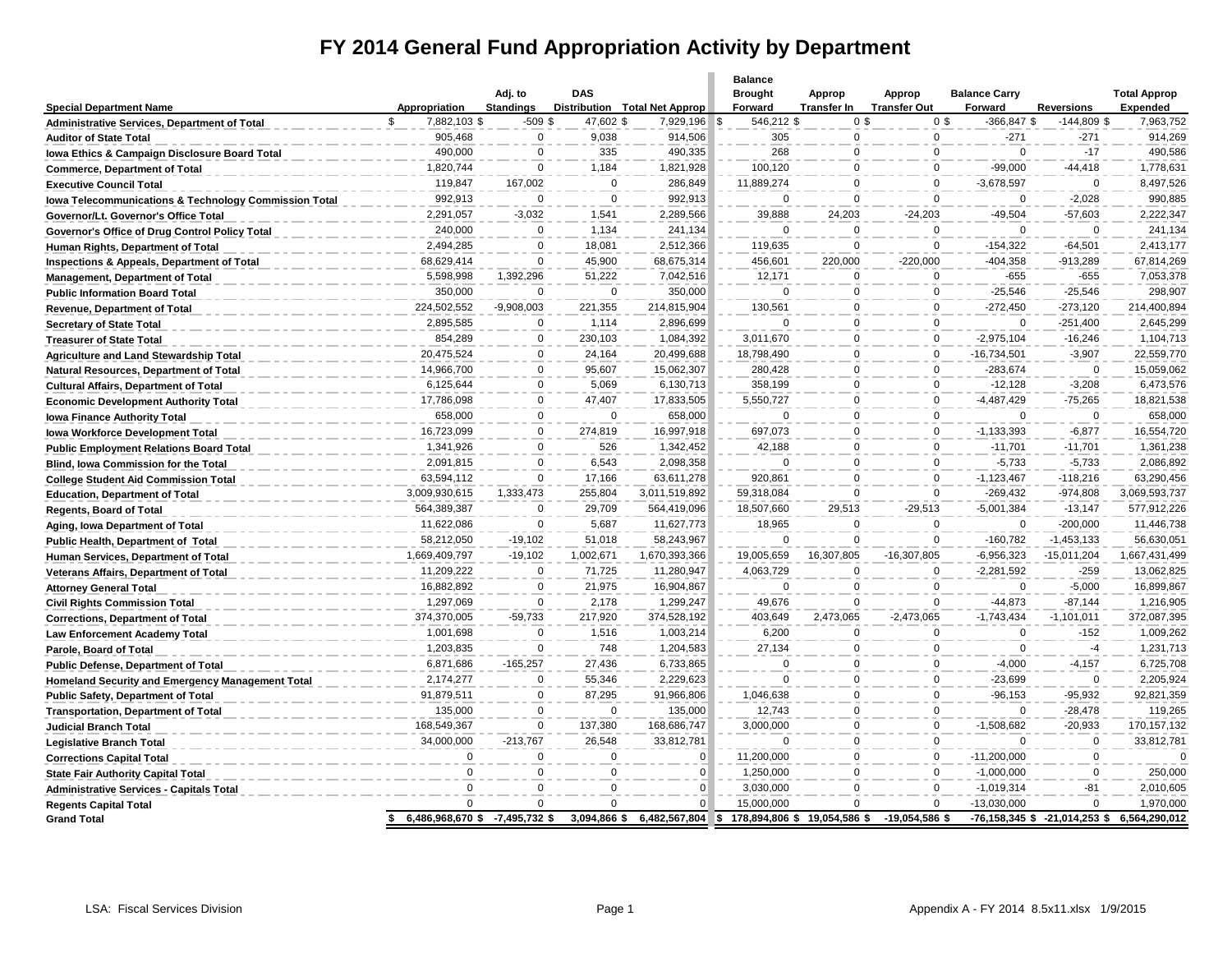#### **FY 2014 General Fund Appropriation Activity by Appropriation Subcommittee Administration and Regulation**  $\overline{\phantom{a}}$

|                                                                  |                 |                                          |                     |                        |                               |                        | <b>Balance</b>    |                |                    |                            |                           |                |                                     |                      |
|------------------------------------------------------------------|-----------------|------------------------------------------|---------------------|------------------------|-------------------------------|------------------------|-------------------|----------------|--------------------|----------------------------|---------------------------|----------------|-------------------------------------|----------------------|
|                                                                  |                 |                                          |                     | Adj. to                | <b>DAS</b>                    | <b>Total Net</b>       | <b>Brought</b>    |                | Approp             | Approp                     | <b>Balance Carry</b>      |                |                                     | <b>Total Approp</b>  |
| <b>Special Department Name</b>                                   | Appr#           | <b>Appropriation Name</b>                | Appropriation       | <b>Standings</b>       | <b>Distribution</b>           | Approp                 | Forward<br>$0$ \$ | 0 <sup>5</sup> | <b>Transfer In</b> | <b>Transfer Out</b><br>0\$ | Forward<br>0 <sup>5</sup> | 0 <sup>5</sup> | <b>Reversions</b><br>0 <sup>5</sup> | Expended<br>$\Omega$ |
| Administrative Services, Department of                           | 824             | Federal Cash Management Standing         | \$<br>356,587 \$    | $-356,587$ \$          | 0 <sup>5</sup><br>$\mathbf 0$ |                        |                   | 0              | 0                  |                            | 0                         | $\mathbf 0$    | $\mathbf 0$                         |                      |
| Administrative Services, Department of                           | 825             | Unemployment Compensation-State Standing | 440,371<br>$\Omega$ | 356,078<br>$\mathbf 0$ | $\mathbf 0$                   | 796,449<br>$\mathbf 0$ |                   |                | $\Omega$           |                            | 0                         | $\mathbf 0$    |                                     | 796,449              |
| Administrative Services, Department of                           | C32             | Iowa Building Operations                 |                     |                        |                               |                        |                   | 191,003        |                    |                            |                           |                | $-27,820$                           | 163,183              |
| Administrative Services, Department of                           | C85             | Administrative Services, Dept.           | 4,020,322           | $\overline{0}$         | 47,602                        | 4,067,924              |                   | 19,123         | $\Omega$           |                            | $\Omega$<br>$-109,238$    |                | $-109,238$                          | 3,868,570            |
| Administrative Services, Department of                           | C86             | <b>Utilities</b>                         | 2,658,909           | $\Omega$               | $\mathbf 0$                   | 2,658,909              |                   | 335,330        | $\Omega$           |                            | $\Omega$<br>$-249,858$    |                | $\Omega$                            | 2,744,381            |
| Administrative Services, Department of                           | C87             | <b>Terrace Hill Operations</b>           | 405,914             | $\mathbf 0$            | $\mathbf 0$                   | 405,914                |                   | 756            | $\Omega$           |                            | $\Omega$<br>$-7,751$      |                | $-7,751$                            | 391,168              |
| Administrative Services, Department of Total                     |                 |                                          | 7,882,103           | $-509$                 | 47,602                        | 7,929,196              |                   | 546,212        | 0                  |                            | $\bf{0}$<br>$-366,847$    |                | $-144,809$                          | 7,963,752            |
| Auditor of State                                                 | P01             | Auditor of State - General Office        | 905,468             | $\mathbf 0$            | 9,038                         | 914,506                |                   | 305            | $\mathbf 0$        |                            | $\Omega$                  | $-271$         | $-271$                              | 914,269              |
| <b>Auditor of State Total</b>                                    |                 |                                          | 905,468             | $\mathbf{0}$           | 9,038                         | 914,506                |                   | 305            | $\Omega$           |                            | $\Omega$                  | $-271$         | $-271$                              | 914,269              |
| Iowa Ethics & Campaign Disclosure Board                          | P21             | Iowa Ethics & Campaign Disclosure Board  | 490,000             | 0                      | 335                           | 490,335                |                   | 268            | $\mathbf 0$        |                            | $\mathbf{0}$              | $\Omega$       | $-17$                               | 490,586              |
| lowa Ethics & Campaign Disclosure Board Total                    |                 |                                          | 490,000             | $\mathbf{0}$           | 335                           | 490,335                |                   | 268            | $\Omega$           |                            | $\bf{0}$                  | $\bf{0}$       | $-17$                               | 490,586              |
| Commerce, Department of                                          | P42             | Alcoholic Beverages Operations           | 1,220,391           | $\mathbf 0$            | 0                             | 1,220,391              |                   | $\Omega$       | $\Omega$           |                            | $\Omega$                  | $\Omega$       | $-44, 417$                          | 1,175,974            |
| Commerce, Department of                                          | P48             | Professional Licensing Bureau            | 600,353             | $\mathbf 0$            | 1,184                         | 601,537                |                   | 120            | $\Omega$           |                            | $\Omega$                  | $\Omega$       | $\mathbf 0$                         | 601,657              |
| Commerce, Department of                                          | P <sub>50</sub> | <b>Financial Literacy</b>                | $\Omega$            | $\Omega$               | $\overline{0}$                | $\Omega$               |                   | 100,000        | $\Omega$           |                            | $\Omega$<br>$-99,000$     |                | $\mathbf 0$                         | 1,000                |
| <b>Commerce, Department of Total</b>                             |                 |                                          | 1,820,744           | $\bf{0}$               | 1,184                         | 1,821,928              |                   | 100,120        | 0                  |                            | -99,000<br>$\bf{0}$       |                | $-44,418$                           | 1,778,631            |
| <b>Executive Council</b>                                         | 7D7             | Performance of Duty FY 07                | $\Omega$            | $\Omega$               | $\mathbf 0$                   | $\overline{0}$         | 1,053,718         |                | $\Omega$           |                            | $\Omega$                  | $\Omega$       | $\mathbf 0$                         | 1,053,718            |
| <b>Executive Council</b>                                         | 867             | <b>Court Costs</b>                       | 59,772              | 150,406                | $\mathbf 0$                   | 210,178                |                   | $\Omega$       | $\Omega$           |                            | $\Omega$                  | $\Omega$       | $\Omega$                            | 210,178              |
| <b>Executive Council</b>                                         | 868             | Public Improvements                      | 39,848              | $-39,848$              | $\mathbf 0$                   | $\Omega$               |                   | $\Omega$       | $\Omega$           |                            | $\Omega$                  | $\Omega$       | $\mathbf 0$                         | $\Omega$             |
| <b>Executive Council</b>                                         | 870             | Performance Of Duty                      | $\mathbf 0$         | $\mathbf 0$            | $\mathbf 0$                   | $\mathbf 0$            |                   | 6,278          | $\Omega$           |                            | $\Omega$<br>$-6,278$      |                | $\mathbf 0$                         | $\Omega$             |
| <b>Executive Council</b>                                         | 871             | <b>Drainage Assessment</b>               | 20,227              | 56,445                 | $\Omega$                      | 76,672                 |                   | $\Omega$       | $\Omega$           |                            | $\Omega$                  | $\Omega$       | $\Omega$                            | 76,672               |
| <b>Executive Council</b>                                         | 8D <sub>8</sub> | Performance of Duty FY 08                | $\Omega$            | $\Omega$               | $\Omega$                      | $\Omega$               | 1,013,157         |                | $\Omega$           |                            | -469,588<br>$\Omega$      |                | $\mathbf{0}$                        | 543,569              |
| <b>Executive Council</b>                                         | 9D9             | Performance of Duty FY 09                | $\Omega$            | $\Omega$               | $\Omega$                      | $\Omega$               |                   | $\Omega$       | $\Omega$           |                            | $\Omega$                  | $\Omega$       | $\Omega$                            |                      |
| <b>Executive Council</b>                                         | DT3             | Performance of Duty FY10                 | $\Omega$            | $\Omega$               | $\Omega$                      | $\mathbf 0$            |                   | 29,141         | $\Omega$           |                            | $\Omega$<br>$-25,001$     |                | $\mathbf 0$                         | 4,140                |
| <b>Executive Council</b>                                         | DT <sub>5</sub> | Performance of Duty FY11                 | $\Omega$            | $\Omega$               | $\Omega$                      | $\mathbf 0$            | 7,253,616         |                | $\Omega$           |                            | $\Omega$<br>$-844,101$    |                | $\mathbf 0$                         | 6,409,515            |
| <b>Executive Council</b>                                         | DT <sub>6</sub> | Performance of Duty FY12                 | $\Omega$            | $\Omega$               | $\Omega$                      | $\Omega$               |                   | 540,021        | $\Omega$           |                            | $\Omega$<br>$-251,472$    |                | $\mathbf 0$                         | 288,549              |
| <b>Executive Council</b>                                         | DT7             | Performance of Duty FY13                 | $\Omega$            | $\Omega$               | $\mathbf 0$                   | $\Omega$               | 1,993,343         |                | $\Omega$           |                            | $-77,891$<br>$\Omega$     |                | $\mathbf 0$                         | 1,915,453            |
| <b>Executive Council</b>                                         | DT8             | Performance of Duty FY2014               | $\Omega$            | $\Omega$               | $\Omega$                      | $\Omega$               |                   | $\Omega$       | $\Omega$           |                            | $\Omega$<br>$-2,004,267$  |                | $\Omega$                            | $-2,004,267$         |
| <b>Executive Council Total</b>                                   |                 |                                          | 119,847             | 167,002                | $\mathbf{0}$                  | 286,849                | 11,889,274        |                | 0                  |                            | $\bf{0}$<br>$-3,678,597$  |                | $\mathbf{0}$                        | 8,497,526            |
| Iowa Telecommunications & Technology Commission                  | C49             | Regional Telecommunications Councils     | 992,913             | $\mathbf 0$            | $\mathbf 0$                   | 992,913                |                   | $\Omega$       | $\mathbf 0$        |                            | $\mathbf 0$               | 0              | $-2,028$                            | 990,885              |
| <b>Iowa Telecommunications &amp; Technology Commission Total</b> |                 |                                          | 992,913             | $\Omega$               | $\mathbf{0}$                  | 992.913                |                   | $\Omega$       | $\Omega$           |                            | $\Omega$                  | $\bf{0}$       | $-2.028$                            | 990,885              |
| Governor/Lt. Governor's Office                                   | 856             | Interstate Extradition                   | 3,032               | $-3,032$               | $\mathbf 0$                   | $\Omega$               |                   | $\Omega$       | $\mathbf 0$        |                            | $\Omega$                  | $\mathbf 0$    | $\mathbf 0$                         | $\Omega$             |
| Governor/Lt. Governor's Office                                   | C71             | Governor/Lt. Governor's Office           | 2,194,914           | $\Omega$               | 1,541                         | 2,196,455              |                   | 39,888         | $\Omega$           | $-24,203$                  | $-49,504$                 |                | $-57,602$                           | 2,105,034            |
| Governor/Lt. Governor's Office                                   | C73             | <b>Terrace Hill Quarters</b>             | 93,111              | $\Omega$               | $\mathbf 0$                   | 93,111                 |                   | $\Omega$       | 24.203             |                            | $\Omega$                  | $\Omega$       | $-1$                                | 117.313              |
| Governor/Lt. Governor's Office Total                             |                 |                                          | 2,291,057           | $-3,032$               | 1,541                         | 2,289,566              |                   | 39,888         | 24.203             | $-24,203$                  | $-49.504$                 |                | $-57,603$                           | 2,222,347            |
| Governor's Office of Drug Control Policy                         | C <sub>05</sub> | Drug Policy Coordinator                  | 240,000             | $\mathbf 0$            | 1.134                         | 241,134                |                   | $\Omega$       | $\Omega$           |                            | $\Omega$                  | $\Omega$       | $\mathbf{0}$                        | 241,134              |
| <b>Governor's Office of Drug Control Policy Total</b>            |                 |                                          | 240,000             | $\mathbf{0}$           | 1,134                         | 241,134                |                   | $\bf{0}$       | $\bf{0}$           |                            | $\bf{0}$                  | $\bf{0}$       | $\bf{0}$                            | 241,134              |
| Human Rights, Department of                                      | J70             | Individual Development Accounts          | $\Omega$            | $\mathbf 0$            | $\mathbf 0$                   | $\Omega$               |                   | 100,000        | $\mathbf 0$        |                            | $\Omega$<br>$-100,000$    |                | $\mathbf 0$                         |                      |
| Human Rights, Department of                                      | J71             | Human Rights Administration              | 206,103             | $\Omega$               | 18,081                        | 224,184                |                   | $\Omega$       | $\Omega$           |                            | $-2,068$<br>$\Omega$      |                | $-2,068$                            | 220,048              |
| Human Rights, Department of                                      | <b>J72</b>      | Community Advocacy and Services          | 1,028,077           | $\mathbf 0$            | $\mathbf 0$                   | 1,028,077              |                   | 19,160         | $\Omega$           |                            | $\Omega$<br>$-52,049$     |                | $-62,228$                           | 932,959              |
| Human Rights, Department of                                      | J79             | Criminal & Juvenile Justice              | 1,260,105           | $\mathbf 0$            | $\mathbf 0$                   | 1,260,105              |                   | 475            | $\Omega$           |                            | $\Omega$                  | $-205$         | $-205$                              | 1,260,170            |
| Human Rights, Department of Total                                |                 |                                          | 2,494,285           | $\mathbf{0}$           | 18,081                        | 2,512,366              |                   | 119,635        | $\bf{0}$           |                            | $\bf{0}$<br>$-154,322$    |                | $-64,501$                           | 2,413,177            |
| Inspections & Appeals, Department of                             | Q44             | Indigent Defense Appropriation           | 29,901,929          | $\mathbf 0$            | 0                             | 29,901,929             |                   | $\Omega$       | $\mathbf 0$        | $-220,000$                 |                           | $\mathbf 0$    | $-324,179$                          | 29,357,750           |
| Inspections & Appeals, Department of                             | Q50             | Child Advocacy Board                     | 2,680,290           | $\mathbf 0$            | $\Omega$                      | 2,680,290              |                   | 24,098         | $\Omega$           |                            | $\Omega$<br>-29,855       |                | $-29,856$                           | 2,644,677            |
| Inspections & Appeals, Department of                             | Q51             | <b>Employment Appeal Board</b>           | 42,215              | $\Omega$               | $\mathbf 0$                   | 42,215                 |                   | $\Omega$       | $\Omega$           |                            | $\Omega$<br>$-2,115$      |                | $-2,115$                            | 37,984               |
| Inspections & Appeals, Department of                             | Q60             | <b>Public Defender</b>                   | 25,862,182          | $\mathbf 0$            | 20,061                        | 25,882,243             |                   | 73,803         | 220,000            |                            | $-60,057$<br>$\Omega$     |                | $-60,057$                           | 26,055,932           |
|                                                                  | Q61             |                                          | 519,403             | $\overline{0}$         | 25,839                        | 545,242                |                   | 10,664         | $\Omega$           |                            | $-39,486$<br>$\Omega$     |                | $-39,597$                           | 476,824              |
| Inspections & Appeals, Department of                             |                 | <b>Administration Division</b>           | 678,942             | $\mathbf 0$            | 0                             | 678,942                |                   | 111,477        | $\Omega$           |                            | $-15,613$<br>$\Omega$     |                | $-112,077$                          | 662,729              |
| Inspections & Appeals, Department of                             | Q63             | Administrative Hearings Division         | 2,573,089           | $\Omega$               | $^{\circ}$                    | 2,573,089              |                   | 11,749         | $\Omega$           |                            | $-69,374$<br>$\Omega$     |                | $-69,374$                           | 2.446.091            |
| Inspections & Appeals, Department of                             | Q64<br>Q65      | <b>Investigations Division</b>           | 5,092,033           | $\mathbf 0$            | $\mathbf 0$                   | 5,092,033              |                   | 177,117        | $\Omega$           |                            | 0<br>$-179,872$           |                | $-268,050$                          | 4,821,229            |
| Inspections & Appeals, Department of                             | Q75             | <b>Health Facilities Division</b>        | 1,279,331           | $\Omega$               | $\mathbf 0$                   | 1,279,331              |                   | 47,693         | $\Omega$           |                            | $\Omega$<br>$-7,985$      |                | $-7,985$                            | 1,311,054            |
| Inspections & Appeals, Department of                             |                 | Food and Consumer Safety                 | 68,629,414          | $\Omega$               | 45.900                        | 68.675.314             |                   | 456.601        | 220.000            | $-220.000$                 | $-404.358$                |                | $-913.289$                          | 67,814,269           |
| <b>Inspections &amp; Appeals, Department of Total</b>            |                 |                                          |                     |                        |                               |                        |                   |                |                    |                            |                           |                |                                     |                      |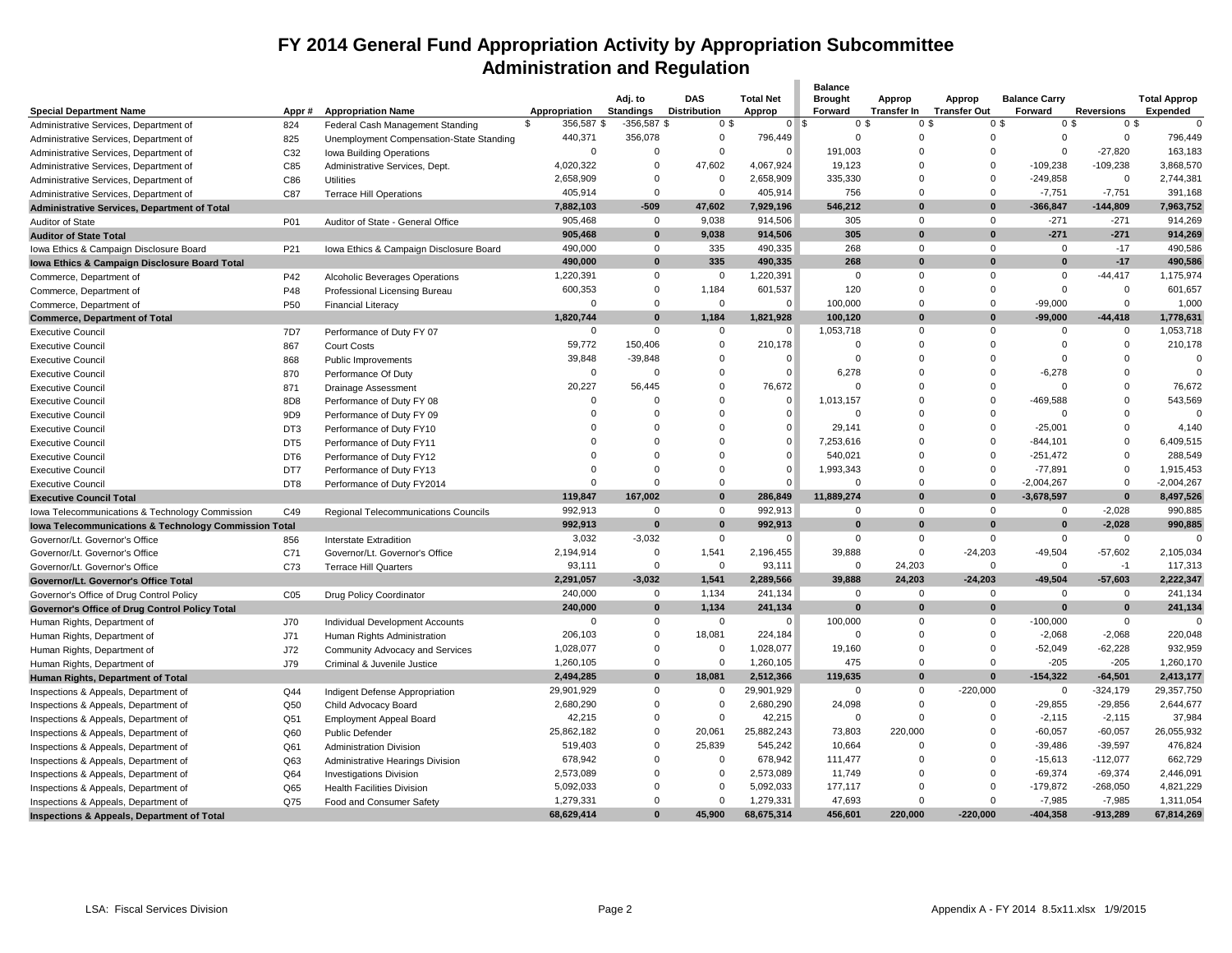#### **FY 2014 General Fund Appropriation Activity by Appropriation Subcommittee Administration and Regulation** à.

|                                        |                 |                                        |                |                  |                     |                       | <b>Balance</b>     |                    |                     |                      |                   |                     |
|----------------------------------------|-----------------|----------------------------------------|----------------|------------------|---------------------|-----------------------|--------------------|--------------------|---------------------|----------------------|-------------------|---------------------|
|                                        |                 |                                        |                | Adj. to          | <b>DAS</b>          | <b>Total Net</b>      | <b>Brought</b>     | Approp             | Approp              | <b>Balance Carry</b> |                   | <b>Total Approp</b> |
| <b>Special Department Name</b>         | Appr#           | <b>Appropriation Name</b>              | Appropriation  | <b>Standings</b> | <b>Distribution</b> | Approp                | Forward            | <b>Transfer In</b> | <b>Transfer Out</b> | Forward              | <b>Reversions</b> | Expended            |
| Management, Department of              | 809             | Special Olympics Fund                  | 100,000        |                  |                     | 100.000               |                    |                    |                     |                      |                   | 100,000             |
| Management, Department of              | 890             | Appeal Board Claims                    | 3,000,000      | 1,392,296        |                     | 4,392,296             |                    |                    |                     |                      |                   | 4,392,296           |
| Management, Department of              | D <sub>01</sub> | Management Departmental Oper.          | 2,498,998      | $\Omega$         | 51.222              | 2,550,220             | 12,171             |                    |                     | $-655$               | $-655$            | 2,561,081           |
| <b>Management, Department of Total</b> |                 |                                        | 5.598.998      | 1.392.296        | 51.222              | 7,042,516             | 12.171             | $\Omega$           |                     | $-655$               | $-655$            | 7,053,378           |
| <b>Public Information Board</b>        | P <sub>22</sub> | <b>Iowa Public Information Board</b>   | 350,000        | $\Omega$         | $\Omega$            | 350,000               | $\Omega$           | $\Omega$           |                     | $-25,546$            | $-25.546$         | 298,907             |
| <b>Public Information Board Total</b>  |                 |                                        | 350,000        | $\bf{0}$         | $\mathbf{0}$        | 350,000               | $\bf{0}$           | $\Omega$           |                     | $-25,546$            | $-25,546$         | 298,907             |
| Revenue, Department of                 | 818             | Ag Land Tax Credit                     | 39,100,000     | $\Omega$         |                     | 39,100,000            |                    |                    |                     |                      | $-671$            | 39,099,329          |
| Revenue, Department of                 | 872             | <b>Printing Cigarette Stamps</b>       | 124,652        | $-4.391$         |                     | 120,262               |                    |                    |                     |                      |                   | 120,262             |
| Revenue, Department of                 | 873             | <b>Refund Cigarette Stamps</b>         |                |                  |                     |                       |                    |                    |                     |                      |                   |                     |
| Revenue, Department of                 | 876             | Refund Income Corp & Franchise Sale    |                |                  |                     |                       |                    |                    |                     |                      |                   |                     |
| Revenue, Department of                 | 877             | Homestead Tax Credit Aid               | 138,000,000    | $-5.959.404$     |                     | 132,040,596           |                    |                    |                     |                      |                   | 132,040,596         |
| Revenue, Department of                 | 879             | Inheritance Refund                     |                |                  |                     |                       |                    |                    |                     |                      |                   |                     |
| Revenue, Department of                 | 880             | Elderly & Disabled Property Tax Credit | 27,200,000     | $-3.711.220$     |                     | 23,488,780            |                    |                    |                     |                      |                   | 23,488,780          |
| Revenue, Department of                 | 881             | School Infrastructure Transfer         |                |                  |                     |                       |                    |                    |                     |                      |                   |                     |
| Revenue, Department of                 | 929             | Military Service Tax Refunds           | 2,400,000      | $-232,989$       |                     | 2.167.011             |                    |                    |                     |                      |                   | 2,167,011           |
| Revenue, Department of                 | T01             | Revenue, Department of                 | 17,659,484     |                  | 221.355             | 17,880,839            | 130,561            |                    |                     | $-272.450$           | $-272,450$        | 17,466,500          |
| Revenue, Department of                 | <b>T04</b>      | <b>Tobacco Reporting Requirements</b>  | 18,416         | <sup>0</sup>     | $\Omega$            | 18,416                |                    |                    |                     |                      |                   | 18,416              |
| <b>Revenue, Department of Total</b>    |                 |                                        | 224,502,552    | $-9,908,003$     | 221,355             | 214,815,904           | 130,561            |                    |                     | $-272,450$           | $-273,120$        | 214,400,894         |
| Secretary of State                     | D73             | Secretary of State-Business Services   | 2.895.585      | $\Omega$         | 1.114               | 2.896.699             | $\Omega$           | $\Omega$           | $\Omega$            |                      | $-251.400$        | 2.645.299           |
| <b>Secretary of State Total</b>        |                 |                                        | 2,895,585      | $\bf{0}$         | 1.114               | 2.896.699             | $\Omega$           | $\Omega$           |                     |                      | $-251,400$        | 2,645,299           |
| <b>Treasurer of State</b>              | D70             | Watershed Improvement Fund             |                |                  | $\Omega$            | $\Omega$              | 3,000,000          | $\Omega$           | $\Omega$            | $-2.958.858$         |                   | 41.142              |
| <b>Treasurer of State</b>              | D86             | Treasurer - General Office             | 854,289        |                  | 230,103             | 1,084,392             | 11,670             |                    |                     | $-16,246$            | $-16,246$         | 1,063,571           |
| <b>Treasurer of State Total</b>        |                 |                                        | 854.289        |                  | 230,103             | 1,084,392             | 3.011.670          |                    |                     | $-2,975,104$         | $-16.246$         | 1,104,713           |
| <b>Grand Total</b>                     |                 |                                        | 320.067.255 \$ | $-8.352.245$ \$  |                     | 628.609 \$312.343.619 | 16.306.704<br>۱SS. | 244.203 \$         | $-244.203$ \$       | $-8.026.653$ \$      | $-1.793.902$ \$   | 318.829.767         |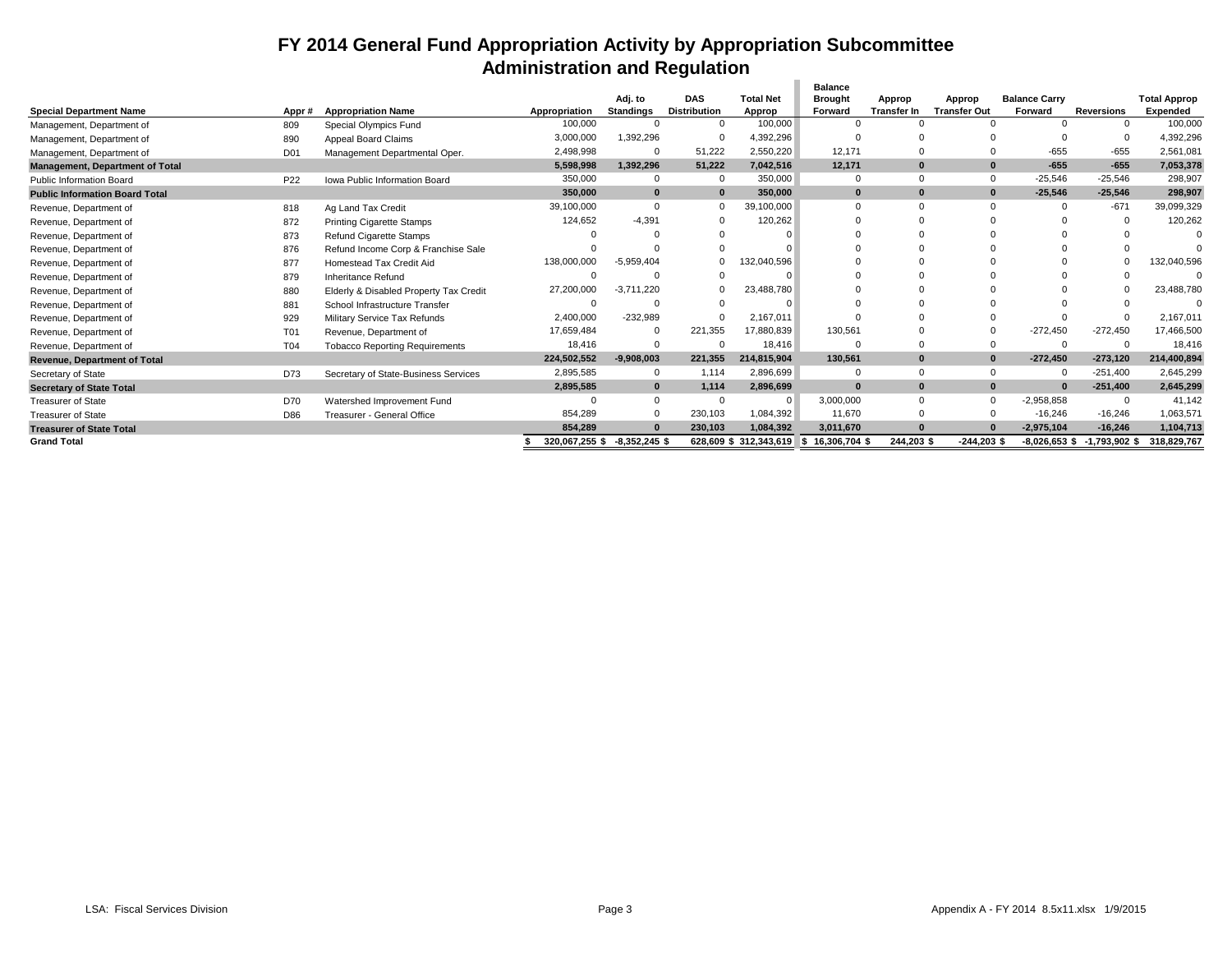### **FY 2014 General Fund Appropriation Activity by Appropriation Subcommittee Agriculture and Natural Resources**

|                                               |                 |                                        |               |           |                   |                  | Balance       |             |                     |                          |             |                     |
|-----------------------------------------------|-----------------|----------------------------------------|---------------|-----------|-------------------|------------------|---------------|-------------|---------------------|--------------------------|-------------|---------------------|
|                                               |                 |                                        |               | Adj. to   | <b>DAS</b>        | <b>Total Net</b> | Brought       | Approp      | Approp              | <b>Balance Carry</b>     |             | <b>Total Approp</b> |
| <b>Special Department Name</b>                | Appr#           | <b>Appropriation Name</b>              | Appropriation | Standings | Distribution      | Approp           | Forward       | Transfer In | <b>Transfer Out</b> | Forward                  | Reversions  | Expended            |
| Agriculture and Land Stewardship              | G41             | <b>GF-Administrative Division</b>      | 17,581,328    |           | 24,164            | 17,605,492       | 6,399         |             |                     | $-3,907$                 | $-3,907$    | 17,604,077          |
| Agriculture and Land Stewardship              | G42             | Avian Influenza                        |               |           |                   | $\Omega$         | 137,370       |             |                     | $-137.370$               |             |                     |
| Agriculture and Land Stewardship              | G60             | <b>GF-Soil Conservation Division</b>   |               |           |                   |                  | 7,000,000     |             |                     | $-6,939,432$             |             | 60,568              |
| Agriculture and Land Stewardship              | G69             | Local Food and Farm                    | 75,000        |           |                   | 75,000           | 34,721        |             |                     | $-53,792$                |             | 55,929              |
| Agriculture and Land Stewardship              | G70             | <b>Agricultural Education</b>          | 25,000        |           |                   | 25,000           |               |             |                     |                          |             | 25,000              |
| Agriculture and Land Stewardship              | GA4             | Milk Inspections                       | 189,196       |           |                   | 189.196          |               |             |                     |                          |             | 189,196             |
| Agriculture and Land Stewardship              | GA <sub>5</sub> | <b>Farmers with Disabilities</b>       | 130,000       |           |                   | 130,000          |               |             |                     |                          |             | 130.000             |
| Agriculture and Land Stewardship              | GA <sub>6</sub> | <b>Water Quality Initiative</b>        | 2,400,000     |           |                   | 2,400,000        | 10,000,000    |             |                     | $-9,600,000$             |             | 2,800,000           |
| Agriculture and Land Stewardship              | GA7             | Loess Hills Dev/Cons Auth FY02         | 75,000        |           |                   | 75,000           |               |             |                     |                          |             | 75.000              |
| Agriculture and Land Stewardship              | GA <sub>8</sub> | GF-Ag Drainage Wells                   |               |           |                   | $\Omega$         | 1.620.000     |             |                     |                          |             | 1,620,000           |
| <b>Agriculture and Land Stewardship Total</b> |                 |                                        | 20,475,524    |           | 24.164            | 20,499,688       | 18,798,490    |             |                     | $-16,734,501$            | $-3,907$    | 22,559,770          |
| Natural Resources, Department of              | G72             | <b>GF-Natural Resources Operations</b> | 12,766,700    |           | 95,607            | 12,862,307       |               |             |                     |                          |             | 12,862,307          |
| Natural Resources, Department of              | G82             | Floodplain Management Program          | 2,000,000     |           | $\Omega$          | 2.000.000        | 231.402       |             |                     | $-162.900$               |             | 2.068.502           |
| Natural Resources, Department of              | G83             | Forestry Health Management             | 200,000       |           |                   | 200.000          | 49.026        |             |                     | $-120.774$               |             | 128.253             |
| <b>Natural Resources, Department of Total</b> |                 |                                        | 14,966,700    | $\bf{0}$  | 95,607            | 15,062,307       | 280,428       |             |                     | $-283,674$               | $\Omega$    | 15,059,062          |
| <b>Grand Total</b>                            |                 |                                        | 35,442,224 \$ |           | 0\$<br>119.771 \$ | 35,561,995       | 19,078,918 \$ |             | 0\$                 | 0 \$<br>$-17,018,175$ \$ | $-3,907$ \$ | 37,618,832          |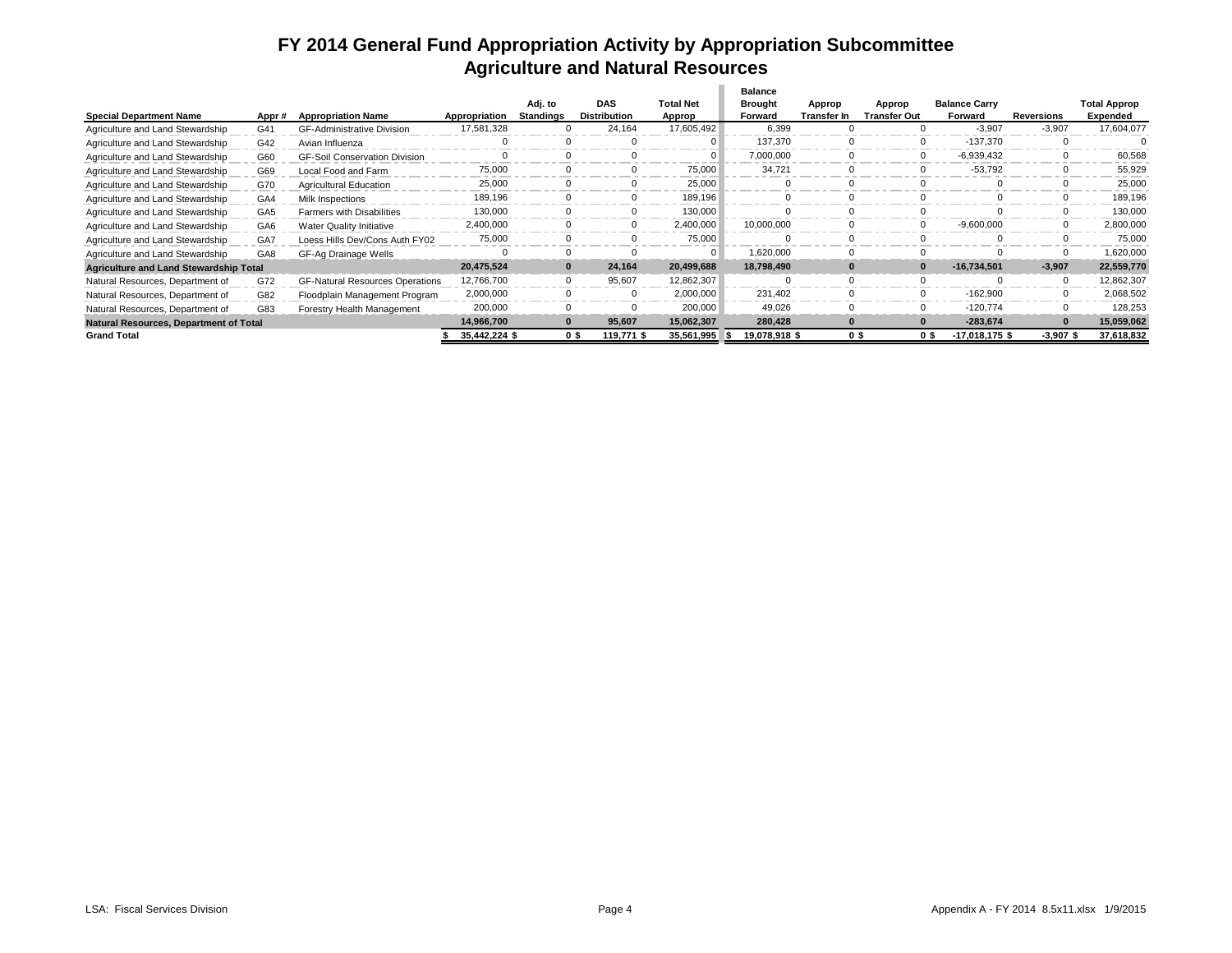### **FY 2014 General Fund Appropriation Activity by Appropriation Subcommittee Economic Development**

|                                                |                  |                                              |               |                             |                                   |                            | <b>Balance</b>                   |                              |                                  |                                 |                   |                                 |
|------------------------------------------------|------------------|----------------------------------------------|---------------|-----------------------------|-----------------------------------|----------------------------|----------------------------------|------------------------------|----------------------------------|---------------------------------|-------------------|---------------------------------|
| <b>Special Department Name</b>                 | Appr#            | <b>Appropriation Name</b>                    | Appropriation | Adj. to<br><b>Standings</b> | <b>DAS</b><br><b>Distribution</b> | <b>Total Net</b><br>Approp | <b>Brought</b><br><b>Forward</b> | Approp<br><b>Transfer In</b> | Approp<br><b>Transfer Out</b>    | <b>Balance Carry</b><br>Forward | <b>Reversions</b> | <b>Total Approp</b><br>Expended |
| Cultural Affairs, Department of                | 812              | County Endowment Funding - DCA Grants        | 416.702       | $\mathbf 0$                 | $\mathbf 0$                       | 416.702                    | $\Omega$                         | $\Omega$                     | $\Omega$                         | $\Omega$                        | $\mathbf{0}$      | 416,702                         |
| Cultural Affairs, Department of                | 121              | Arts Council                                 | 1,233,764     | 0                           | $\mathbf 0$                       | 1,233,764                  | 46,393                           | $\Omega$                     | $\Omega$                         | $\Omega$                        | $\Omega$          | 1,280,157                       |
| Cultural Affairs, Department of                | 122              | <b>Cultural Grants</b>                       | 172,090       | $\Omega$                    | $\mathbf 0$                       | 172,090                    | 31,874                           | $\Omega$                     |                                  | $-12,128$                       | $\Omega$          | 191,836                         |
| Cultural Affairs, Department of                | 124              | <b>Historical Society</b>                    | 3,167,701     | $\Omega$                    | $\mathbf 0$                       | 3,167,701                  | $\Omega$                         | $\Omega$                     | $\Omega$                         | $\Omega$                        | $\Omega$          | 3,167,701                       |
| Cultural Affairs, Department of                | 125              | Archiving Former Governor's Papers           | 65,933        | 0                           | $\mathbf 0$                       | 65.933                     | $\Omega$                         | $\Omega$                     | $\Omega$                         | $\mathbf{0}$                    | $\mathbf{0}$      | 65,933                          |
| Cultural Affairs, Department of                | 126              | <b>Great Places</b>                          | 150,000       | $\Omega$                    | $\Omega$                          | 150,000                    | 1,891                            | $\Omega$                     | $\Omega$                         | $\Omega$                        | $\Omega$          | 151,891                         |
| Cultural Affairs, Department of                | 137              | Administrative Division - Cultural Affairs   | 171.813       | 0                           | 5.069                             | 176.882                    | $\Omega$                         | $\Omega$                     | $\Omega$                         | $\Omega$                        | $\mathbf{0}$      | 176.882                         |
| Cultural Affairs, Department of                | 40               | <b>Historic Sites</b>                        | 426,398       | $\mathbf{0}$                | $\Omega$                          | 426.398                    | $\Omega$                         | $\Omega$                     | $\Omega$                         | $\Omega$                        | $\Omega$          | 426,398                         |
| Cultural Affairs, Department of                | 41               | <b>Battle Flag Stabilization</b>             | 94,000        | $\mathbf{0}$                | $\mathbf 0$                       | 94,000                     | $\Omega$                         | $\Omega$                     | $\Omega$                         | $\Omega$                        | $\mathbf{0}$      | 94,000                          |
| Cultural Affairs, Department of                | 42               | Records Center Rent - GF                     | 227,243       | $\mathbf{0}$                | $\Omega$                          | 227,243                    | $\Omega$                         | $\Omega$                     | $\Omega$                         | $\Omega$                        | $\mathbf{0}$      | 227,243                         |
| Cultural Affairs, Department of                | IH <sub>1</sub>  | Vicksburg National Military Park             | $\Omega$      | $\mathbf{0}$                | $\mathbf 0$                       | $\Omega$                   | 278.040                          | $\Omega$                     | $\Omega$                         | $\Omega$                        | $-3.208$          | 274.832                         |
| <b>Cultural Affairs, Department of Total</b>   |                  |                                              | 6,125,644     | $\bf{0}$                    | 5.069                             | 6.130.713                  | 358.199                          | $\bf{0}$                     | $\Omega$                         | $-12.128$                       | $-3.208$          | 6,473,576                       |
| <b>Economic Development Authority</b>          | 822              | Tourism Marketing - Adjusted Gross Receipts  | 1,164,000     | $\mathbf{0}$                | $\mathbf 0$                       | 1,164,000                  | $\Omega$                         | $\Omega$                     | $\Omega$                         | $\Omega$                        | $-75,265$         | 1,088,735                       |
| <b>Economic Development Authority</b>          | E02              | World Food Prize                             | 800,000       | $\mathbf{0}$                | $\Omega$                          | 800,000                    | $\Omega$                         | $\Omega$                     | $\Omega$                         | $\Omega$                        | $\Omega$          | 800,000                         |
| <b>Economic Development Authority</b>          | E47              | Economic Development Approp                  | 15,468,965    | $\mathbf{0}$                | 47.407                            | 15.516.372                 | 842,393                          | $\Omega$                     | $\Omega$                         | $-1,550,833$                    | $\mathbf 0$       | 14,807,932                      |
| <b>Economic Development Authority</b>          | EA6              | Councils of Governments (COGs) Assistance    | 175,000       | $\Omega$                    | $\Omega$                          | 175.000                    | $\Omega$                         | $\Omega$                     | $\Omega$                         | $\Omega$                        | $\Omega$          | 175,000                         |
| <b>Economic Development Authority</b>          | F <sub>0</sub> 1 | <b>ICVS-Promise</b>                          | 178,133       | $\Omega$                    | $\mathbf 0$                       | 178.133                    | $\Omega$                         | $\Omega$                     | $\Omega$                         | $\Omega$                        | $\mathbf{0}$      | 178.133                         |
| <b>Economic Development Authority</b>          | F21              | Proposed Manufacturing Center                | $\Omega$      | $\mathbf 0$                 | $\Omega$                          | $\Omega$                   | 3,500,000                        | $\Omega$                     | $\Omega$                         | $-2,186,595$                    | $\Omega$          | 1,313,405                       |
| <b>Economic Development Authority</b>          | F22              | Regional Hub Nat'l Network for Manufacturing | $\Omega$      | $\Omega$                    | $\Omega$                          | <sup>0</sup>               | 208,333                          | $\Omega$                     | $\Omega$                         | $\Omega$                        | $\mathbf 0$       | 208,333                         |
| <b>Economic Development Authority</b>          | F <sub>23</sub>  | Camp Sunnyside                               | $\Omega$      | $\Omega$                    | $\Omega$                          | $\Omega$                   | 250,000                          | $\Omega$                     | $\Omega$                         | $-250,000$                      | $\Omega$          | $\Omega$                        |
| <b>Economic Development Authority</b>          | F24              | National Junior Olympics                     | $\Omega$      | $\mathbf 0$                 | $\Omega$                          | U                          | 250.000                          | $\Omega$                     | $\Omega$                         | $\Omega$                        | $\mathbf 0$       | 250,000                         |
| <b>Economic Development Authority</b>          | F <sub>25</sub>  | <b>ESOP</b>                                  | $\Omega$      | $\Omega$                    | $\Omega$                          | $\Omega$                   | 500.000                          | $\Omega$                     | $\Omega$                         | $-500.000$                      | $\Omega$          | $\Omega$                        |
| <b>Economic Development Authority Total</b>    |                  |                                              | 17.786.098    | $\mathbf{0}$                | 47.407                            | 17.833.505                 | 5.550.727                        | $\Omega$                     | $\Omega$                         | $-4.487.429$                    | $-75.265$         | 18,821,538                      |
| Iowa Finance Authority                         | F92              | Rent Subsidy Program                         | 658,000       | $\Omega$                    | $\Omega$                          | 658.000                    | $\Omega$                         | $\Omega$                     | $\Omega$                         | $\Omega$                        | $\Omega$          | 658,000                         |
| <b>Iowa Finance Authority Total</b>            |                  |                                              | 658,000       | $\mathbf{0}$                | $\mathbf{0}$                      | 658,000                    | $\Omega$                         | $\Omega$                     | $\Omega$                         | $\Omega$                        | $\bf{0}$          | 658,000                         |
| Iowa Workforce Development                     | Q <sub>01</sub>  | IWD Workers Comp Operations (GF)             | 3,259,044     | $\Omega$                    | $\Omega$                          | 3,259,044                  | $\Omega$                         | $\Omega$                     | $\Omega$                         | $-187.488$                      | $\Omega$          | 3,071,556                       |
| Iowa Workforce Development                     | Q <sub>02</sub>  | <b>IWD General Fund - Operations</b>         | 3.548.720     | $\mathbf 0$                 | 274.819                           | 3.823.539                  | 659.020                          | $\Omega$                     | $\Omega$                         | $-922.608$                      | $\Omega$          | 3.559.95                        |
| Iowa Workforce Development                     | Q30              | Workforce Development Field Offices          | 9,179,413     | $\Omega$                    | $\Omega$                          | 9,179,413                  | $\Omega$                         | $\Omega$                     | $\Omega$                         | $\Omega$                        | $\Omega$          | 9,179,413                       |
| Iowa Workforce Development                     | Q <sub>37</sub>  | Offender Reentry Program                     | 284.464       | $\mathbf 0$                 | $\mathbf 0$                       | 284.464                    | 38.052                           | $\Omega$                     | $\Omega$                         | $-23.297$                       | $\mathbf{0}$      | 299,219                         |
| Iowa Workforce Development                     | Q <sub>38</sub>  | Employee Misclassification                   | 451.458       | $\Omega$                    | $\Omega$                          | 451.458                    | $\Omega$                         | $\Omega$                     | $\Omega$                         | $\Omega$                        | $-6.877$          | 444.581                         |
| <b>Iowa Workforce Development Total</b>        |                  |                                              | 16,723,099    | $\mathbf{0}$                | 274,819                           | 16,997,918                 | 697,073                          | $\Omega$                     | $\Omega$                         | $-1, 133, 393$                  | $-6,877$          | 16,554,720                      |
| <b>Public Employment Relations Board</b>       | Q81              | PER Board - General Office                   | 1,341,926     | 0                           | 526                               | 1,342,452                  | 42.188                           | $\Omega$                     | $\Omega$                         | $-11.701$                       | $-11.701$         | 1,361,238                       |
| <b>Public Employment Relations Board Total</b> |                  |                                              | 1.341.926     | $\Omega$                    | 526                               | 1.342.452                  | 42.188                           | $\Omega$                     | $\Omega$                         | $-11.701$                       | $-11.701$         | 1.361.238                       |
| <b>Grand Total</b>                             |                  |                                              | 42,634,767 \$ |                             | 0 <sup>s</sup><br>327.821 \$      | 42.962.588                 | 6.648.186 \$                     |                              | 0 <sup>s</sup><br>0 <sup>s</sup> | $-5.644.651$ \$                 | $-97.051$ \$      | 43.869.073                      |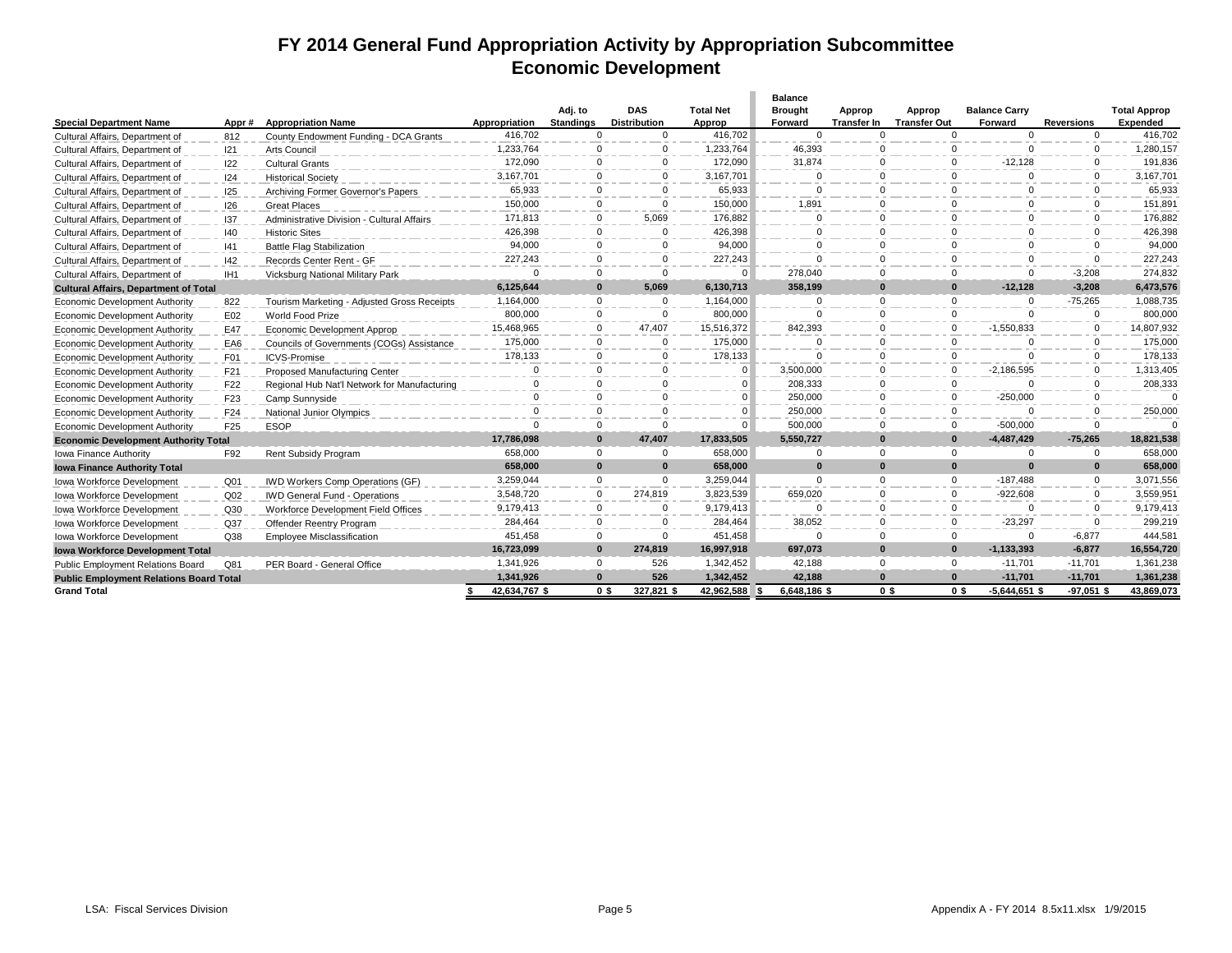### **FY 2014 General Fund Appropriation Activity by Appropriation Subcommittee Education**

|                                             |                 |                                                |                       |                             |                                   |                            | <b>Balance</b>            |                              |                               |                                 |                        |                                 |
|---------------------------------------------|-----------------|------------------------------------------------|-----------------------|-----------------------------|-----------------------------------|----------------------------|---------------------------|------------------------------|-------------------------------|---------------------------------|------------------------|---------------------------------|
| <b>Special Department Name</b>              | Appr#           | <b>Appropriation Name</b>                      | Appropriation         | Adj. to<br><b>Standings</b> | <b>DAS</b><br><b>Distribution</b> | <b>Total Net</b><br>Approp | <b>Brought</b><br>Forward | Approp<br><b>Transfer In</b> | Approp<br><b>Transfer Out</b> | <b>Balance Carry</b><br>Forward | <b>Reversions</b>      | <b>Total Approp</b><br>Expended |
| Blind, Iowa Commission for the              | J <sub>01</sub> | Department for the Blind                       | 2,041,815             | $\mathbf 0$                 | 6,543                             | 2,048,358                  | $\Omega$                  | $\Omega$                     | $\Omega$                      | $-5,733$                        | $-5,733$               | 2,036,892                       |
| Blind, Iowa Commission for the              | J03             | <b>Audio Information Services</b>              | 50,000                | $\overline{0}$              | $\mathsf 0$                       | 50,000                     | 0                         | 0                            | $\mathbf 0$                   | $\Omega$                        | $\mathbf 0$            | 50,000                          |
| Blind, Iowa Commission for the Total        |                 |                                                | 2,091,815             | $\bf{0}$                    | 6,543                             | 2,098,358                  | $\Omega$                  | O                            | $\Omega$                      | $-5,733$                        | $-5,733$               | 2,086,892                       |
| College Student Aid Commission              | 804             | <b>Tuition Grant Program-Standing</b>          | 47,013,448            | $\mathbf 0$                 | $\mathbf 0$                       | 47,013,448                 | $\mathbf 0$               | $\mathbf 0$                  | $\Omega$                      | $\Omega$                        | $\mathbf 0$            | 47,013,448                      |
| College Student Aid Commission              | 806             | Vocational Technical Tuition Grant             | 2,250,185             | $\mathbf 0$                 | $\Omega$                          | 2,250,185                  | $\Omega$                  | $\Omega$                     | $\Omega$                      | $\Omega$                        | $\Omega$               | 2,250,185                       |
| College Student Aid Commission              | 815             | Tuition Grant - For-Profit                     | 2,500,000             | $\mathbf 0$                 | $\Omega$                          | 2,500,000                  | $\Omega$                  | $\Omega$                     | $\Omega$                      | $\Omega$                        | $\mathbf 0$            | 2,500,000                       |
| College Student Aid Commission              | 101             | College Aid Commission                         | 232,943               | $\Omega$                    | 17,166                            | 250,109                    | $\Omega$                  | $\Omega$                     | $\Omega$                      |                                 | $\Omega$               | 250,109                         |
| College Student Aid Commission              | 102             | National Guard Benefits Program                | 5,100,233             | $\mathbf 0$                 | $\Omega$                          | 5,100,233                  | 331,777                   | $\Omega$                     | $\Omega$                      | $-1,123,467$                    | $\Omega$               | 4,308,543                       |
| College Student Aid Commission              | 107             | Reg Nurse & Nurse Ed Loan Forgiveness Prog     | 80,852                | $\mathbf 0$                 | 0                                 | 80,852                     | $\Omega$                  | $\Omega$                     | $\Omega$                      | $\Omega$                        | $\Omega$               | 80,852                          |
| College Student Aid Commission              | 108             | Iowa Grants                                    | 791,177               | $\mathbf 0$                 | $\mathbf 0$                       | 791,177                    | $\Omega$                  | $\Omega$                     | $\Omega$                      | $\Omega$                        | $-30,956$              | 760,221                         |
| College Student Aid Commission              | 109             | All Iowa Opportunity Scholarships              | 2,240,854             | $\overline{0}$              | $\mathsf{O}\xspace$               | 2,240,854                  | $\Omega$                  | $\Omega$                     | $\Omega$                      | $\Omega$                        | $\Omega$               | 2,240,854                       |
| College Student Aid Commission              | 110             | Barber/Cosmetology Arts & Sci Tuition Grant    | 36,938                | $\Omega$                    | $\mathbf 0$                       | 36.938                     | $\Omega$                  | $\Omega$                     | $\Omega$                      | $\Omega$                        | $\Omega$               | 36,938                          |
|                                             | 113             |                                                | 554,057               | $\mathbf 0$                 | $\mathbf 0$                       | 554,057                    | $\Omega$                  | $\Omega$                     | $\Omega$                      | $\Omega$                        | $-87,260$              | 466,797                         |
| College Student Aid Commission              | 114             | All Iowa Opportunity Foster Care Grant Program | 400,973               | $\mathbf 0$                 | $\mathbf 0$                       | 400,973                    | $\Omega$                  | $\Omega$                     | $\Omega$                      | $\Omega$                        | $\Omega$               | 400,973                         |
| College Student Aid Commission              |                 | Des Moines University Programs                 | 392,452               | $\mathsf 0$                 | $\mathbf 0$                       | 392,452                    | $\Omega$                  | $\Omega$                     | $\Omega$                      | $\Omega$                        | $\Omega$               | 392,452                         |
| College Student Aid Commission              | 115             | Teacher Shortage Loan Forgiveness Program      | $\Omega$              | $\mathbf 0$                 | $\Omega$                          | $\Omega$                   | 589,084                   | $\Omega$                     | $\Omega$                      | $\Omega$                        | $\Omega$               | 589,084                         |
| College Student Aid Commission              | IZ <sub>1</sub> | Skilled Workforce Shortage Tuition Grant Prog  | 1,600,000             | $\mathbf 0$                 | $\Omega$                          |                            | $\Omega$                  | $\Omega$                     | $\Omega$                      | $\Omega$                        | $\mathbf 0$            | 1,600,000                       |
| College Student Aid Commission              | IZ <sub>2</sub> | Rural Iowa Primary Care Loan Repayment Prog    |                       | $\Omega$                    | $\Omega$                          | 1,600,000                  |                           | $\Omega$                     |                               |                                 |                        |                                 |
| College Student Aid Commission              | IZ4             | Rural Nurse/PA Loan Program                    | 400,000<br>63,594,112 | $\Omega$                    | 17,166                            | 400,000<br>63,611,278      | $\Omega$<br>920.861       | O                            | $\Omega$<br>$\Omega$          | $\Omega$<br>$-1.123.467$        | $\Omega$<br>$-118,216$ | 400,000<br>63,290,456           |
| <b>College Student Aid Commission Total</b> |                 |                                                | 12,606,196            | $\mathsf 0$                 | $\mathbf 0$                       | 12,606,196                 |                           | $\mathbf 0$                  | $\Omega$                      |                                 | $-168,069$             | 12,438,127                      |
| Education, Department of                    | 811             | Child Development                              | 100.000               | $\Omega$                    | $\Omega$                          | 100.000                    | 0<br>$\Omega$             | $\Omega$                     | $\Omega$                      | 0<br>$\Omega$                   | $\Omega$               | 100,000                         |
| Education, Department of                    | 898             | Sac and Fox Indian Settlement Education        |                       |                             |                                   |                            |                           |                              |                               |                                 |                        |                                 |
| Education, Department of                    | 905             | State Foundation School Aid                    | 2,714,800,000         | 1,333,473                   | $\mathbf 0$                       | 2,716,133,473              | $\Omega$                  | $\Omega$                     | $\Omega$                      | $\Omega$                        | $\Omega$               | 2,716,133,473                   |
| Education, Department of                    | 916             | <b>Transportation Nonpublic Students</b>       | 8,560,931             | $\Omega$                    | $\Omega$                          | 8,560,931                  | $\Omega$                  | $\Omega$                     | $\Omega$                      |                                 | $\Omega$               | 8,560,931                       |
| Education, Department of                    | 150             | Comm College Salaries                          | 500,000               | $\mathbf 0$                 | $\Omega$                          | 500,000                    | 0                         | $\Omega$                     | $\Omega$                      | $\Omega$                        | $\Omega$               | 500,000                         |
| Education, Department of                    | 151             | Administration                                 | 6,088,812             | $\mathbf 0$                 | 215,235                           | 6,304,047                  | $\Omega$                  | $\Omega$                     | $\Omega$                      | $\Omega$                        | $\Omega$               | 6,304,047                       |
| Education, Department of                    | 152             | Vocational Education Administration            | 598,197               | $\Omega$                    | $\mathbf 0$                       | 598,197                    | $\Omega$                  | $\Omega$                     | $\Omega$                      | $\Omega$                        | $\Omega$               | 598,197                         |
| Education, Department of                    | 156             | School Food Service                            | 2,176,797             | $\Omega$                    | 0                                 | 2,176,797                  | $\Omega$                  | $\Omega$                     | $\Omega$                      | $\Omega$                        | $-187$                 | 2,176,610                       |
| Education, Department of                    | 157             | <b>Textbook Services For Nonpublic</b>         | 600,214               | $\mathbf 0$                 | 0                                 | 600,214                    | $\Omega$                  | $\Omega$                     | $\Omega$                      | $\Omega$                        | $\mathbf 0$            | 600,214                         |
| Education, Department of                    | 158             | Vocational Education Secondary                 | 2,630,134             | $\Omega$                    | 0                                 | 2,630,134                  | $\Omega$                  | $\Omega$                     | $\Omega$                      | $\Omega$                        | $\Omega$               | 2,630,134                       |
| Education, Department of                    | 159             | Merged Area Schools-Gen Aid                    | 193,274,647           | $\Omega$                    | $\Omega$                          | 193,274,647                | $\Omega$                  | $\Omega$                     | $\Omega$                      | $\Omega$                        | $\Omega$               | 193.274.647                     |
| Education, Department of                    | 160             | Early Childhood Family Support and Parent Ed   | 12,364,434            | $\Omega$                    | $\Omega$                          | 12,364,434                 | $\Omega$                  | $\Omega$                     | $\Omega$                      | $\Omega$                        | $\mathbf 0$            | 12,364,434                      |
| Education, Department of                    | 167             | Vocational Rehabilitation DOE                  | 5,113,168             | $\mathbf 0$                 | 33,032                            | 5,146,200                  | $\Omega$                  | $\Omega$                     | $\Omega$                      |                                 | $\Omega$               | 5,146,200                       |
| Education, Department of                    | 168             | Independent Living                             | 39,128                | $\mathsf 0$                 | $\Omega$                          | 39,128                     | $\Omega$                  | $\Omega$                     | $\Omega$                      | $\Omega$                        | $\Omega$               | 39,128                          |
| Education, Department of                    | 169             | Teacher Quality/Student Achievement            | 6,307,351             | $\mathbf 0$                 | $\Omega$                          | 6,307,351                  | 499,684                   | $\Omega$                     | $\Omega$                      | $-254.321$                      | $\Omega$               | 6,552,714                       |
| Education, Department of                    | 178             | Iowa Public Television                         | 7,443,096             | $\mathbf 0$                 | 7,537                             | 7,450,633                  | $\Omega$                  | $\Omega$                     | $\Omega$                      | $\Omega$                        | $\Omega$               | 7,450,633                       |
| Education, Department of                    | 180             | Entrepreneurs with Disabilities Program        | 145,535               | $\mathbf 0$                 | 0                                 | 145,535                    | $\Omega$                  | $\Omega$                     | $\Omega$                      | $\Omega$                        | $\Omega$               | 145,535                         |
| Education, Department of                    | 183             | Iowa Core                                      | 1,000,000             | $\mathsf 0$                 | 0                                 | 1,000,000                  | 1,000,000                 | $\Omega$                     | $\mathbf 0$                   | $\mathbf 0$                     | $-72,221$              | 1,927,779                       |
| Education, Department of                    | 189             | Jobs For America's Grads                       | 670,000               | $\Omega$                    | 0                                 | 670,000                    | $\Omega$                  | $\Omega$                     | $\Omega$                      | $\Omega$                        | $\Omega$               | 670,000                         |
| Education, Department of                    | 192             | Independent Living Center Grant                | 40.294                | $\mathbf 0$                 | $\mathbf 0$                       | 40.294                     | $\Omega$                  | $\Omega$                     | $\Omega$                      | $\Omega$                        | $\Omega$               | 40,294                          |
| Education, Department of                    | 193             | State Library                                  | 2,715,063             | $\Omega$                    | $\mathbf 0$                       | 2.715.063                  | $\Omega$                  | $\Omega$                     | $\mathbf 0$                   | $\Omega$                        | $\Omega$               | 2,715,063                       |
| Education, Department of                    | 198             | Enrich Iowa Libraries                          | 2,524,228             | $\Omega$                    | $\mathbf 0$                       | 2,524,228                  | $\Omega$                  | $\Omega$                     | $\mathbf 0$                   | $\Omega$                        | $\Omega$               | 2,524,228                       |
| Education, Department of                    | IA3             | Special Education Services Birth to 3          | 1,721,400             | $\mathbf 0$                 | $\mathbf 0$                       | 1,721,400                  | $\Omega$                  | $\Omega$                     | $\Omega$                      | $\Omega$                        | $\mathbf 0$            | 1,721,400                       |
| Education, Department of                    | IC <sub>2</sub> | Early Childhood Iowa Preschool Tuition Assist. | 5,428,877             | $\mathbf 0$                 | $\mathbf 0$                       | 5,428,877                  | $\Omega$                  | $\Omega$                     | $\Omega$                      |                                 | $\Omega$               | 5,428,877                       |
| Education, Department of                    | IE <sub>2</sub> | Midwestern Higher Education Compact            | 100,000               | $\Omega$                    | 0                                 | 100,000                    | $\Omega$                  | $\Omega$                     | $\mathbf 0$                   | $-5,000$                        | $\Omega$               | 95,000                          |
| Education, Department of                    | IE4             | Governor's Education Reform                    | 6,840,000             | $\mathbf 0$                 | 0                                 | 6,840,000                  | $\Omega$                  | $\Omega$                     | $\Omega$                      | $\Omega$                        | $-576,166$             | 6,263,834                       |
| Education, Department of                    | IE <sub>6</sub> | Iowa Reading Research Center                   | 1,331,000             | $\mathbf 0$                 | 0                                 | 1,331,000                  | 669,000                   | $\Omega$                     | $\Omega$                      | $\Omega$                        | $-611$                 | 1,999,389                       |
| Education, Department of                    | IE7             | Early Head Start Projects                      | 400,000               | $\mathsf 0$                 | $\mathbf 0$                       | 400,000                    | $\Omega$                  | $\mathbf 0$                  | 0                             | $\Omega$                        | $\mathbf 0$            | 400,000                         |
| Education, Department of                    | IE8             | Successful Progression for Early Readers       | 8,000,000             | $\Omega$                    | $\mathbf 0$                       | 8,000,000                  | $\Omega$                  | $\Omega$                     | $\Omega$                      | $\Omega$                        | $\Omega$               | 8,000,000                       |
| Education, Department of                    | IE9             | Competency-Based Education                     | 425,000               | $\Omega$                    | $\mathbf 0$                       | 425,000                    | $\Omega$                  | $\Omega$                     | $\mathbf 0$                   | $-10,110$                       | $-157,553$             | 257,337                         |
| Education, Department of                    | IF7             | State Aid Supplemental                         |                       | $\mathbf 0$                 | $\Omega$                          |                            | 57,149,400                | $\Omega$                     | $\Omega$                      |                                 | $\Omega$               | 57,149,400                      |
| Education, Department of                    | <b>II9</b>      | Early Childhood Iowa - School Ready            | 5,386,113             | $\Omega$                    | $\mathbf 0$                       | 5,386,113                  | $\Omega$                  | $\Omega$                     | $\Omega$                      | $\Omega$                        | $\Omega$               | 5,386,113                       |
| <b>Education, Department of Total</b>       |                 |                                                | 3.009.930.615         | 1.333.473                   | 255.804                           | 3.011.519.892              | 59.318.084                | $\bf{0}$                     | $\Omega$                      | $-269.432$                      | $-974.808$             | 3.069.593.737                   |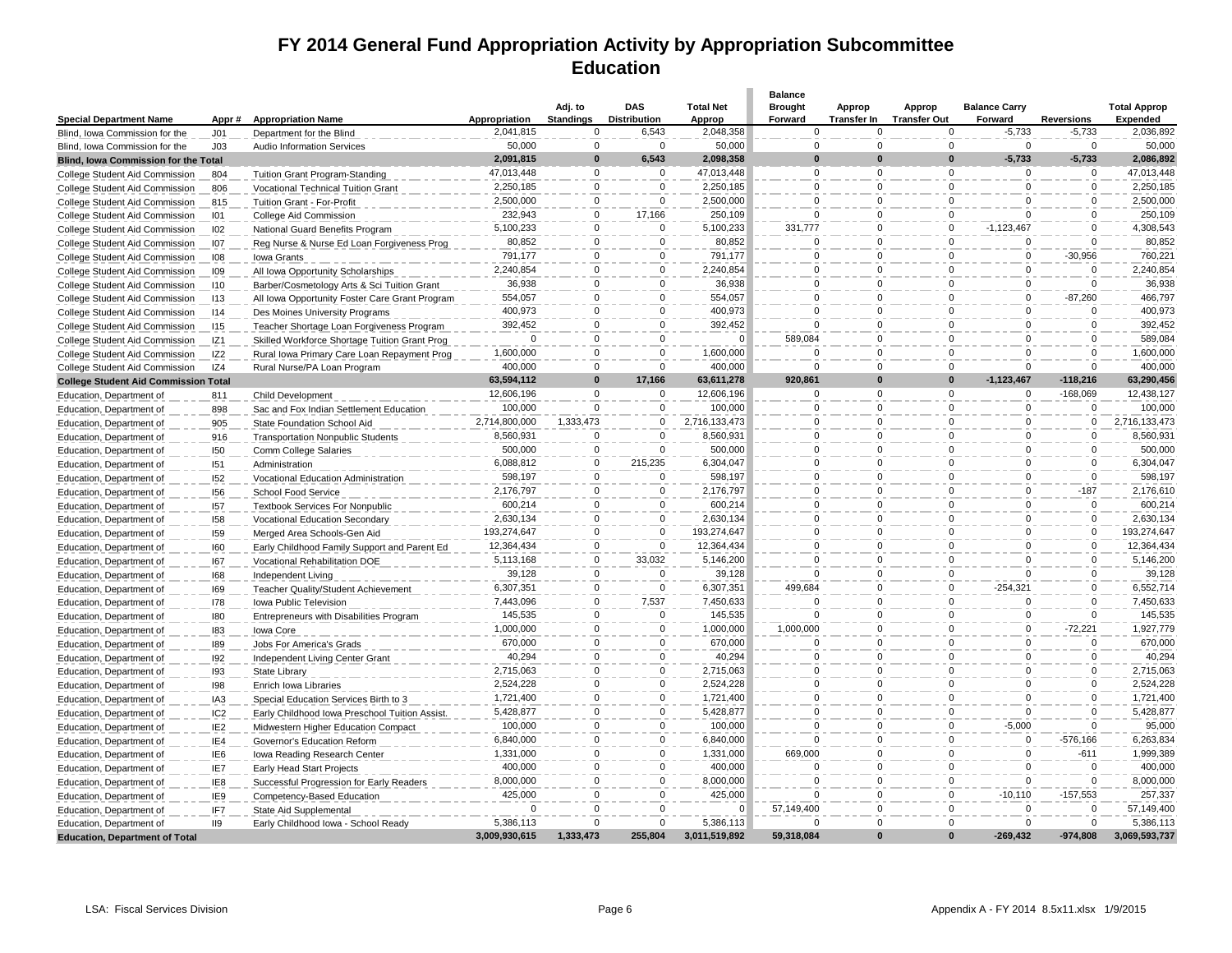### **FY 2014 General Fund Appropriation Activity by Appropriation Subcommittee Education**

| <b>Special Department Name</b> | Appr#            | <b>Appropriation Name</b>                  | Appropriation   | Adj. to<br><b>Standings</b> | <b>DAS</b><br><b>Distribution</b> | <b>Total Net</b><br>Approp | <b>Balance</b><br><b>Brought</b><br>Forward | Approp<br><b>Transfer In</b> | Approp<br><b>Transfer Out</b> | <b>Balance Carry</b><br>Forward | <b>Reversions</b> | <b>Total Approp</b><br><b>Expended</b> |
|--------------------------------|------------------|--------------------------------------------|-----------------|-----------------------------|-----------------------------------|----------------------------|---------------------------------------------|------------------------------|-------------------------------|---------------------------------|-------------------|----------------------------------------|
| Regents, Board of              | L <sub>01</sub>  | UI - General University                    | 222,041,351     | $\Omega$                    | $\Omega$                          | 222,041,351                | $\Omega$                                    | $\Omega$                     | $\Omega$                      | $\Omega$                        | $\mathbf 0$       | 222,041,351                            |
| Regents, Board of              | L <sub>0</sub> 7 | UI - State of Iowa Cancer Registry         | 149.051         | $\mathbf 0$                 | $\mathbf 0$                       | 149,051                    | $\Omega$                                    | $\Omega$                     | $\Omega$                      | $\Omega$                        | $\mathbf 0$       | 149,051                                |
| Regents, Board of              | L <sub>08</sub>  | UI - Iowa Birth Defects Registry           | 38,288          | $\mathbf 0$                 | 0                                 | 38,288                     | $\Omega$                                    | $\Omega$                     | $\mathbf{0}$                  | <sup>0</sup>                    | $\Omega$          | 38,288                                 |
| Regents, Board of              | L <sub>09</sub>  | UI - Iowa Nonprofit Resource Center        | 162.539         | $\mathbf 0$                 | $\mathbf 0$                       | 162.539                    | $\Omega$                                    | $\Omega$                     | $\Omega$                      | $\Omega$                        | $\Omega$          | 162,539                                |
| Regents, Board of              | L <sub>13</sub>  | UI - Oakdale Campus                        | 2,186,558       | $\mathbf 0$                 | $\mathbf 0$                       | 2,186,558                  | $\Omega$                                    | 0                            | 0                             | <sup>0</sup>                    | $\Omega$          | 2,186,558                              |
| Regents, Board of              | L14              | UI - Hygienic Laboratory                   | 4.402.615       | $\mathbf 0$                 | $\mathbf 0$                       | 4.402.615                  | $\Omega$                                    | $\Omega$                     | $\Omega$                      | $\Omega$                        | $\mathbf 0$       | 4,402,615                              |
| Regents, Board of              | L <sub>15</sub>  | UI - Family Practice Program               | 1,788,265       | $\Omega$                    | 0                                 | 1,788,265                  | $\Omega$                                    | $\Omega$                     | $\Omega$                      | $\Omega$                        | $\Omega$          | 1,788,265                              |
| Regents, Board of              | L16              | UI - Specialized Children Health Services  | 659,456         | $\mathbf 0$                 | 0                                 | 659,456                    | $\Omega$                                    | 0                            | 0                             | $\Omega$                        | $\mathbf 0$       | 659,456                                |
| Regents, Board of              | L <sub>18</sub>  | UI - Iowa Flood Center                     | 1.500.000       | $\mathbf 0$                 | 0                                 | 1,500,000                  | $\Omega$                                    | 0                            | $\Omega$                      | $\Omega$                        | $\Omega$          | 1,500,000                              |
| Regents, Board of              | L <sub>19</sub>  | UI - Substance Abuse Consortium            | 55,529          | $\mathbf 0$                 | $\mathbf 0$                       | 55,529                     | $\Omega$                                    | $\Omega$                     | $\Omega$                      | $\Omega$                        | $\Omega$          | 55,529                                 |
| Regents, Board of              | L25              | UI - Primary Health Care                   | 648.930         | $\mathbf 0$                 | $\mathbf 0$                       | 648.930                    | $\Omega$                                    | $\Omega$                     | $\Omega$                      | $\Omega$                        | $\Omega$          | 648.930                                |
| Regents, Board of              | L26              | UI - IA Online Advanced Placement Academy  | 481.849         | $\mathbf 0$                 | 0                                 | 481.849                    | $\Omega$                                    | 0                            | $\Omega$                      | $\Omega$                        | $\mathbf 0$       | 481,849                                |
| Regents, Board of              | L30              | <b>ISU - General University</b>            | 173,986,353     | $\mathbf 0$                 | 0                                 | 173,986,353                | $\Omega$                                    | $\mathbf 0$                  | $\mathbf 0$                   | $\Omega$                        | $\mathbf 0$       | 173,986,353                            |
| Regents, Board of              | L33              | ISU - Veterinary Diagnostic Laboratory     | 3.762.636       | $\mathbf 0$                 | 0                                 | 3.762.636                  | $\Omega$                                    | 0                            | $\Omega$                      | $\Omega$                        | $\Omega$          | 3.762.636                              |
| Regents, Board of              | L40              | ISU - Agricultural Experiment Station      | 28,111,877      | $\mathbf 0$                 | $\mathbf 0$                       | 28,111,877                 | $\Omega$                                    | $\Omega$                     | $\mathbf 0$                   | $\Omega$                        | $\Omega$          | 28,111,877                             |
| Regents, Board of              | L41              | <b>ISU - Cooperative Extension</b>         | 18,266,722      | $\mathbf 0$                 | $\mathbf 0$                       | 18,266,722                 | $\Omega$                                    | 0                            | $\Omega$                      | $\Omega$                        | $\mathbf 0$       | 18,266,722                             |
| Regents, Board of              | L42              | ISU - Leading the BioEconomy               | $\Omega$        | $\mathbf 0$                 | $\mathbf 0$                       | $\Omega$                   | 7,500,000                                   | $\Omega$                     | $\Omega$                      | $\Omega$                        | $\Omega$          | 7,500,000                              |
| Regents, Board of              | L44              | ISU - Leopold Center                       | 397,417         | $\mathbf 0$                 | $\mathbf 0$                       | 397,417                    | $\Omega$                                    | $\Omega$                     | $\mathbf 0$                   | $\Omega$                        | $\mathbf{0}$      | 397,417                                |
| Regents, Board of              | L47              | ISU - Iowa Nutrient Research Center        | 1,500,000       | $\mathbf 0$                 | 0                                 | 1,500,000                  | $\Omega$                                    | $\Omega$                     | $\Omega$                      | $\Omega$                        | $\mathbf{0}$      | 1,500,000                              |
| Regents, Board of              | L50              | UNI - University of Northern Iowa          | 83,222,819      | 0                           | 0                                 | 83,222,819                 | $\Omega$                                    | 0                            | 0                             | $\Omega$                        | $\mathbf{0}$      | 83,222,819                             |
| Regents, Board of              | L51              | UNI - Math and Science Collaborative       | 5,200,000       | $\mathbf 0$                 | $\mathbf 0$                       | 5,200,000                  | $\Omega$                                    | $\Omega$                     | $\Omega$                      | $\Omega$                        | $\Omega$          | 5,200,000                              |
| Regents, Board of              | L54              | UNI - Real Estate Education Program        | 125,302         | $\mathbf 0$                 | $\mathbf 0$                       | 125,302                    | $\Omega$                                    | $\Omega$                     | $\Omega$                      | $\Omega$                        | $\Omega$          | 125,302                                |
| Regents, Board of              | L56              | UNI - Recycling and Reuse Center           | 175,256         | $\mathbf 0$                 | 0                                 | 175,256                    | $\Omega$                                    | 0                            | $\mathbf 0$                   | $\Omega$                        | $\mathbf{0}$      | 175,256                                |
| Regents, Board of              | L60              | ISD - Iowa School for the Deaf             | 9,030,634       | $\mathbf 0$                 | 0                                 | 9,030,634                  | $\Omega$                                    | $\Omega$                     | $\Omega$                      | $\Omega$                        | $\mathbf 0$       | 9,030,634                              |
| Regents, Board of              | L61              | ISD/IBS - Licensed Classroom Teachers      | 82,049          | $\mathbf 0$                 | 0                                 | 82,049                     | $\Omega$                                    | 0                            | $\Omega$                      | $\Omega$                        | $\Omega$          | 82,049                                 |
| Regents, Board of              | L65              | IBS - Iowa Braille and Sight Saving School | 3,765,136       | $\mathbf 0$                 | $\mathbf 0$                       | 3,765,136                  | $\Omega$                                    | $\Omega$                     | $\Omega$                      | $\Omega$                        | $\mathbf 0$       | 3,765,136                              |
| Regents, Board of              | L70              | <b>BOR</b> - Board Office                  | 1,065,005       | $\mathbf 0$                 | 29,709                            | 1,094,714                  | 7,660                                       | 0                            | $\Omega$                      | $-1,384$                        | $-1,384$          | 1,099,607                              |
| Regents, Board of              | L72              | BOR - Resource Center - NW Iowa Res Center | 66.601          | $\mathbf 0$                 | $\mathbf 0$                       | 66.601                     | $\Omega$                                    | 9,513                        | $\Omega$                      | $\Omega$                        | $\Omega$          | 76.114                                 |
| Regents, Board of              | L73              | ISD/IBS - Tuition and Transportation       | 11.763          | $\mathbf 0$                 | 0                                 | 11.763                     | $\Omega$                                    | $\Omega$                     | $\Omega$                      | $\Omega$                        | $-11,763$         | $\Omega$                               |
| Regents, Board of              | L74              | <b>BOR - Iowa Public Radio</b>             | 391,568         | $\mathbf 0$                 | 0                                 | 391,568                    | $\Omega$                                    | $\Omega$                     | $\mathbf 0$                   | $\mathbf 0$                     | $\mathbf{0}$      | 391,568                                |
| Regents, Board of              | L75              | BOR - Resource Center - SW Iowa Res Center | 182,734         | $\mathbf 0$                 | 0                                 | 182.734                    | $\Omega$                                    | 20,000                       | $\Omega$                      | $\Omega$                        | $\Omega$          | 202,734                                |
| Regents, Board of              | L76              | BOR - Res Center - Quad Cities Grad Center | 34,513          | $\mathbf 0$                 | $\mathbf 0$                       | 34,513                     | $\Omega$                                    | $\Omega$                     | $-29,513$                     | $\Omega$                        | $\Omega$          | 5,000                                  |
| Regents, Board of              | L79              | UI - Biocatalysis                          | 723.727         | $\mathbf 0$                 | $\mathbf 0$                       | 723.727                    | $\Omega$                                    | $\Omega$                     | $\Omega$                      | $\Omega$                        | $\Omega$          | 723,727                                |
| Regents, Board of              | L88              | ISU - Livestock Disease Research           | 172,844         | $\mathbf 0$                 | 0                                 | 172,844                    | $\Omega$                                    | 0                            | $\Omega$                      | $\Omega$                        | $\mathbf 0$       | 172.844                                |
| Regents, Board of              | LB1              | UNI - FY 13 Supplemental                   | $\Omega$        | $\mathbf 0$                 | 0                                 |                            | 10,000,000                                  | 0                            | $\mathbf 0$                   | $-4,000,000$                    | $\mathbf 0$       | 6,000,000                              |
| Regents, Board of              | LB <sub>5</sub>  | ISU - Vet Surgical Off Site                | $\mathbf 0$     | $\mathbf 0$                 | $\mathbf 0$                       | $\Omega$                   | 1,000,000                                   | $\mathbf 0$                  | $\mathbf{0}$                  | $-1,000,000$                    | $\mathbf 0$       | $\Omega$                               |
| <b>Regents, Board of Total</b> |                  |                                            | 564,389,387     | $\Omega$                    | 29,709                            | 564,419,096                | 18,507,660                                  | 29,513                       | $-29,513$                     | $-5,001,384$                    | $-13,147$         | 577,912,226                            |
| <b>Grand Total</b>             |                  |                                            | \$3,640,005,929 | 1,333,473 \$                | 309,222 \$                        | 3,641,648,624              | 78,746,605\$                                | 29,513 \$                    | $-29,513$ \$                  | $-6,400,015$ \$                 | $-1,111,904$ \$   | 3,712,883,310                          |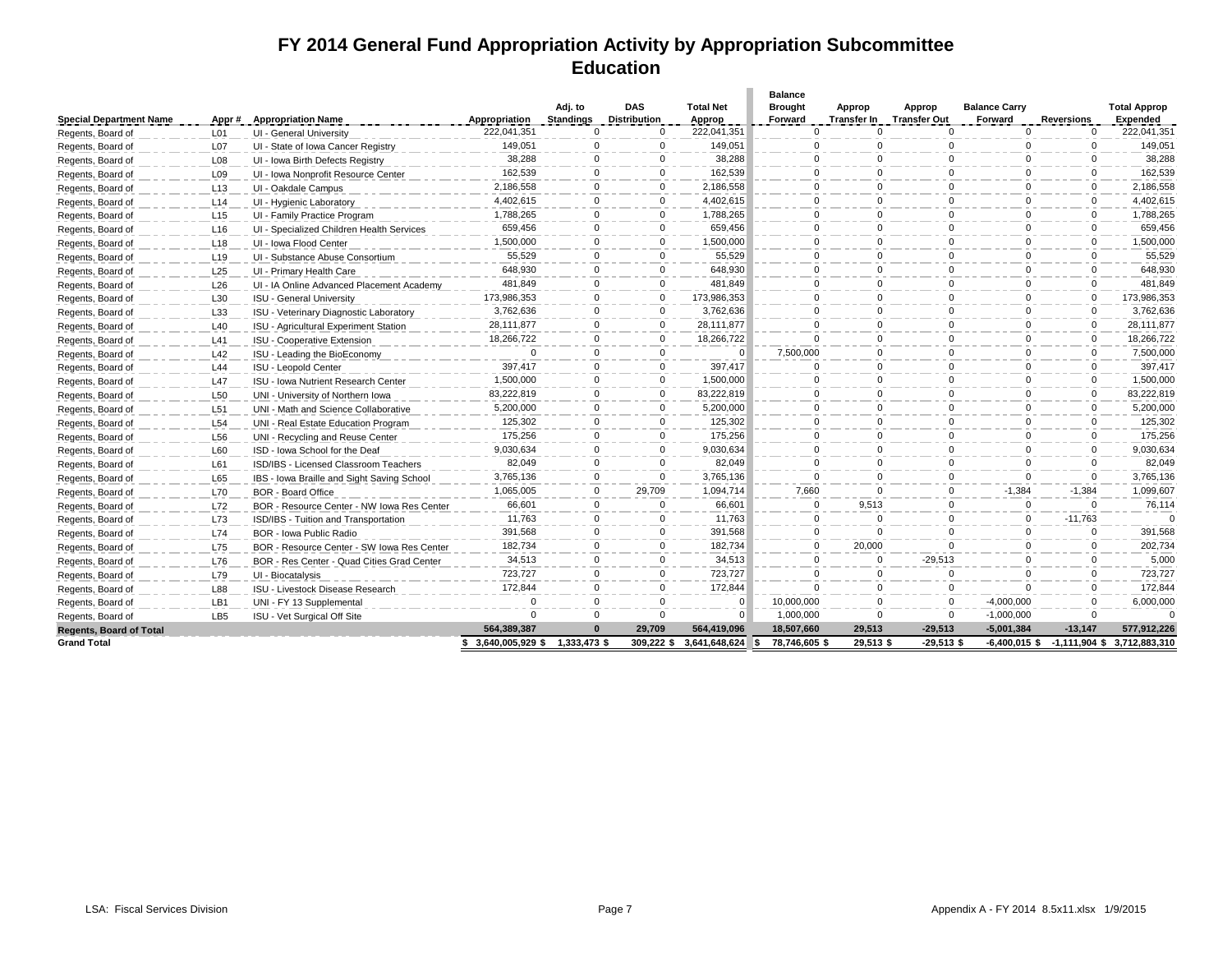### **FY 2014 General Fund Appropriation Activity by Appropriation Subcommittee Health and Human Services**

|                                     |                  |                                         |               | Adj. to          | <b>DAS</b>   |                               | <b>Balance Brought</b> | Approp             | Approp              | <b>Balance Carry</b> |                   | <b>Total Approp</b> |
|-------------------------------------|------------------|-----------------------------------------|---------------|------------------|--------------|-------------------------------|------------------------|--------------------|---------------------|----------------------|-------------------|---------------------|
| <b>Special Department Name</b>      | Appr#            | <b>Appropriation Name</b>               | Appropriation | <b>Standings</b> |              | Distribution Total Net Approp | Forward                | <b>Transfer In</b> | <b>Transfer Out</b> | Forward              | <b>Reversions</b> | <b>Expended</b>     |
| Aging, Iowa Department of           | J42              | Aging Programs                          | 10,600,379    | $\Omega$         | 5,687        | 10,606,066                    | 18,965                 | $\Omega$           | $\Omega$            | $\Omega$             | $\Omega$          | 10,625,031          |
| Aging, Iowa Department of           | J43              | Office of LTC Resident's Advocate       | 1,021,707     | $\mathbf 0$      | $\Omega$     | 1,021,707                     | $\Omega$               | $\mathbf 0$        | $\mathbf 0$         | $\mathbf 0$          | $-200,000$        | 821,707             |
| Aging, Iowa Department of Total     |                  |                                         | 11,622,086    | $\bf{0}$         | 5,687        | 11,627,773                    | 18,965                 | $\bf{0}$           | $\bf{0}$            | $\Omega$             | $-200,000$        | 11,446,738          |
| Public Health, Department of        | 830              | IA Reg for Cong & Inherited Disorders   | 232,500       | $-19,102$        | $\mathbf{0}$ | 213,399                       | $\mathbf{0}$           | $\mathbf 0$        | $\mathbf 0$         | $\mathbf 0$          | $-26,670$         | 186,729             |
| Public Health, Department of        | K01              | <b>Addictive Disorders</b>              | 27,163,690    | $\mathbf 0$      | 0            | 27,163,690                    | $\Omega$               | $\mathbf 0$        | $\Omega$            | $\Omega$             | $-508,313$        | 26,655,377          |
| Public Health, Department of        | K05              | Healthy Children and Families           | 3,653,559     | $\Omega$         | $\mathbf{0}$ | 3,653,559                     | $\Omega$               | $\mathbf 0$        | $\Omega$            | $\Omega$             | -134,786          | 3,518,773           |
| Public Health, Department of        | K07              | <b>Chronic Conditions</b>               | 5,080,692     | $\mathbf 0$      | 0            | 5,080,692                     | 0                      | $\Omega$           | $\Omega$            | $\mathbf 0$          | -588,394          | 4,492,298           |
| Public Health, Department of        | K09              | <b>Community Capacity</b>               | 8,562,617     | $\Omega$         | $\mathbf 0$  | 8,562,617                     | $\Omega$               | $\Omega$           | $\Omega$            | $-160,782$           | $-124,849$        | 8,276,986           |
| Public Health, Department of        | K11              | <b>Healthy Aging</b>                    | 7,297,142     | $\Omega$         | $\mathbf 0$  | 7,297,142                     | $\Omega$               | $\Omega$           | $\Omega$            | $\Omega$             | $-26,361$         | 7,270,781           |
| Public Health, Department of        | K <sub>13</sub>  | <b>Environmental Hazards</b>            | 803,870       | $\Omega$         | $\Omega$     | 803,870                       | $\Omega$               | $\Omega$           | $\mathbf 0$         | $\Omega$             | $-4,360$          | 799,510             |
| Public Health, Department of        | K15              | <b>Infectious Diseases</b>              | 1,335,155     | $\Omega$         | 0            | 1,335,155                     | $\Omega$               | $\Omega$           | $\Omega$            | $\mathbf 0$          | $-3,041$          | 1,332,114           |
| Public Health, Department of        | K <sub>19</sub>  | <b>Public Protection</b>                | 3,278,771     | $\Omega$         | $\Omega$     | 3,278,771                     | $\Omega$               | $\Omega$           | $\Omega$            | $\Omega$             | $-36,359$         | 3,242,412           |
| Public Health, Department of        | K21              | <b>Resource Management</b>              | 804,054       | $\mathbf 0$      | 51,018       | 855,072                       | $\Omega$               | $\Omega$           | $\Omega$            | $\Omega$             | $\Omega$          | 855,072             |
| Public Health, Department of Total  |                  |                                         | 58,212,050    | $-19,102$        | 51,018       | 58,243,967                    | $\bf{0}$               | $\Omega$           | $\bf{0}$            | $-160,782$           | $-1,453,133$      | 56,630,051          |
| Human Services, Department of       | 829              | <b>Child Abuse Prevention</b>           | 232,500       | $-19,102$        | 70           | 213,468                       | 213,842                | $\mathbf 0$        | $\mathbf 0$         | $-213,398$           | $\Omega$          | 213,912             |
| Human Services, Department of       | 894              | Commission Of Inquiry                   | 1,394         | 0                | 0            | 1,394                         | $\Omega$               | $\mathbf 0$        | $\mathbf 0$         | $\mathbf 0$          | $-1,394$          | $\mathbf 0$         |
| Human Services, Department of       | 895              | Non Residents Transfers                 | 67            | $\mathbf 0$      | $\mathbf 0$  | 67                            | $\Omega$               | $\mathbf 0$        | $\Omega$            | $\mathbf 0$          | $-67$             | $\Omega$            |
| Human Services, Department of       | 896              | Non Resident Commitment M.III           | 142,802       | $\Omega$         | $\mathbf{0}$ | 142,802                       | $\Omega$               | $\Omega$           | $\Omega$            | $\Omega$             | $-140, 144$       | 2.658               |
| Human Services, Department of       | M01              | General Administration                  | 16.304.771    | $\Omega$         | 24.831       | 16,329,602                    | 0                      | $\Omega$           | $-950,000$          | -559.995             | -809.995          | 14,009,612          |
| Human Services, Department of       | M10              | <b>Field Operations</b>                 | 66,522,388    | $\Omega$         | 148,588      | 66,670,976                    | 4,249,942              | $\mathbf 0$        | $-3,585,337$        | $-3,758,741$         | $-3,758,741$      | 59,818,099          |
| Human Services, Department of       | M12              | <b>Child Support Recoveries</b>         | 14,173,770    | $\mathbf 0$      | 41,311       | 14,215,081                    | $\Omega$               | $\mathbf 0$        | $\Omega$            | $\Omega$             | $-4,760$          | 14,210,321          |
| Human Services, Department of       | M20              | Toledo Juvenile Home                    | 8,859,355     | $\Omega$         | 7,766        | 8,867,121                     | 225,906                | $\Omega$           | $-4,231,708$        | $\mathbf 0$          | $-33,197$         | 4,828,122           |
| Human Services, Department of       | M22              | <b>Eldora Training School</b>           | 11,256,969    | $\mathbf 0$      | 11,233       | 11,268,202                    | $\Omega$               | 0                  | $\mathbf 0$         | $-3,383$             | $-3,383$          | 11,261,437          |
| Human Services, Department of       | M28              | Civil Commit. Unit for Sexual Offenders | 9,416,969     | $\mathbf 0$      | 8,599        | 9,425,568                     | $\Omega$               | $\Omega$           | $\Omega$            | $-1,235$             | $-1,235$          | 9,423,097           |
| Human Services, Department of       | M30              | Cherokee MHI                            | 5,954,464     | $\mathbf 0$      | 10.273       | 5,964,737                     | 48,587                 | $\mathbf 0$        | $\mathbf 0$         | $-23,178$            | $-23.178$         | 5,966,968           |
| Human Services, Department of       | M32              | Clarinda MHI                            | 6,751,868     | $\mathbf 0$      | 5,821        | 6,757,689                     | 21,641                 | 0                  | $-500,000$          | $-53,598$            | $-53,598$         | 6,172,133           |
| Human Services, Department of       | M34              | Independence MHI                        | 10,318,778    | $\Omega$         | 15,304       | 10,334,082                    | 27,347                 | $\mathbf 0$        | $\Omega$            | $-4,829$             | $-4,829$          | 10,351,771          |
| Human Services, Department of       | M36              | Mt Pleasant MHI                         | 1,366,686     | $\Omega$         | 7,375        | 1,374,061                     | 56,337                 | $\Omega$           | $\mathbf 0$         | $-41,574$            | $-41,574$         | 1,347,249           |
| Human Services, Department of       | M40              | Glenwood Resource Center                | 20,274,472    | $\Omega$         | 74,650       | 20,349,122                    | 500,000                | 0                  | $-103,071$          | $-500,000$           | $\Omega$          | 20,246,051          |
| Human Services, Department of       | M42              | Woodward Resource Center                | 14,220,463    | $\Omega$         | 65,728       | 14,286,191                    | 580,927                | $\mathbf 0$        | $-153,690$          | $-500,000$           | $\Omega$          | 14,213,428          |
| Human Services, Department of       | N <sub>0</sub> 1 | Family Investment Program/JOBS          | 48,437,214    | $\Omega$         | 66,661       | 48,503,875                    | $\Omega$               | $\Omega$           | $\Omega$            | $\Omega$             | $-10,000$         | 48,493,875          |
| Human Services, Department of       | N <sub>10</sub>  | State Supplementary Assistance          | 16,512,174    | $\mathbf 0$      | 4.684        | 16,516,858                    | O                      | $\Omega$           | $-2,742,000$        | $-74,878$            | $\Omega$          | 13,699,980          |
| Human Services, Department of       | N20              | Medical Assistance                      | 1,143,810,311 | $\mathbf 0$      | 398,494      | 1,144,208,805                 | 10,030,023             | 15,314,423         | $\Omega$            | $\Omega$             | $-8,915,473$      | 1,160,637,778       |
| Human Services, Department of       | N22              | Children's Health Insurance             | 36,806,102    | $\mathbf 0$      | 11,159       | 36,817,261                    | $\Omega$               | 993,382            | $\Omega$            | $\Omega$             | $\Omega$          | 37,810,643          |
| Human Services, Department of       | N28              | <b>Medical Contracts</b>                | 12,291,569    | $\Omega$         | 28.479       | 12,320,048                    | $\Omega$               | $\Omega$           | $-1.988.000$        | $\Omega$             | $-289.289$        | 10,042,759          |
| Human Services, Department of       | N32              | Family Support Subsidy                  | 1,092,955     | 0                | 333          | 1,093,288                     | 233,385                | $\mathbf 0$        | $\mathbf 0$         | $-393,835$           | $\Omega$          | 932,838             |
| Human Services, Department of       | N36              | <b>Conners Training</b>                 | 33,622        | $\mathbf 0$      | 10           | 33,632                        | $\Omega$               | $\mathbf 0$        | $\Omega$            | $\Omega$             | $\Omega$          | 33,632              |
| Human Services, Department of       | N40              | Volunteers                              | 84.660        | $\mathbf 0$      | 26           | 84.686                        | $\Omega$               | $\mathbf 0$        | $\Omega$            | $\Omega$             | $-6,655$          | 78,031              |
| Human Services, Department of       | N56              | Child Care Assistance                   | 62,709,794    | 0                | 25,769       | 62,735,563                    | $\mathbf{0}$           | $\mathbf 0$        | $\Omega$            | $\Omega$             | $\Omega$          | 62,735,563          |
| Human Services, Department of       | N63              | <b>MHDS Equalization</b>                | 29,820,478    | $\mathbf 0$      | $\Omega$     | 29,820,478                    | $\Omega$               | $\mathbf 0$        | $\Omega$            | $\Omega$             | $\Omega$          | 29,820,478          |
| Human Services, Department of       | N70              | <b>Adoption Subsidy</b>                 | 40,729,282    | $\Omega$         | $\Omega$     | 40,729,282                    | $\Omega$               | $\mathbf 0$        | $-645,000$          | $\Omega$             | $-40.551$         | 40,043,731          |
| Human Services, Department of       | N71              | Child and Family Services               | 91,283,920    | $\mathbf 0$      | 45,507       | 91,329,427                    | 17,722                 | $\mathbf 0$        | $-1,409,000$        | $\Omega$             | $-873,139$        | 89,065,010          |
| Human Services, Department of       | NB1              | <b>PMIC Construction Grant</b>          | $\Omega$      | $\Omega$         | $\Omega$     | $\Omega$                      | 1,000,000              | $\Omega$           | $\Omega$            | $-827,678$           | $\mathbf 0$       | 172,322             |
| Human Services, Department of       | NB <sub>2</sub>  | <b>Autism Grant</b>                     | $\Omega$      | $\Omega$         | $\Omega$     | $\Omega$                      | 800,000                | $\Omega$           | $\Omega$            | $\Omega$             | $\Omega$          | 800,000             |
| Human Services, Department of       | NB <sub>3</sub>  | Food Bank Association                   | $\Omega$      | $\mathbf 0$      | $\mathbf 0$  | $\Omega$                      | 1,000,000              | $\mathbf 0$        | $\mathbf 0$         | $\Omega$             | $\mathbf 0$       | 1,000,000           |
| Human Services, Department of Total |                  |                                         | 1,669,409,797 | $-19,102$        | 1,002,671    | 1,670,393,366                 | 19,005,659             | 16,307,805         | $-16,307,805$       | $-6,956,323$         | $-15,011,204$     | 1,667,431,499       |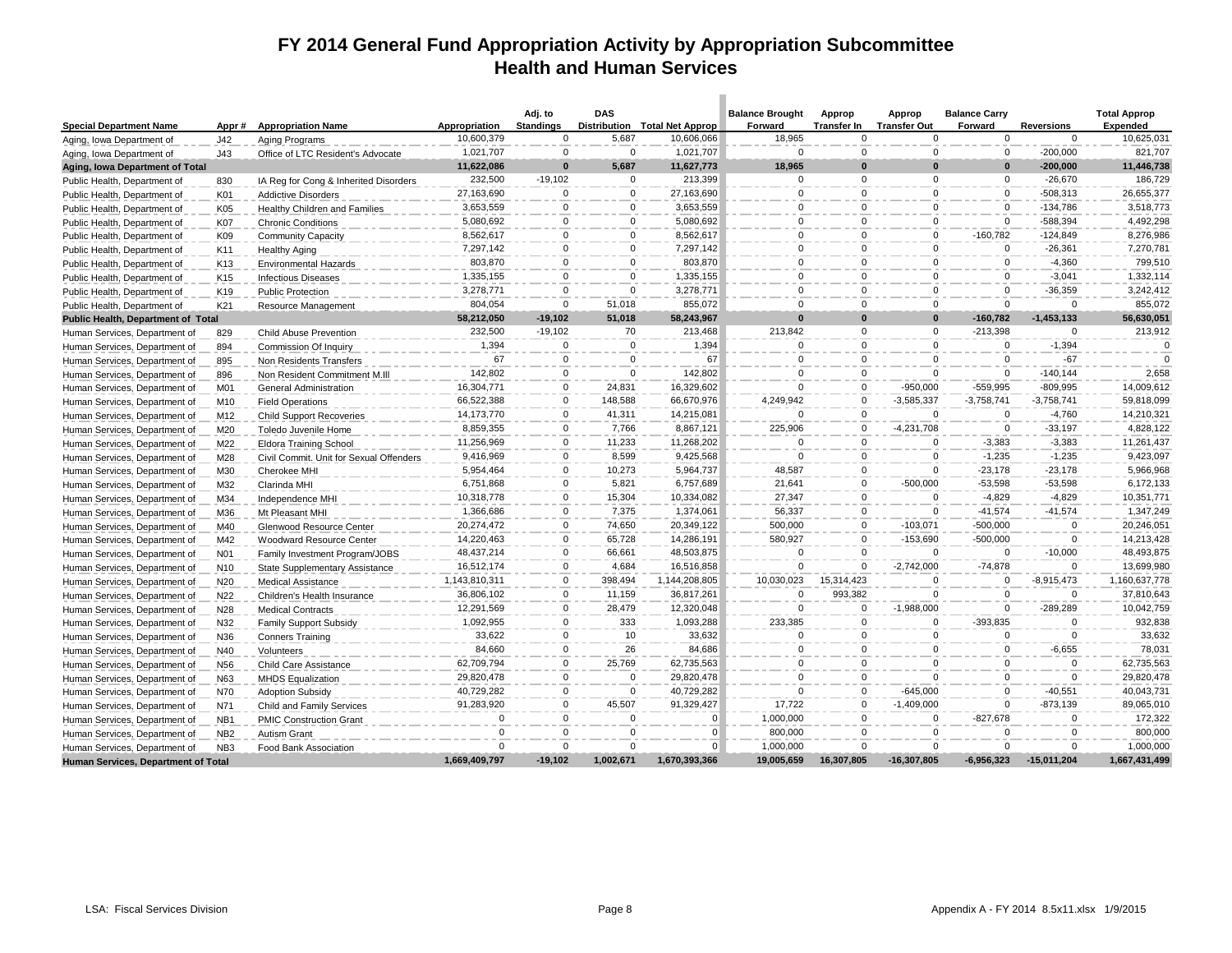### **FY 2014 General Fund Appropriation Activity by Appropriation Subcommittee Health and Human Services**

|                                              |                 |                                |                  | Adj. to          | <b>DAS</b>   |                               | <b>Balance Brought</b> | Approp                      | Approp              | <b>Balance Carry</b> |                  | <b>Total Approp</b> |
|----------------------------------------------|-----------------|--------------------------------|------------------|------------------|--------------|-------------------------------|------------------------|-----------------------------|---------------------|----------------------|------------------|---------------------|
| <b>Special Department Name</b>               | Appr#           | <b>Appropriation Name</b>      | Appropriation    | <b>Standings</b> |              | Distribution Total Net Approp | Forward                | Transfer In                 | <b>Transfer Out</b> | Forward              | Reversions       | Expended            |
| Veterans Affairs, Department of              | V01             | <b>General Administration</b>  | 1,093,508        |                  | 2.443        | 1.095.951                     | 6,103                  |                             |                     |                      | $-259$           | 1,101,795           |
| Veterans Affairs, Department of              | V <sub>03</sub> | <b>Iowa Veterans Home</b>      | 7,525,714        |                  | 69,282       | 7,594,996                     | 2,677,590              |                             |                     | $-1,606,057$         |                  | 8,666,528           |
| Veterans Affairs, Department of              | V06             | Vets Home Ownership Program    | 1,600,000        |                  |              | 1,600,000                     |                        |                             |                     |                      | 0                | 1,600,000           |
| Veterans Affairs, Department of              | V <sub>11</sub> | Injured Veterans Grant Program |                  |                  |              |                               | 546.397                |                             |                     | -426.397             | 0                | 120.000             |
| Veterans Affairs, Department of              | V14             | <b>Veterans County Grants</b>  | 990,000          |                  |              | 990.000                       | 233,638                |                             |                     | $-249.137$           |                  | 974.501             |
| Veterans Affairs, Department of              | V <sub>22</sub> | American Legion Post Grant     |                  |                  |              |                               | 600.000                |                             |                     |                      |                  | 600.000             |
| <b>Veterans Affairs, Department of Total</b> |                 |                                | 11.209.222       | $\bf{0}$         | 71.725       | 11.280.947                    | 4.063.729              |                             |                     | $-2.281.592$         | $-259$           | 13,062,825          |
| <b>Grand Total</b>                           |                 |                                | 1.750.453.155 \$ | $-38.204$ \$     | 1.131.101 \$ | 1.751.546.053                 |                        | 23.088.353 \$ 16.307.805 \$ | $-16.307.805$ \$    | $-9.398.696$ \$      | $-16.664.596$ \$ | 1.748.571.113       |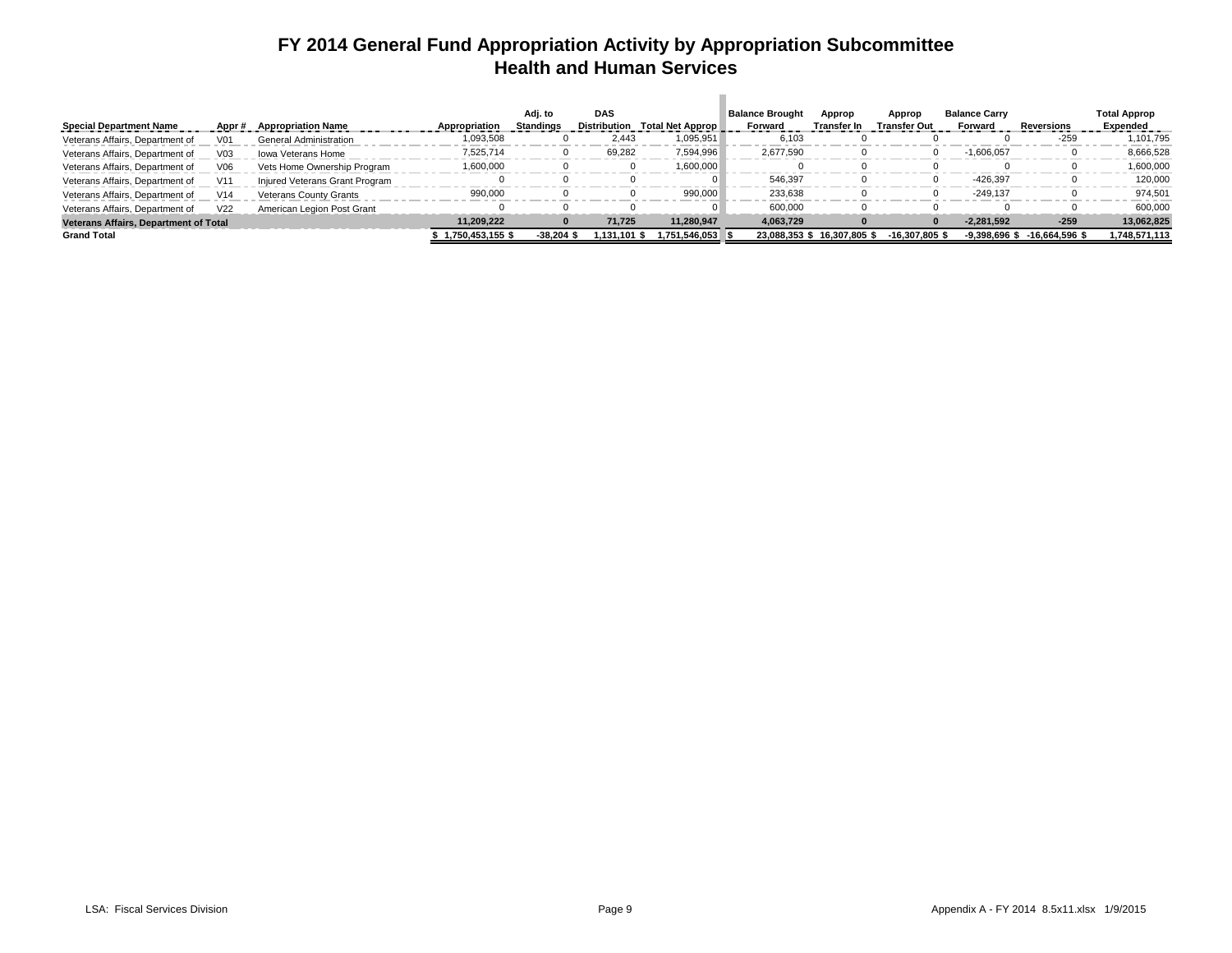### **FY 2014 General Fund Appropriation Activity by Appropriation Subcommittee Justice System**

 $\sim$ 

|                                              |                          |                                          |                            |                                 |                               |                         | <b>Balance</b>      |                                |                                    |                        |                               |                              |
|----------------------------------------------|--------------------------|------------------------------------------|----------------------------|---------------------------------|-------------------------------|-------------------------|---------------------|--------------------------------|------------------------------------|------------------------|-------------------------------|------------------------------|
|                                              |                          |                                          |                            | Adj. to                         | <b>DAS</b>                    | <b>Total Net</b>        | <b>Brought</b>      | Approp                         | Approp                             | <b>Balance Carry</b>   |                               | <b>Total Approp</b>          |
| <b>Special Department Name</b>               | Appr#                    | <b>Appropriation Name</b>                | Appropriation<br>7,967,930 | <b>Standings</b><br>$\mathbf 0$ | <b>Distribution</b><br>21,975 | Approp<br>7,989,905     | Forward<br>$\Omega$ | <b>Transfer In</b><br>$\Omega$ | <b>Transfer Out</b><br>$\mathbf 0$ | Forward<br>$\mathbf 0$ | <b>Reversions</b><br>$-5,000$ | <b>Expended</b><br>7,984,905 |
| <b>Attorney General</b>                      | <b>B01</b><br><b>B10</b> | General Office A.G.                      | 6,734,400                  | $\mathbf 0$                     | $\Omega$                      | 6,734,400               | $\mathbf 0$         | $\mathbf 0$                    | $\mathbf 0$                        | $\mathbf 0$            | $\mathbf 0$                   | 6,734,400                    |
| <b>Attorney General</b>                      |                          | Victim Assistance Grants                 | 2,180,562                  | $\mathbf 0$                     | $\mathbf 0$                   | 2,180,562               | $\Omega$            | $\mathbf 0$                    | $\mathbf 0$                        | $\mathbf 0$            | 0                             | 2,180,562                    |
| <b>Attorney General</b>                      | <b>B11</b>               | <b>Legal Services Poverty Grants</b>     | 16,882,892                 | $\bf{0}$                        | 21,975                        | 16,904,867              | $\Omega$            | $\bf{0}$                       | $\Omega$                           | $\Omega$               | $-5,000$                      | 16,899,867                   |
| <b>Attorney General Total</b>                |                          |                                          | 1,297,069                  | $\Omega$                        | 2,178                         | 1,299,247               | 49,676              | $\mathbf 0$                    | $\mathbf 0$                        | $-44.873$              | $-87,144$                     | 1,216,905                    |
| Civil Rights Commission                      | J21                      | Civil Rights Commission                  |                            | $\bf{0}$                        | 2.178                         | 1,299,247               | 49,676              | $\bf{0}$                       | $\bf{0}$                           | $-44.873$              | $-87,144$                     |                              |
| <b>Civil Rights Commission Total</b>         |                          |                                          | 1,297,069<br>59,733        | $-59,733$                       | $\mathbf 0$                   | $\Omega$                | $\Omega$            | $\mathbf 0$                    | $\mathbf 0$                        | $\mathbf 0$            | $\Omega$                      | 1,216,905                    |
| Corrections, Department of                   | 897                      | <b>State Cases Court Costs</b>           | 14,099,086                 | $\Omega$                        | $\mathbf 0$                   | 14,099,086              | $\Omega$            | $\mathbf 0$                    | $\mathbf 0$                        | $-50,023$              | $-50,023$                     | 13,999,039                   |
| Corrections, Department of                   | A01                      | <b>CBC District I</b>                    |                            | $\mathbf 0$                     | $\Omega$                      |                         | $\Omega$            | $\mathbf 0$                    | $\mathbf 0$                        | $\Omega$               | $\overline{0}$                |                              |
| Corrections, Department of                   | A02                      | <b>CBC District II</b>                   | 10,870,425<br>7,105,865    | $\Omega$                        | $\Omega$                      | 10,870,425<br>7,105,865 | C                   | $\Omega$                       | $\Omega$                           |                        |                               | 10,870,425                   |
| Corrections, Department of                   | A03                      | <b>CBC District III</b>                  |                            |                                 | $\Omega$                      |                         |                     |                                | $\Omega$                           | $-114,344$             | $-114,344$<br>$\Omega$        | 6,877,176                    |
| Corrections, Department of                   | A04                      | <b>CBC District IV</b>                   | 5,495,309                  | $\Omega$                        | $\Omega$                      | 5,495,309               | $\Omega$            | $\mathbf 0$                    | $\mathbf 0$                        |                        |                               | 5,495,309                    |
| Corrections, Department of                   | A05                      | <b>CBC District V</b>                    | 19,375,428                 | $\mathbf 0$<br>$\Omega$         | $\mathbf 0$                   | 19,375,428              | 71,954<br>$\Omega$  | $\mathbf 0$<br>$\mathbf 0$     | $\mathbf 0$                        | $-190, 173$            | $-190, 173$<br>$-121,964$     | 19,067,037                   |
| Corrections, Department of                   | A06                      | <b>CBC District VI</b>                   | 14,638,537                 |                                 | $\Omega$                      | 14,638,537              |                     |                                | $\mathbf 0$                        | $-121,964$             |                               | 14,394,610                   |
| Corrections, Department of                   | A07                      | <b>CBC District VII</b>                  | 7,609,781                  | $\mathbf 0$                     |                               | 7,609,781               | 30,446              | $\mathbf 0$                    |                                    | $-250,194$             | $-269,612$                    | 7,120,422                    |
| Corrections, Department of                   | A08                      | <b>CBC District VIII</b>                 | 8,206,613                  | $\mathbf 0$                     | $\Omega$                      | 8,206,613               | $\Omega$            | $\mathbf 0$                    | $\mathbf 0$                        | $-100,580$             | $-100,580$                    | 8,005,453                    |
| Corrections, Department of                   | A20                      | <b>Corrections Administration</b>        | 5,081,582                  | $\mathbf 0$                     | 12,228                        | 5,093,810               | 3,106               | 115,000                        | $\mathbf 0$<br>$\Omega$            | $-159$                 | $-159$                        | 5,211,598                    |
| Corrections, Department of                   | A21                      | Iowa Corrections Offender Network        | 2,000,000                  | $\mathbf 0$                     | $\mathbf 0$                   | 2,000,000               | $\Omega$            | $\Omega$                       |                                    | $\mathbf 0$            | $\mathbf 0$                   | 2,000,000                    |
| Corrections, Department of                   | A24                      | <b>County Confinement</b>                | 1,075,092                  | $\mathbf 0$                     | $\Omega$                      | 1,075,092               | $\Omega$            | 292,864                        | $\Omega$                           | $\Omega$               | $-2$                          | 1,367,954                    |
| Corrections, Department of                   | A25                      | Federal Prisoners/ Contractual           | 484,411                    | $\overline{0}$                  | $\Omega$                      | 484,411                 | 0                   | $\mathbf 0$                    | $-156,472$                         | $\overline{0}$         | $\overline{0}$                | 327,939                      |
| Corrections, Department of                   | A26                      | <b>Corrections Education</b>             | 2,608,109                  | $\Omega$                        | $\Omega$                      | 2,608,109               | 126,361             | $\mathbf 0$                    | $\mathbf 0$                        | $-260,772$             | 0                             | 2,473,699                    |
| Corrections, Department of                   | A27                      | <b>Hepatitis Treatment and Education</b> | 167,881                    | $\Omega$                        | $\Omega$                      | 167,881                 | $\Omega$            | $\mathbf 0$                    | $\Omega$                           | $\mathbf 0$            | $\Omega$                      | 167,881                      |
| Corrections, Department of                   | A30                      | Mental Health/Substance Abuse            | 22,319                     | $\mathbf 0$                     | $\Omega$                      | 22,319                  | $\mathbf 0$         | $\mathbf 0$                    | $\mathbf 0$                        | $\Omega$               | $\mathbf 0$                   | 22,319                       |
| Corrections, Department of                   | A34                      | DOC - Department Wide Duties             | 2,571,309                  | $\mathbf 0$                     | $\Omega$                      | 2,571,309               | $\Omega$            | $\Omega$                       | $\mathbf 0$                        | $\Omega$               | 0                             | 2,571,309                    |
| Corrections, Department of                   | A40                      | Ft. Madison Institution                  | 43,107,133                 | $\Omega$                        | 28,799                        | 43,135,932              | 166                 | 1,242,850                      | $\Omega$                           | $-450,000$             | $-35$                         | 43,928,914                   |
| Corrections, Department of                   | A45                      | Anamosa Institution                      | 32,920,521                 | $\mathbf 0$                     | 22.967                        | 32,943,488              | 106                 | 370.067                        | $\Omega$                           | $\Omega$               | $-48.849$                     | 33,264,811                   |
| Corrections, Department of                   | A50                      | Oakdale Institution                      | 58,550,123                 | $\Omega$                        | 57,645                        | 58,607,768              | 47,007              | $\Omega$                       | $-1,242,850$                       | $-5,650$               | $-5,650$                      | 57,400,625                   |
| Corrections, Department of                   | A55                      | Newton Institution                       | 27,127,290                 | $\mathbf 0$                     | 18,818                        | 27,146,108              | $\mathbf 0$         | $\Omega$                       | $\mathbf 0$                        | $\Omega$               | $-45$                         | 27,146,063                   |
| Corrections, Department of                   | A60                      | Mt. Pleasant Institution                 | 24,811,427                 | $\mathbf 0$                     | 20,708                        | 24,832,135              | 5,589               | 252,889                        | $\mathbf 0$                        | $-31,844$              | $-31,844$                     | 25,026,924                   |
| Corrections, Department of                   | A65                      | Rockwell City Institution                | 9,671,148                  | $\mathbf 0$                     | 7,205                         | 9,678,353               | 202                 | 199,395                        | $\mathbf 0$                        | $-502$                 | $-502$                        | 9,876,947                    |
| Corrections, Department of                   | A70                      | Clarinda Institution                     | 25,241,616                 | $\Omega$                        | 17,703                        | 25,259,319              | 117,889             | $\mathbf 0$                    | $-66,392$                          | $-166,230$             | $-166,230$                    | 24,978,355                   |
| Corrections, Department of                   | A75                      | Mitchellville Institution                | 21,604,035                 | $\Omega$                        | 13,431                        | 21,617,466              | $\Omega$            | $\mathbf 0$                    | $-1,007,351$                       | $\mathbf 0$            | $\mathbf 0$                   | 20,610,115                   |
| Corrections, Department of                   | A80                      | Ft. Dodge Institution                    | 29,865,232                 | $\Omega$                        | 18,416                        | 29,883,648              | 823                 | $\mathbf 0$                    | $\Omega$                           | $-1,000$               | $-1,000$                      | 29,882,471                   |
| <b>Corrections, Department of Total</b>      |                          |                                          | 374,370,005                | $-59,733$                       | 217,920                       | 374,528,192             | 403,649             | 2,473,065                      | $-2,473,065$                       | $-1,743,434$           | $-1,101,011$                  | 372,087,395                  |
| Law Enforcement Academy                      | R01                      | Iowa Law Enforcement Academy             | 1,001,698                  | $\mathbf 0$                     | 1,516                         | 1,003,214               | 6,200               | $\mathbf 0$                    | $\Omega$                           | $\mathbf 0$            | $-152$                        | 1,009,262                    |
| <b>Law Enforcement Academy Total</b>         |                          |                                          | 1,001,698                  | $\bf{0}$                        | 1,516                         | 1,003,214               | 6,200               | $\bf{0}$                       | $\bf{0}$                           | $\bf{0}$               | $-152$                        | 1,009,262                    |
| Parole, Board of                             | <b>B40</b>               | Parole Board                             | 1,203,835                  | $\Omega$                        | 748                           | 1,204,583               | 27,134              | $\mathbf 0$                    | $\mathbf 0$                        | $\mathbf 0$            | $-4$                          | 1,231,713                    |
| Parole, Board of Total                       |                          |                                          | 1,203,835                  | $\Omega$                        | 748                           | 1,204,583               | 27,134              | $\bf{0}$                       | $\Omega$                           | $\Omega$               | $-4$                          | 1,231,713                    |
| Public Defense, Department of                | 883                      | <b>Compensation and Expense</b>          | 344,644                    | $-165,257$                      | $\mathbf 0$                   | 179,387                 | $\Omega$            | $\Omega$                       | $\Omega$                           | $\Omega$               | $\mathbf 0$                   | 179,387                      |
| Public Defense, Department of                | R31                      | Public Defense, Department of            | 6,527,042                  | $\Omega$                        | 27,436                        | 6,554,478               | $\Omega$            | $\mathbf 0$                    | $\Omega$                           | $-4,000$               | $-4,157$                      | 6,546,321                    |
| <b>Public Defense, Department of Total</b>   |                          |                                          | 6,871,686                  | $-165.257$                      | 27,436                        | 6,733,865               | $\bf{0}$            | $\mathbf{0}$                   | $\bf{0}$                           | $-4,000$               | $-4,157$                      | 6,725,708                    |
| Homeland Sec and Emer Mgmt                   | R40                      | Homeland Security & Emergency Mgmt       | 2,174,277                  | $\mathbf 0$                     | 55,346                        | 2,229,623               | $\Omega$            | $\mathbf 0$                    | $\Omega$                           | $-23,699$              | $\mathbf 0$                   | 2,205,924                    |
| <b>Homeland Security and Emer Mgmt Total</b> |                          |                                          | 2,174,277                  | $\bf{0}$                        | 55,346                        | 2,229,623               | $\bf{0}$            | $\bf{0}$                       | $\bf{0}$                           | $-23,699$              | $\mathbf{0}$                  | 2,205,924                    |
| Public Safety, Department of                 | 849                      | DPS-POR Unfunded Liabilities             | 5,000,000                  | 0                               | $\mathbf 0$                   | 5,000,000               | $\mathbf 0$         | $\mathbf 0$                    | $\mathbf 0$                        | $\mathbf 0$            | 0                             | 5,000,000                    |
| Public Safety, Department of                 | R61                      | <b>DPS</b> Equipment                     | $\mathbf 0$                | $\mathbf 0$                     | $\Omega$                      |                         | 1,000,000           | $\mathbf 0$                    | $\mathbf 0$                        | $\mathbf 0$            | $\mathbf 0$                   | 1,000,000                    |
| Public Safety, Department of                 | R63                      | Public Safety - Department Wide Duties   | 1,700,000                  | $\mathbf 0$                     | $\Omega$                      | 1,700,000               | $\Omega$            | $\mathbf 0$                    | $\Omega$                           | $\Omega$               | $\Omega$                      | 1,700,000                    |
| Public Safety, Department of                 | R64                      | Public Safety Administration             | 4,067,054                  | $\Omega$                        | 87,295                        | 4,154,349               | 402                 | $\mathbf 0$                    | $\mathbf 0$                        | $-1,579$               | $-1,579$                      | 4,151,592                    |
| Public Safety, Department of                 | <b>R67</b>               | Public Safety DCI                        | 12,933,414                 | $\mathbf 0$                     | $\mathbf 0$                   | 12,933,414              | 20,079              | $\mathbf 0$                    | $\mathbf 0$                        | $-49,363$              | $-49,363$                     | 12,854,767                   |
| Public Safety, Department of                 | <b>R68</b>               | DCI - Crime Lab Equipment/Training       | 302,345                    | $\mathbf 0$                     | $\Omega$                      | 302,345                 | $\mathbf 0$         | $\mathbf 0$                    | $\mathbf 0$                        | $\Omega$               | $\mathbf 0$                   | 302,345                      |
| Public Safety, Department of                 | R69                      | Public Safety Undercover Funds           | 109,042                    | $\mathbf 0$                     | $\Omega$                      | 109,042                 | $\mathbf 0$         | $\mathbf 0$                    | $\mathbf 0$                        | $\Omega$               | $\mathbf 0$                   | 109,042                      |
| Public Safety, Department of                 | R70                      | Narcotics Enforcement                    | 6,755,855                  | $\Omega$                        | $\mathbf 0$                   | 6,755,855               | 887                 | $\mathbf 0$                    | $\Omega$                           | $-13,362$              | $-13,362$                     | 6,730,018                    |
| Public Safety, Department of                 | R72                      | <b>DPS Fire Marshal</b>                  | 4,470,556                  | $\Omega$                        | $\Omega$                      | 4,470,556               | 97                  | $\mathbf 0$                    | $\Omega$                           | $-9,062$               | $-9,062$                      | 4,452,530                    |
| Public Safety, Department of                 | R75                      | Iowa State Patrol                        | 55,536,208                 | $\mathbf 0$                     | $\Omega$                      | 55,536,208              | 24,782              | $\mathbf 0$                    | $\mathbf 0$                        | $-22,566$              | $-22,566$                     | 55,515,858                   |
| Public Safety, Department of                 | <b>R76</b>               | DPS/SPOC Sick Leave Payout               | 279,517                    | $\Omega$                        | $\Omega$                      | 279,517                 | $\Omega$            | $\mathbf 0$                    | $\mathbf 0$                        | $\Omega$               | 0                             | 279,517                      |
| Public Safety, Department of                 | <b>R82</b>               | Fire Fighter Training                    | 725,520                    | $\Omega$                        | $\Omega$                      | 725,520                 | 391                 | $\Omega$                       | $\Omega$                           | $-221$                 | $\Omega$                      | 725,689                      |
| <b>Public Safety, Department of Total</b>    |                          |                                          | 91,879,511                 | $\bf{0}$                        | 87.295                        | 91,966,806              | 1,046,638           | $\bf{0}$                       | $\bf{0}$                           | $-96.153$              | $-95.932$                     | 92,821,359                   |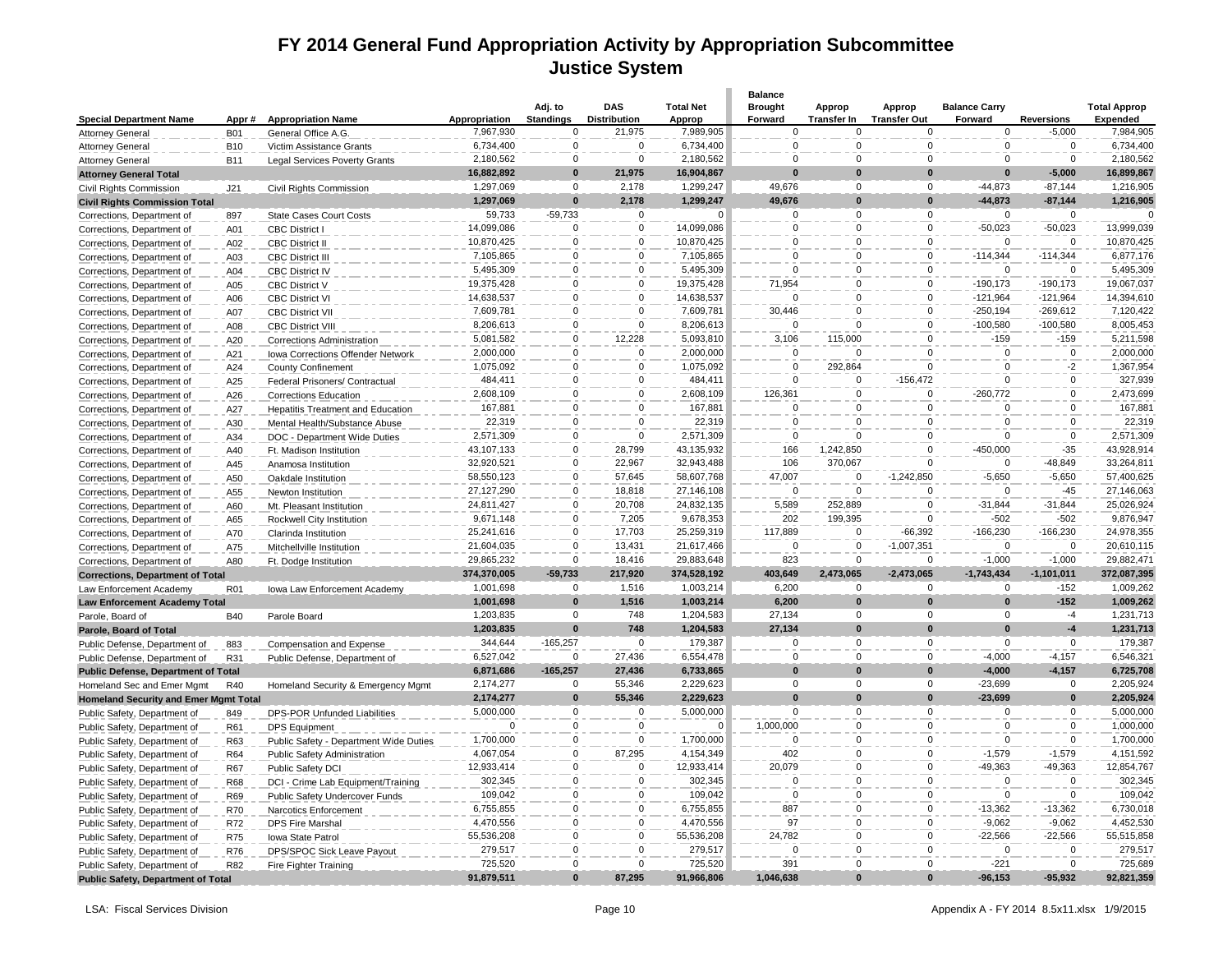### **FY 2014 General Fund Appropriation Activity by Appropriation Subcommittee Justice System**

|                                |            |                                        |                | Adj. to          | <b>DAS</b>          | <b>Total Net</b> | <b>Balance</b><br><b>Brought</b> | Approp       | Approp          | <b>Balance Carry</b> |                 | <b>Total Approp</b> |
|--------------------------------|------------|----------------------------------------|----------------|------------------|---------------------|------------------|----------------------------------|--------------|-----------------|----------------------|-----------------|---------------------|
| <b>Special Department Name</b> | Appr a     | <b>Appropriation Name</b>              | Appropriation  | <b>Standings</b> | <b>Distribution</b> | Approp           | Forward                          | Transfer In  | Transfer Out    | Forward              | Reversions      | Expended            |
| Judicial Branch                | <b>B20</b> | Judicial Branch                        | 165.449.367    |                  | 137.380             | 165.586.747      |                                  |              |                 | $-20,933$            | $-20,933$       | 165,544,881         |
| Judicial Branch                | <b>B21</b> | Jury & Witness (GF) to Revolving Fund  | 3,100,000      |                  |                     | 3.100.000        |                                  |              |                 |                      |                 | 3,100,000           |
| Judicial Branch                | <b>B30</b> | <b>Electronic Document Mgmt System</b> |                |                  |                     |                  | 3.000.000                        |              |                 | $-1.487.748$         |                 | 1,512,252           |
| <b>Judicial Branch Total</b>   |            |                                        | 168.549.367    |                  | 137.380             | 168.686.747      | 3,000,000                        |              |                 | $-1.508.682$         | $-20,933$       | 170.157.132         |
| <b>Grand Total</b>             |            |                                        | 664.230.340 \$ | $-224.990$ \$    | 551.794 \$          | 664.557.144      | 4,533,297                        | 2.473.065 \$ | $-2.473.065$ \$ | $-3.420.841$         | $-1.314.333$ \$ | 664,355,267         |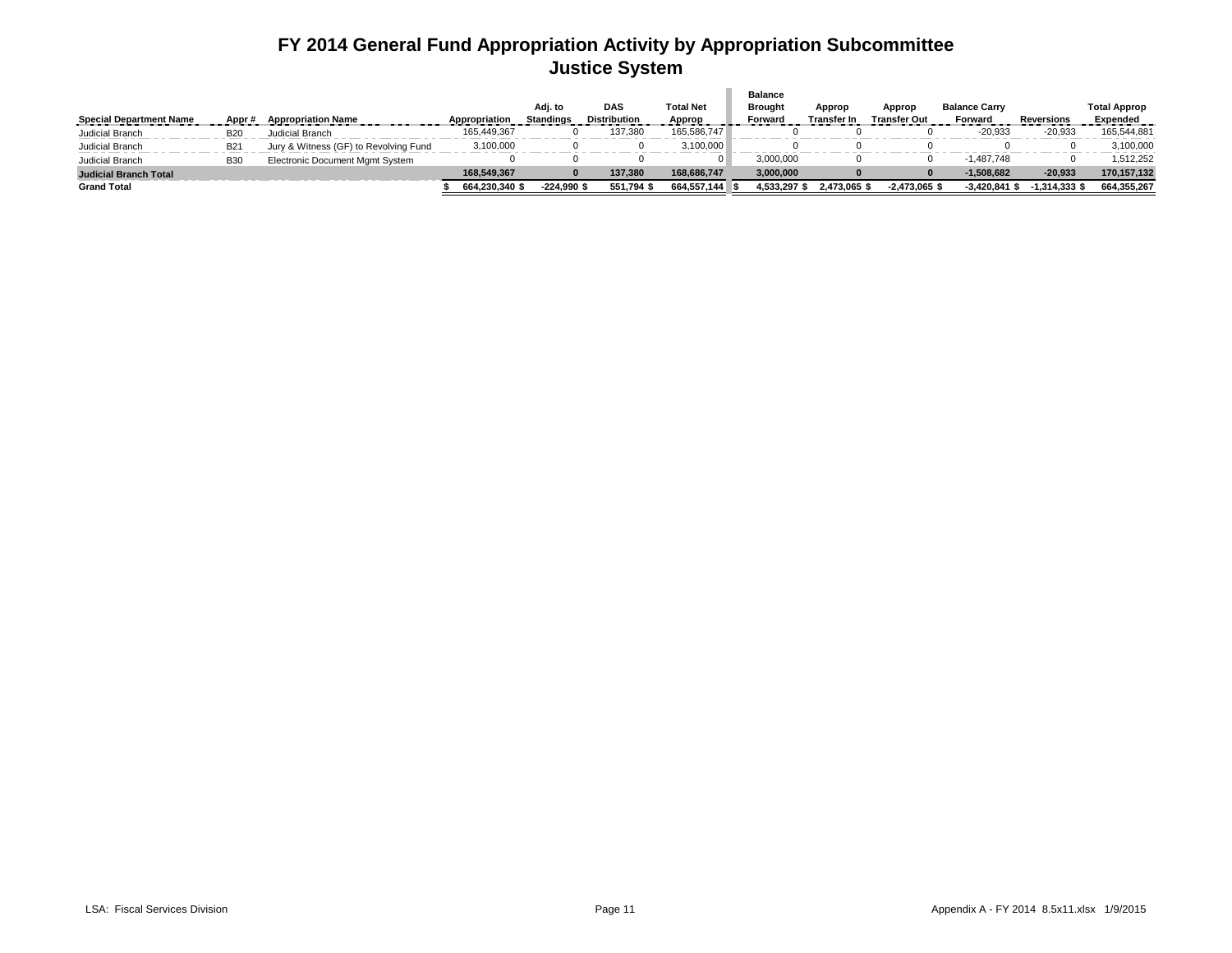### **FY 2014 General Fund Appropriation Activity by Appropriation Subcommittee Transportation, Infrastructure and Capitals**

|                                                 |                 |                                     |               |                  |                     |                  | <b>Balance</b> |                    |                     |                      |              |                     |
|-------------------------------------------------|-----------------|-------------------------------------|---------------|------------------|---------------------|------------------|----------------|--------------------|---------------------|----------------------|--------------|---------------------|
|                                                 |                 |                                     |               | Adj. to          | <b>DAS</b>          | <b>Total Net</b> | <b>Brought</b> | Approp             | Approp              | <b>Balance Carry</b> |              | <b>Total Approp</b> |
| <b>Special Department Name</b>                  | Appr#           | <b>Appropriation Name</b>           | Appropriation | <b>Standings</b> | <b>Distribution</b> | Approp           | Forward        | <b>Transfer In</b> | <b>Transfer Out</b> | Forward              | Reversions   | Expended            |
| Transportation, Department of                   | SA <sub>5</sub> | <b>Commercial Service Airports</b>  |               |                  |                     |                  | 12,743         |                    |                     |                      | $-1,883$     | 10,860              |
| Transportation, Department of                   | SB <sub>8</sub> | <b>Street Construction Fund</b>     | 135,000       |                  |                     | 135,000          |                |                    |                     |                      | $-26,595$    | 108,405             |
| <b>Transportation, Department of Total</b>      |                 |                                     | 135.000       | $\Omega$         | $\Omega$            | 135,000          | 12.743         |                    |                     |                      | $-28.478$    | 119,265             |
| <b>Corrections Capital</b>                      | 9ZA             | Iowa Correctional Instit, for Women |               |                  |                     | $\overline{0}$   | 11,200,000     |                    |                     | $-11,200,000$        |              |                     |
| <b>Corrections Capital Total</b>                |                 |                                     |               |                  |                     | $\mathbf{0}$     | 11,200,000     |                    |                     | $-11,200,000$        |              |                     |
| <b>State Fair Authority Capital</b>             | 22G             | Cultural Center Renovation & Impr   |               |                  |                     | $\overline{0}$   | 250,000        |                    |                     |                      |              | 250,000             |
| <b>State Fair Authority Capital</b>             | 23G             | Plaza Construction                  |               |                  |                     | $\overline{0}$   | 1,000,000      |                    |                     | $-1,000,000$         |              |                     |
| <b>State Fair Authority Capital Total</b>       |                 |                                     |               |                  |                     | $\mathbf{0}$     | 1,250,000      |                    |                     | $-1,000,000$         |              | 250,000             |
| Administrative Services - Capitals              | <b>R58</b>      | Capital Lightning Protection        |               |                  |                     | $\overline{0}$   | 330,000        |                    |                     |                      | -81          | 329.919             |
| Administrative Services - Capitals              | <b>R59</b>      | Major Maintenance                   |               |                  |                     | $\overline{0}$   | 2,700,000      |                    |                     | $-1,019,314$         | $\Omega$     | 1,680,686           |
| <b>Administrative Services - Capitals Total</b> |                 |                                     |               |                  |                     | $\Omega$         | 3,030,000      |                    |                     | $-1,019,314$         | $-81$        | 2,010,605           |
| <b>Regents Capital</b>                          | LB <sub>2</sub> | ISU - Research Park                 |               |                  |                     | $\overline{0}$   | 12.000.000     |                    |                     | $-12,000,000$        |              |                     |
| <b>Regents Capital</b>                          | LB <sub>3</sub> | UI - Hygienic Lab                   |               |                  |                     |                  | 1,000,000      |                    |                     |                      |              | 000,000,1           |
| <b>Regents Capital</b>                          | LB4             | Regents - Fire Safety/Def Maint     |               |                  |                     | $\overline{0}$   | 2,000,000      |                    |                     | $-1,030,000$         |              | 970,000             |
| <b>Regents Capital Total</b>                    |                 |                                     |               | $\Omega$         |                     | $\Omega$         | 15,000,000     |                    |                     | $-13,030,000$        |              | 1,970,000           |
| <b>Grand Total</b>                              |                 |                                     | 135.000 \$    | 0 S              | 0\$                 | 135.000          | 30,492,743 \$  | O S                | 0\$                 | $-26,249,314$ \$     | $-28.560$ \$ | 4,349,869           |